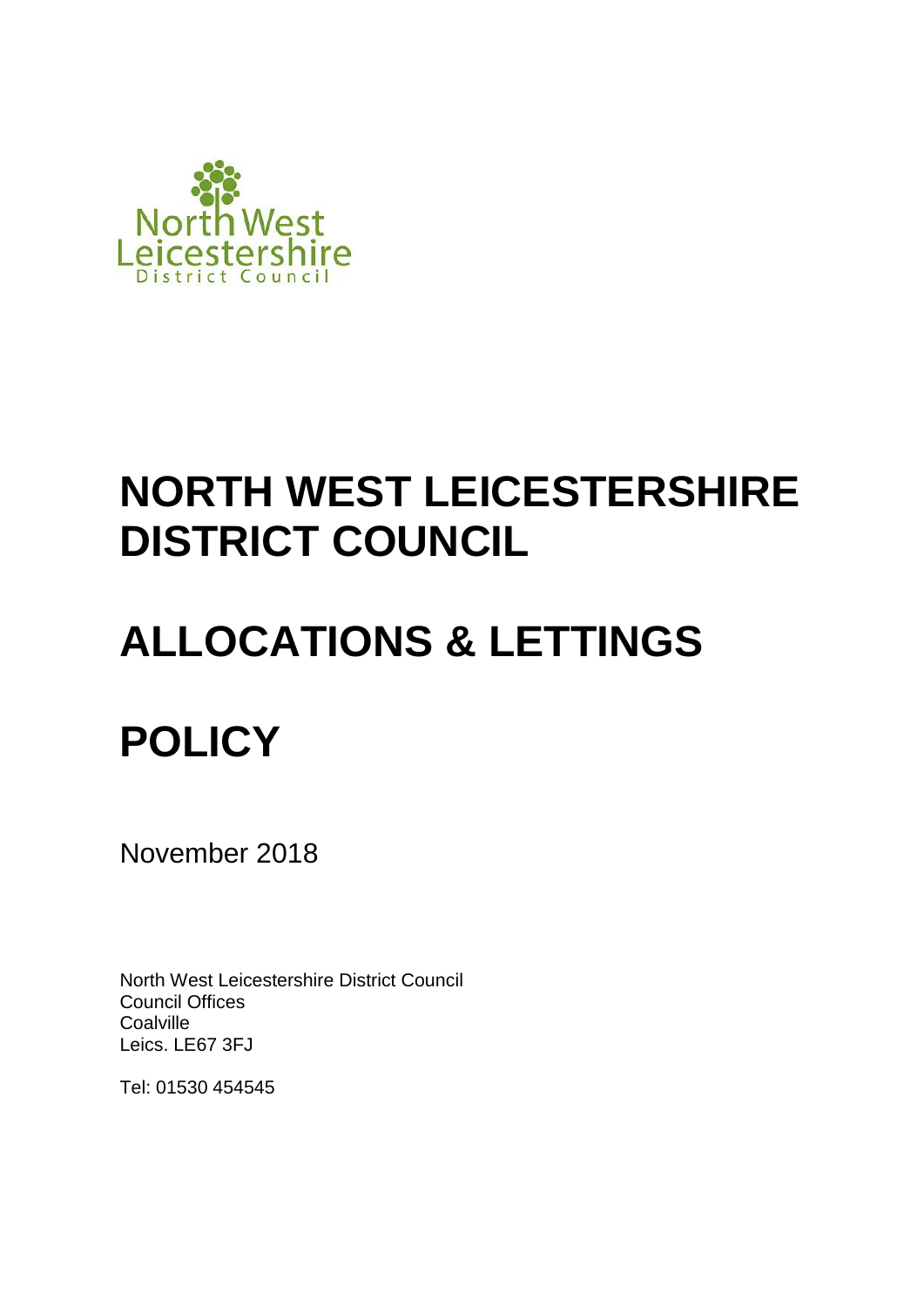| 1.  |  |  |  |  |
|-----|--|--|--|--|
|     |  |  |  |  |
|     |  |  |  |  |
| 2.  |  |  |  |  |
|     |  |  |  |  |
|     |  |  |  |  |
| 3.  |  |  |  |  |
| 4.  |  |  |  |  |
| 5.  |  |  |  |  |
|     |  |  |  |  |
|     |  |  |  |  |
| 6.  |  |  |  |  |
| 7.  |  |  |  |  |
|     |  |  |  |  |
|     |  |  |  |  |
| 8.  |  |  |  |  |
| 9.  |  |  |  |  |
|     |  |  |  |  |
|     |  |  |  |  |
|     |  |  |  |  |
|     |  |  |  |  |
|     |  |  |  |  |
|     |  |  |  |  |
|     |  |  |  |  |
| 10. |  |  |  |  |
| 11  |  |  |  |  |
| 12. |  |  |  |  |
| 14. |  |  |  |  |
| 15. |  |  |  |  |
| 16. |  |  |  |  |
| 17. |  |  |  |  |
| 18. |  |  |  |  |
| 19. |  |  |  |  |
| 20. |  |  |  |  |
| 21. |  |  |  |  |
|     |  |  |  |  |
|     |  |  |  |  |
|     |  |  |  |  |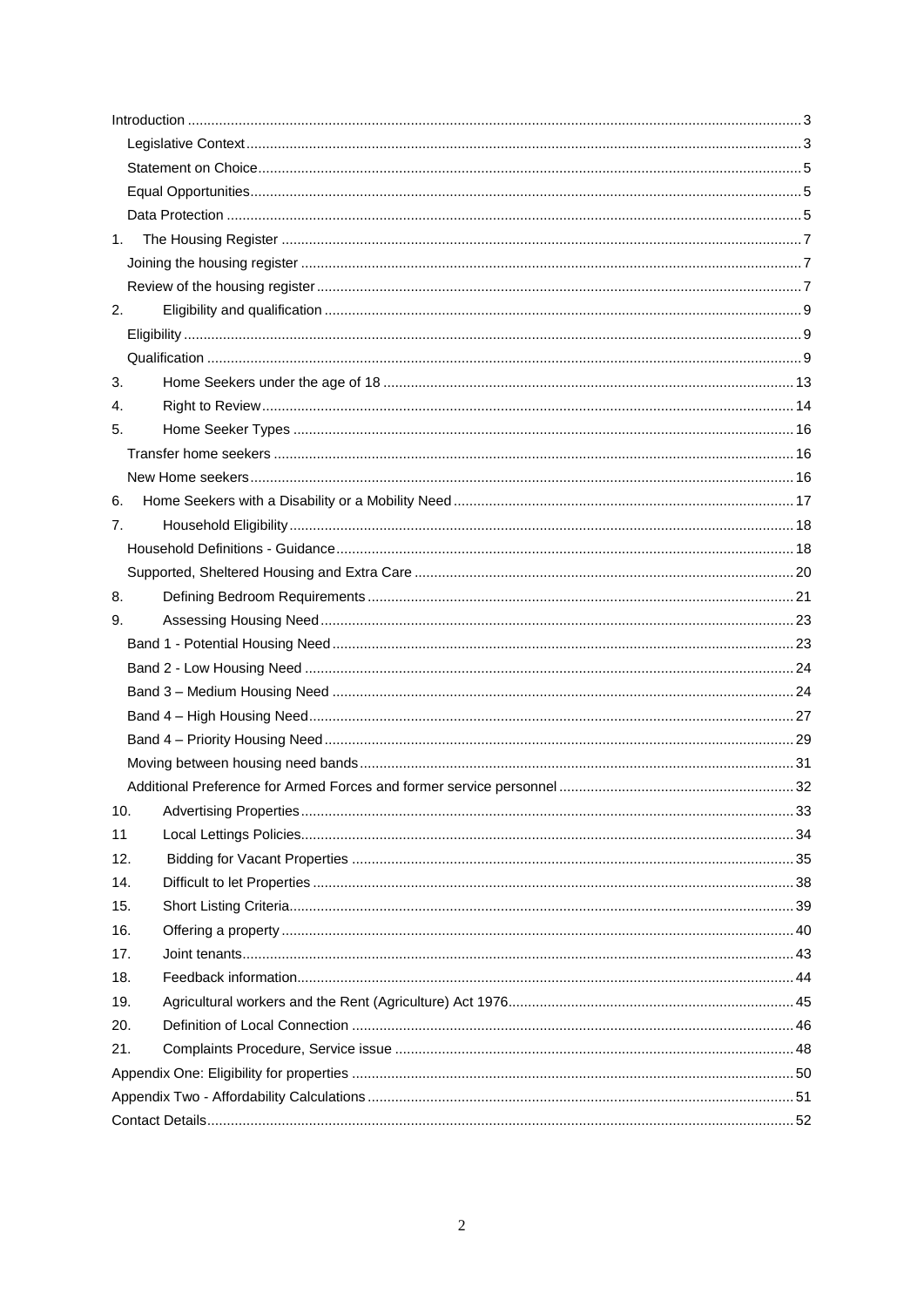# <span id="page-2-0"></span>**Introduction**

# <span id="page-2-1"></span>**Legislative Context**

This Allocation Scheme is governed by the following legislation and guidance, subject to the issue of any further guidance by the Secretary of State:

- Housing Act 1996 (as amended)
- Housing Act 2004, s223 Allocation of housing accommodation by local authorities
- Localism Act 2011 (Parts 6 and 7)
- The Allocation of Housing and Homelessness (Eligibility) (England) Regulations 2006
- The Allocation of Housing and Homelessness (Eligibility) (England) (Amendment) Regulations 2012
- Homelessness Code of Guidance for Councils (July 2006)
- Draft Homelessness Code of Guidance for Local Authorities (October 2017)
- The Homelessness (Suitability of Accommodation) (England) Order 2012
- Allocation of accommodation: guidance for local housing authorities in England, 2012
- The Allocation of Housing (Qualification Criteria for Armed Forces Personnel) (England) Regulations 2012
- The Housing Act 1996 (Additional Preference for Armed Forces) (England) Regulations 2012
- Allocation of accommodation: guidance for local housing authorities in England (Oct 2013)
- The Homelessness Reduction Act 2017

Section 166A of the Housing Act 1996 provides that local housing authorities must have an allocation scheme for determining priorities and the procedure to be followed in allocating housing accommodation. The requirement to have an allocation scheme applies to all local authorities, regardless of whether or not they retain ownership of the housing stock and whether or not they contract out the delivery of any of their allocation functions.

The scheme must be framed to give reasonable preference to any home seeker who falls within the statutory reasonable preference categories in section 166A (3). Local housing authorities may frame their scheme to give additional preference to particular descriptions of people who fall within the reasonable preference categories and who have urgent housing needs.

While the Localism Act grants local authorities more flexibility over some aspects of allocations, the reasonable preference criteria still apply. This scheme therefore aims to ensure that reasonable preference is awarded to people with housing needs who fall into one or more of the following groups:

• Homeless people as defined by Part VII of the 1996 Housing Act, including people who are intentionally homeless and those who are not in priority need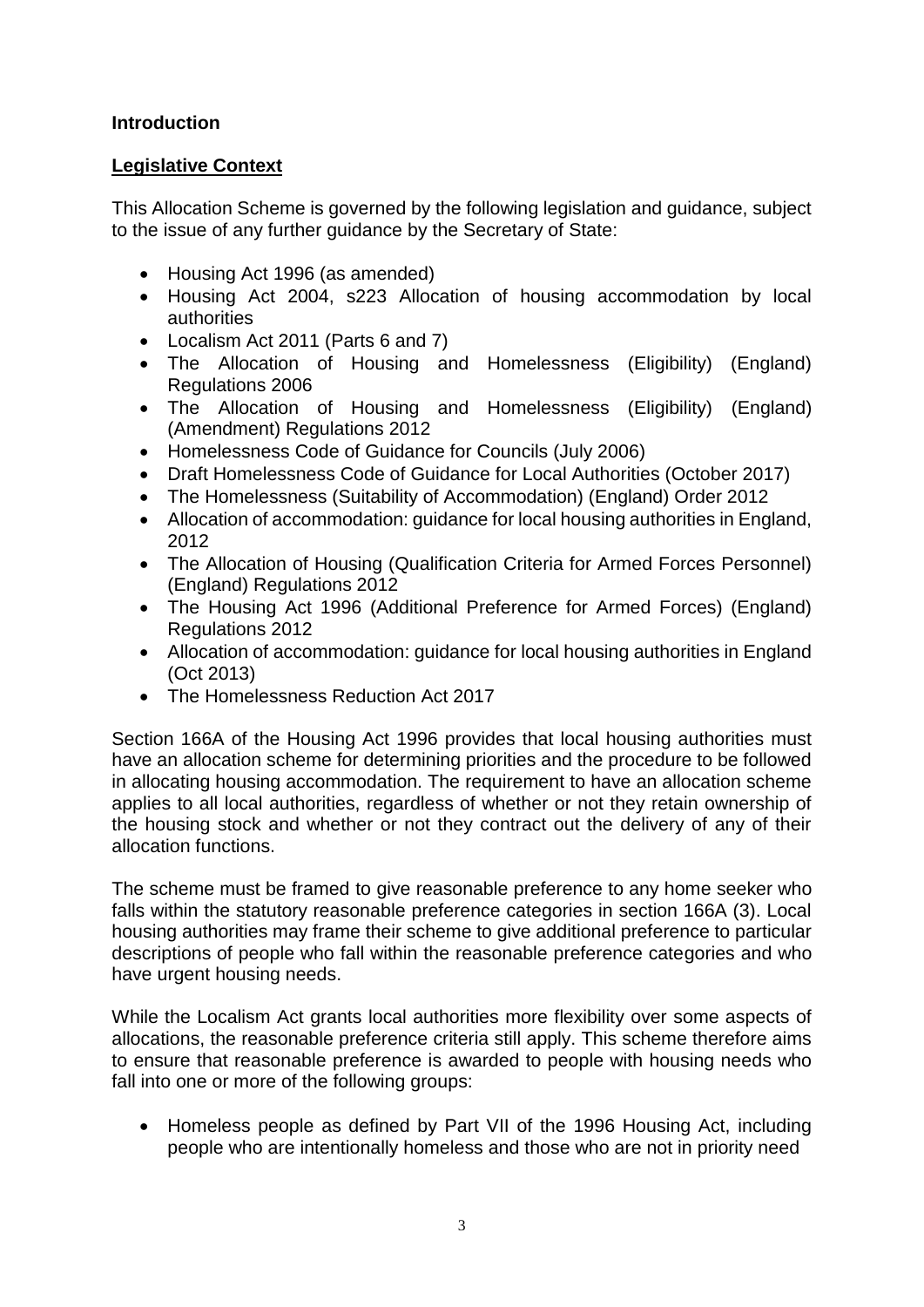- People who are owed a duty under section 190(2), 193(2) or 195(2) of the 1996 Act (or under section 65(2) or 68(2) of the Housing Act 1985) or who are occupying accommodation secured by any housing authority under s192(3)
- People occupying insanitary or overcrowded housing or otherwise living in unsatisfactory housing conditions
- People who need to move on medical or welfare grounds, including grounds relating to disability
- People who need to move to a particular locality in the housing authority area, where failure to meet that need would cause hardship (to themselves or others)

Further detail on the interpretation of these criteria is set out later in this document.

## **Objectives of North West Leicestershire's Choice Based Lettings scheme**

- To meet the legal requirements for the allocation of affordable housing
- To ensure appropriate levels of priority are afforded to home seekers
- To ensure priority status on the scheme for home seekers with an urgent housing need
- To offer as much choice to home seekers as is reasonably possible
- To let properties in a fair and transparent way
- To support and assist vulnerable home seekers so that they are able to actively participate in North West Leicestershire's Choice Based Lettings scheme
- To provide feedback to home seekers about homes let through North West Leicestershire's Choice Based Lettings scheme
- To encourage and support sustainable communities and social inclusion
- To ensure home seekers are treated fairly, individually and in accordance with the commitment to Equality and Diversity.
- To make best use of affordable housing, to meet the needs of the local community.
- To ensure that properties are let as quickly as possible

## **North West Leicestershire's Choice Based Lettings Scheme Service Standards**

- We will register new applications within 10 working days of receipt provided that all supporting information is available
- When an application is approved, the home seeker will receive written confirmation (either by letter or email) of their housing need band, registration date and information needed to log into the online system and place bids on properties.
- We will review the application each year.
- Any change in circumstances will be updated within 10 working days of receipt provided that all supporting information is available.
- We will complete banding decision reviews within 15 working days.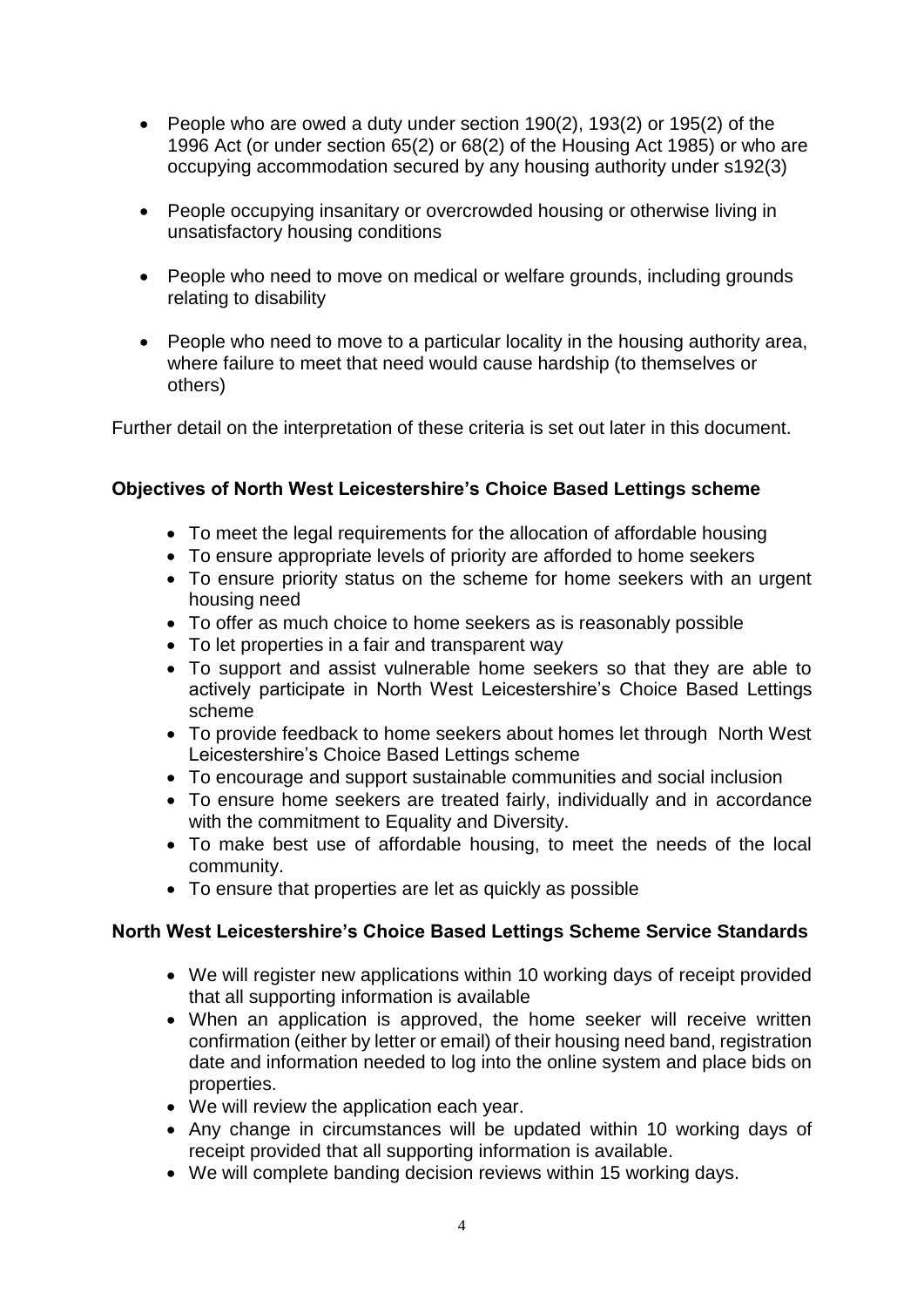We will give advice and information about the application at the home seeker's request

North West Leicestershire District Council will monitor performance in respect of the service standards.

# <span id="page-4-0"></span>**Statement on Choice**

North West Leicestershire District Council operates a Choice Based Lettings Scheme. This is predominantly district wide scheme although there may be opportunities for home seekers to apply for a limited amount of social housing outside of District.

North West Leicestershire's Choice Based Lettings scheme seeks to give every eligible applicant (home seeker) as much choice as is reasonably possible in relation to the options they have to meet their affordable housing needs.

The Allocations and Lettings Policy ensures that those home seekers who are in urgent housing need are given reasonable preference within the Choice Based Lettings scheme.

## <span id="page-4-1"></span>**Equal Opportunities**

North West Leicestershire's Choice Based Lettings scheme promotes equal opportunities in the services it provides. Our aim is to implement and maintain services which ensure that no potential, or current home seeker is treated less favourably on the grounds of gender, marital status, race, nationality, ethnic or national origin, colour, disability, age or sexual orientation nor is disadvantaged by the application of a rule, condition, or requirement, which has a discriminatory effect which cannot be justified by law.

Help and assistance is available to ensure that all households are able to access North West Leicestershire's Choice Based Lettings scheme. Information can be translated or made available in large print, audio tapes, or other formats. North West Leicestershire's Choice Based Lettings scheme seeks to ensure that it is accessible to all home seekers by ensuring that individuals who may have difficulty in participating in the scheme receive the help and assistance they require. The Housing Choices Team will assist those who do not have a family member, friend, or advocate who can do this on their behalf.

North West Leicestershire's Choice Based Lettings scheme operates in accordance with the Council's Equality and Diversity Policy.

## <span id="page-4-2"></span>**Data Protection**

Home seekers have the right to information on all decisions made about the facts of their application. This includes all information used in considering housing need priorities.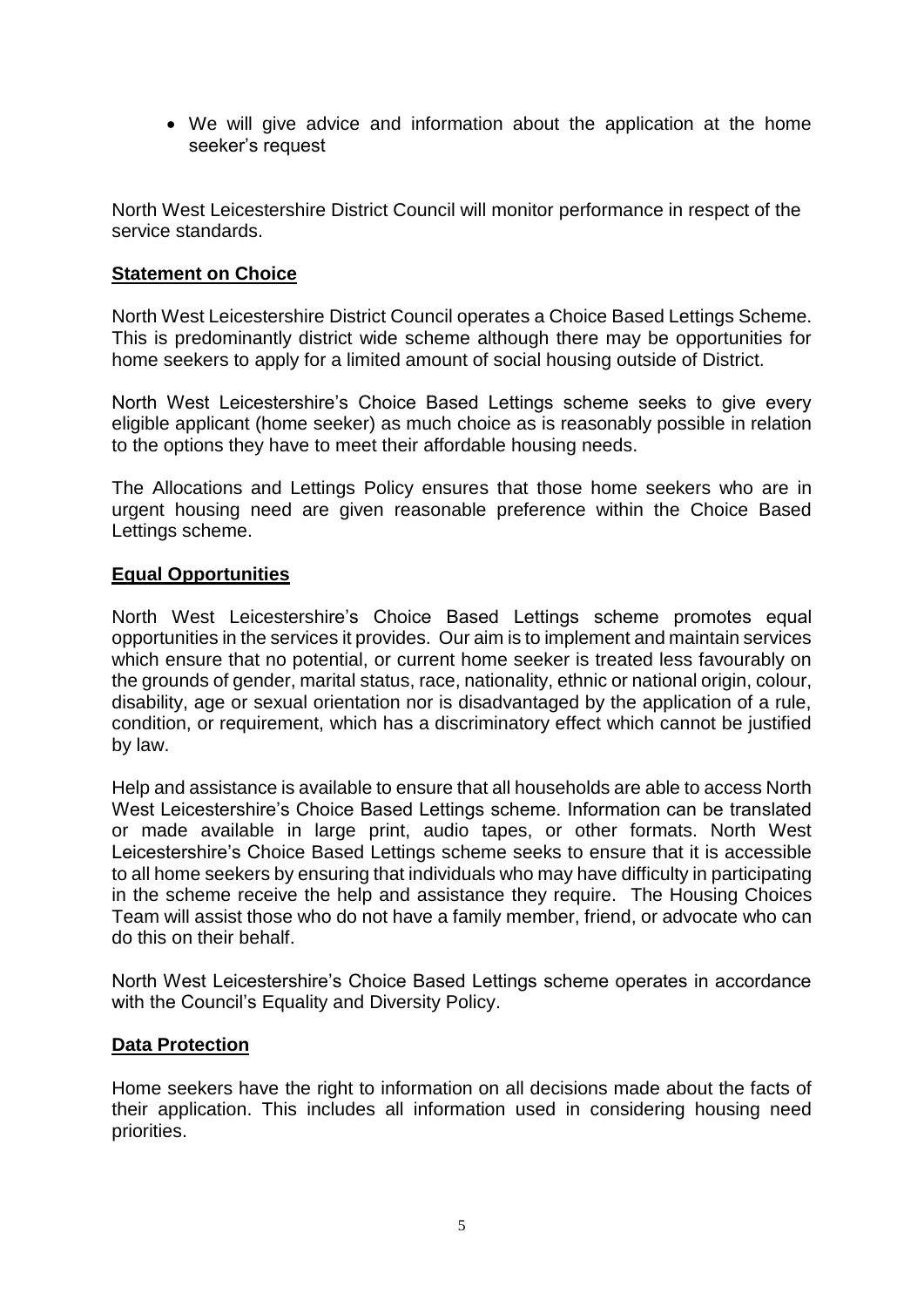Information held by North West Leicestershire's Housing Advice Team about home seekers will only be used in connection with their application for housing. Information will be held and used in accordance with the Data Protection Act 1996 and any subsequent legislation. In normal circumstances, this information is only to be disclosed to partner Registered Providers or other landlords who may be able to offer accommodation. This means that the information and the fact that a home seeker has applied for housing, will not normally be passed onto any third parties without the home seeker's prior written consent, *or* in exceptional circumstances where disclosure without consent is warranted. These circumstances are defined below:

- Where there are over-riding legal, social, or public interest considerations, e.g. there is a risk of serious harm to the person themselves or others if the information is not disclosed.
- Where information is required by the police as part of a criminal investigation.
- Where information is required by an authority for the assessment or collection of any tax or duty of a similar nature
- Where, because the Council is under a duty to protect the public funds it handles, it may need to use the information provided by home seekers, to prevent and detect fraud. (The information may also be shared for the same purposes with other organisations that handle public funds).
- The information may also be used for statistical purposes, which means we may pass anonymised information, in confidence, to the relevant government department.

However where a third party has been contacted for information to verify the circumstances of an applicant for registration or banding purposes they will by default be aware that a housing application has been submitted.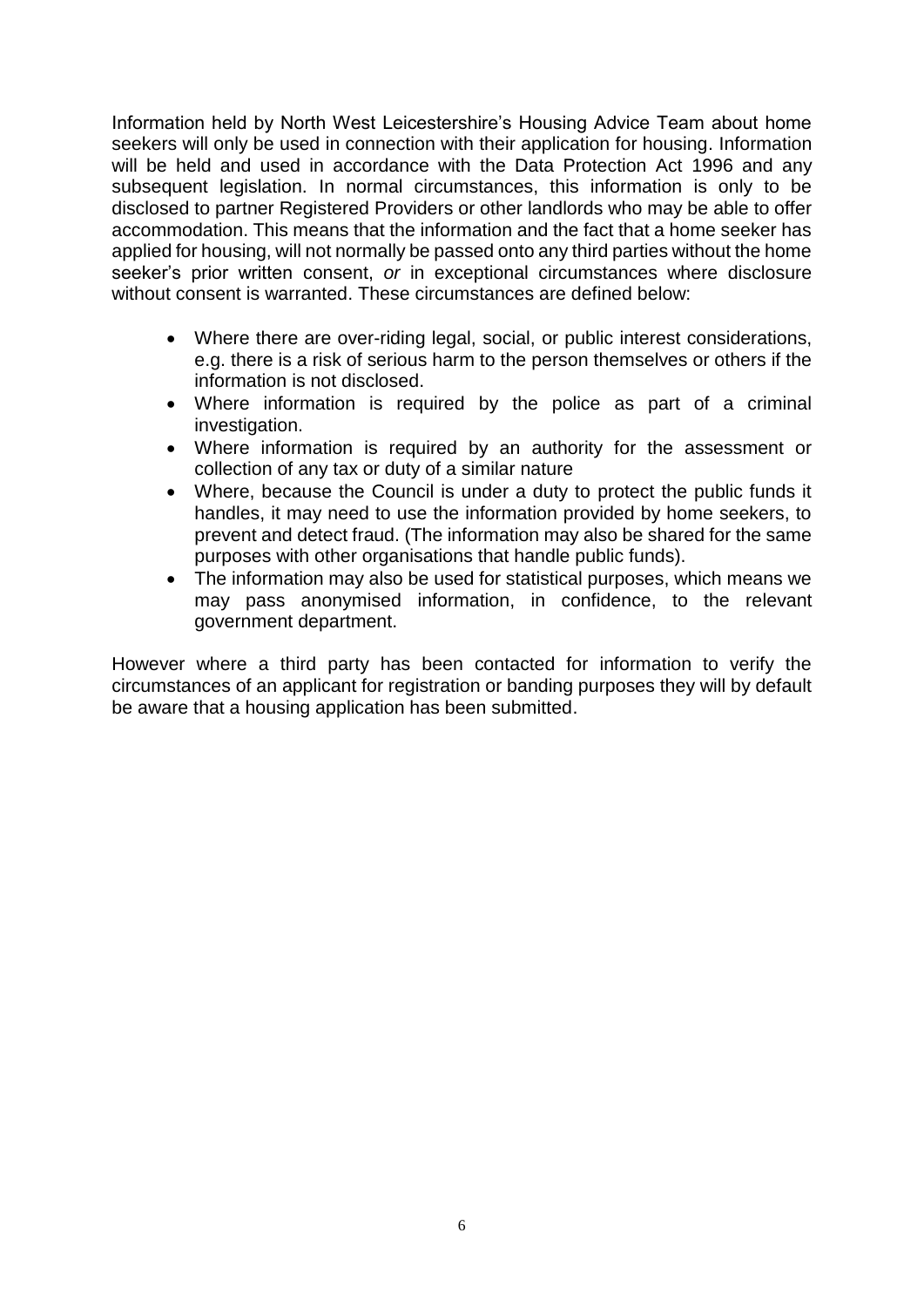# <span id="page-6-0"></span>**1. The Housing Register**

- 1.1 North West Leicestershire District Council maintains a register of home seekers who wish to be accommodated by the Council and/or Registered Providers operating in the North West Leicestershire District.
- 1.2 Properties that become available to let will normally only be allocated to home seekers on the housing register and preference will normally be given to those with a local connection to the District.

# <span id="page-6-1"></span>**Joining the housing register**

- 1.3 Subject to the eligibility and qualification rules set in Section 2, any person over the age of 16 can apply to join the housing register. There are special provisions for 16 and 17 year olds which are detailed in Section 3 of this policy.
- 1.4 Every home seeker must complete an on-line registration form. The information given on the form must be correct. North West Leicestershire District Council reserve the right to disqualify any home seeker from joining the register, withdraw any offer of a tenancy or assist the landlord to recover possession of an existing tenancy if they have knowingly given false information.
- 1.5 Home seekers must provide proof to support their application; for example, they will be asked to provide proof of identity, income, benefits, access rights to children and levels of capital. The application form will clearly set out what proofs are required
- 1.6 North West Leicestershire's Housing Choices Team will make any other enquiries as they deem necessary in order to assess the application. This may involve contacting previous landlords, health or medical advisors, police, or other relevant agencies.
- 1.7 Home seekers must provide a mailing address to which all correspondence can be sent. The address can be the home seeker's home address or an alternative such as that of a family member or friend.

## <span id="page-6-2"></span>**Review of the housing register**

- 1.8 North West Leicestershire District Council will aim to undertake a 12 month rolling review of the housing register. Home seekers will be contacted and asked to confirm whether they wish to remain on the register and whether their circumstances have changed.
- 1.9 Home seekers will be expected to respond to the review within 21 days. Failure to respond will result in correspondence being issued advising the home seeker that their registration will be cancelled within 14 days unless there is a response.
	- Failure to respond within the 14 days will result in the registration being cancelled without further notice.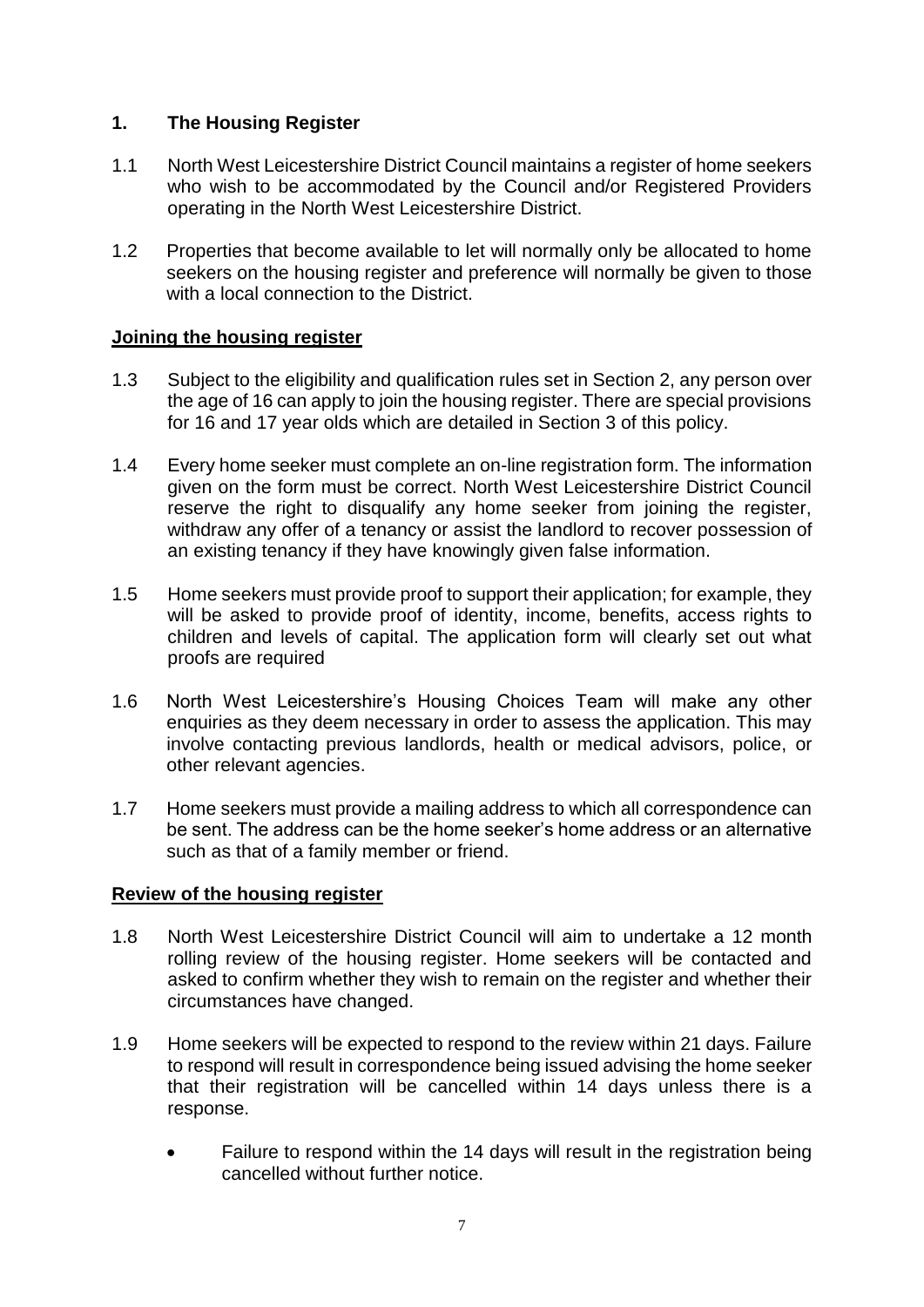Home seekers may ask for their application to be reinstated if they believe that it has been cancelled incorrectly or unreasonably. An example of where an application could be reinstated is where a home seeker has been in hospital for the duration of the review and does not have a contact who could have responded on their behalf. A request to reinstate an application should be made in writing to the Housing Choices Team Leader. Requests to reinstate an application will not be unreasonably refused.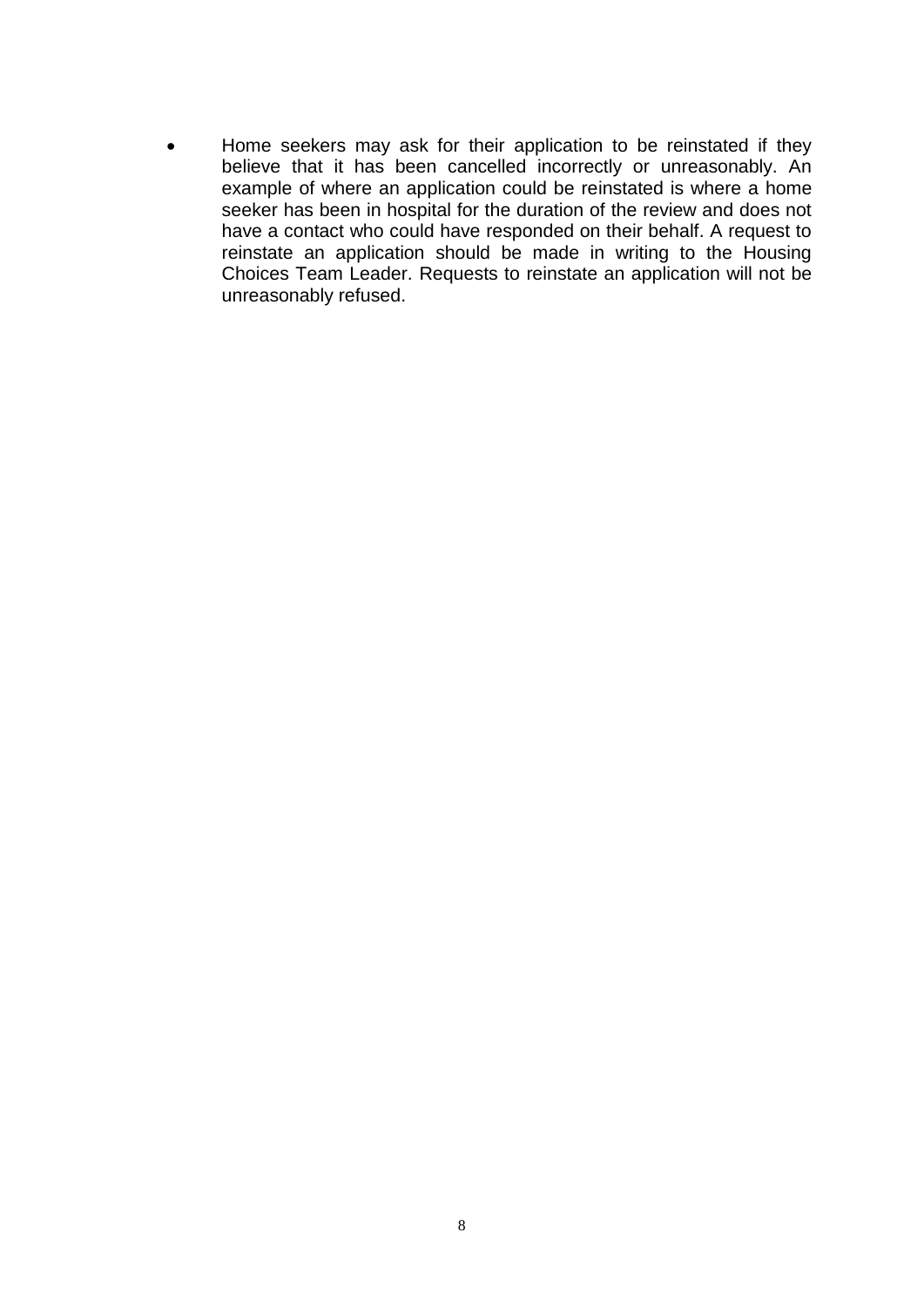# <span id="page-8-0"></span>**2. Eligibility and qualification**

- 2.1 In considering housing register applications, North West Leicestershire District Council will assess:
	- Eligibility whether a home seeker is eligible for an allocation of accommodation because they meet national, legal eligibility criteria, and
	- Qualification whether a home seeker meets the local criteria for accessing social housing, as described in this policy in sections 2.4 -2.14

# <span id="page-8-1"></span>**Eligibility**

- 2.2 Eligibility will be assessed in accordance with the regulations. Namely, whether a home seeker is eligible to join the housing register or, may not be allocated accommodation under Part 6 of the Housing Act 1996 S.160ZA because they are persons from abroad who are subject to immigration control or they are a person from abroad, who although not subject to immigration control, are to be treated as ineligible for an allocation of accommodation. Reference will be made to the regulations setting out which classes of persons from abroad are eligible or ineligible for an allocation of accommodation which are contained in the Allocation of Housing and Homelessness (Eligibility) (England) Regulations 2006 (SI2006 No. 1294) and amendment regulations in respect of regulations 4 and 6.
- 2.3 North West Leicestershire District Council reserves the right to seek independent advice and assistance to resolve the issue of eligibility.

# <span id="page-8-2"></span>**Qualification**

- 2.4 The following circumstances will exclude an applicant from the housing register.
- 2.5 **Home seekers with no local connection to North West Leicestershire as set out in section 20**– other than in exceptional circumstances, home seekers from outside the district who have no local connection to the district, will not qualify for social housing.
- 2.6 **Home seekers with the financial means to meet their own housing need** these home seekers will not qualify for social housing unless they can demonstrate that they have a need for specialist supported, sheltered or extra care housing which they cannot purchase or rent on the open market, or, where the home seeker has a need for wheelchair adapted or other specialist accommodation and they do not have the financial means available (through savings, grants or Equity Loan) to adapt their existing property or the property is not suitable for adaptation and they do not have sufficient resources to secure alternative accommodation that meets their needs.

The tests applied to assess financial means can be found in Appendix Two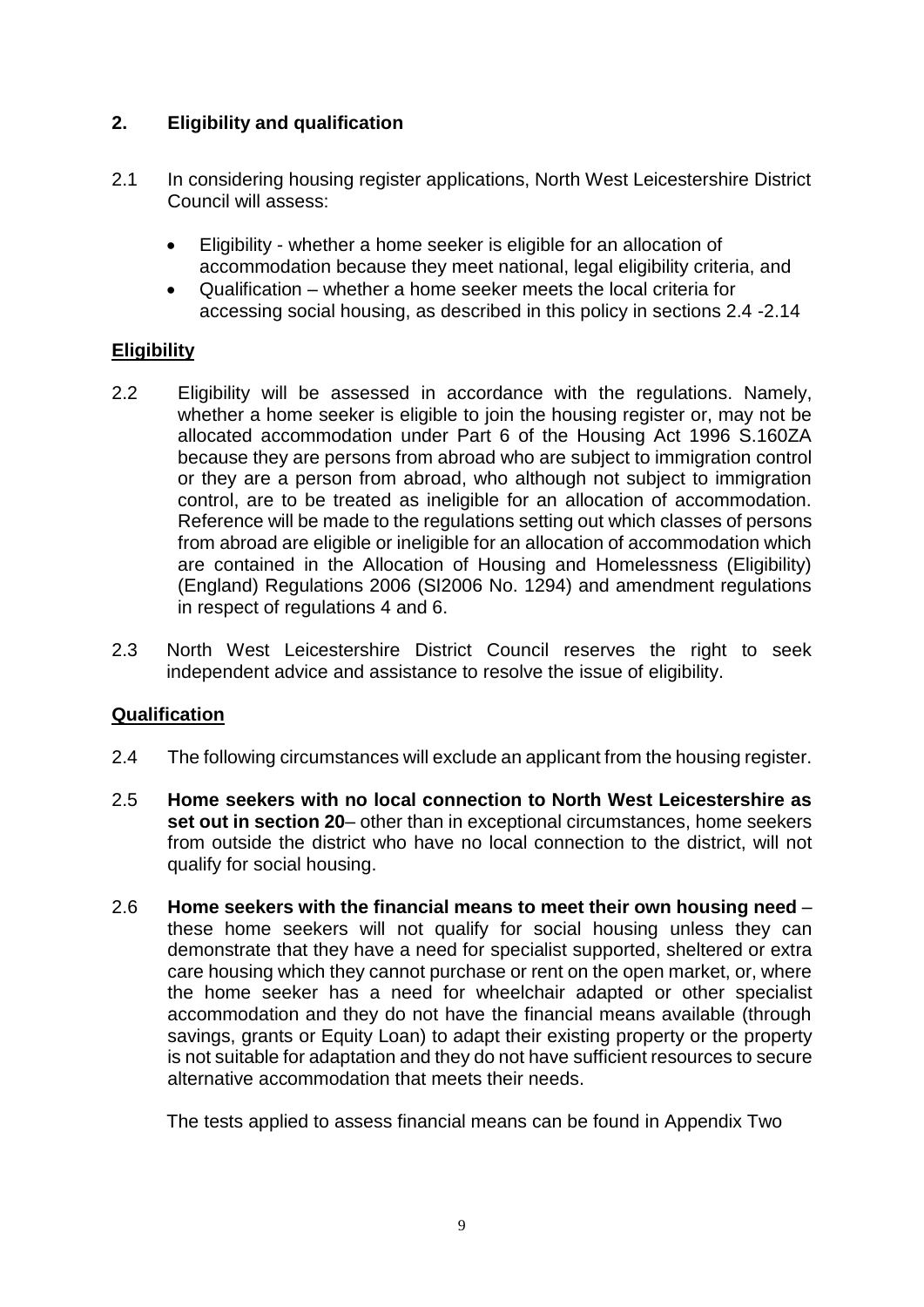An exemption to this criteria may apply should applicants with sufficient means only wish to be considered for hard to let accommodation.

- 2.7 **Home seekers who lack the capacity to enter into and sustain a tenancy agreement –** home seekers will not qualify for social housing if it is considered that they lack the mental capacity to enter into a tenancy agreement and the obligations and conditions attached to that tenancy**.** Before making a decision on capacity we will seek representations from professional and other appropriate agencies. Where a home seeker is considered not to have the capacity to hold a tenancy we will work with the appropriate agencies to identify alternative approaches to securing accommodation.
- 2.8 **Home seekers considered to be guilty of unacceptable behaviour serious enough to make them unsuitable as a tenant** - Home seekers will not qualify for social housing if they are considered to be unsuitable to be a tenant. This must be evidenced and proportionate and take account of the seriousness of the behaviour, the length of time since occurrence, the situation of the home seeker at the time of the event(s) and what steps have been taken to prevent future incidents. Where a home seeker has been found to be intentionally homeless and they are the perpetrator of unacceptable behaviour they will not be eligible to join the housing register.

The following are examples but not an exhaustive list of reasons as to why a home seeker would not qualify for social housing, either at the point of application or at any time during their time on the housing register, when a change of circumstances occurs and triggers exclusion.

- a) Behaviour that would give grounds for mandatory possession. For example anti-social behaviour such as causing nuisance and annoyance to neighbours
- b) Behaviour of the home seeker or a member of the home seeker's household which would entitle the landlord to gain an outright possession order
- c) Owing a housing related debt greater than £500 to a Council, registered provider or private landlord and there is no evidence of willingness to reduce/repay the debt and there is no evidence of an overriding housing need. Housing debts could include rent arrears, court costs, temporary accommodation charges, sundry debts such as clearance, damage, council tax or repayment of rent deposit (this is not an exhaustive list).
	- i. A willingness to pay will usually be considered as regular payments made over a 12 week period to reduce the debt as part of an agreement with the organisation the debt is owed to. Except in exceptional circumstances all agreed payments over this time period should be made without fail.
	- ii. To remain on the register the home seeker will be expected to maintain these payments until the debt is clear.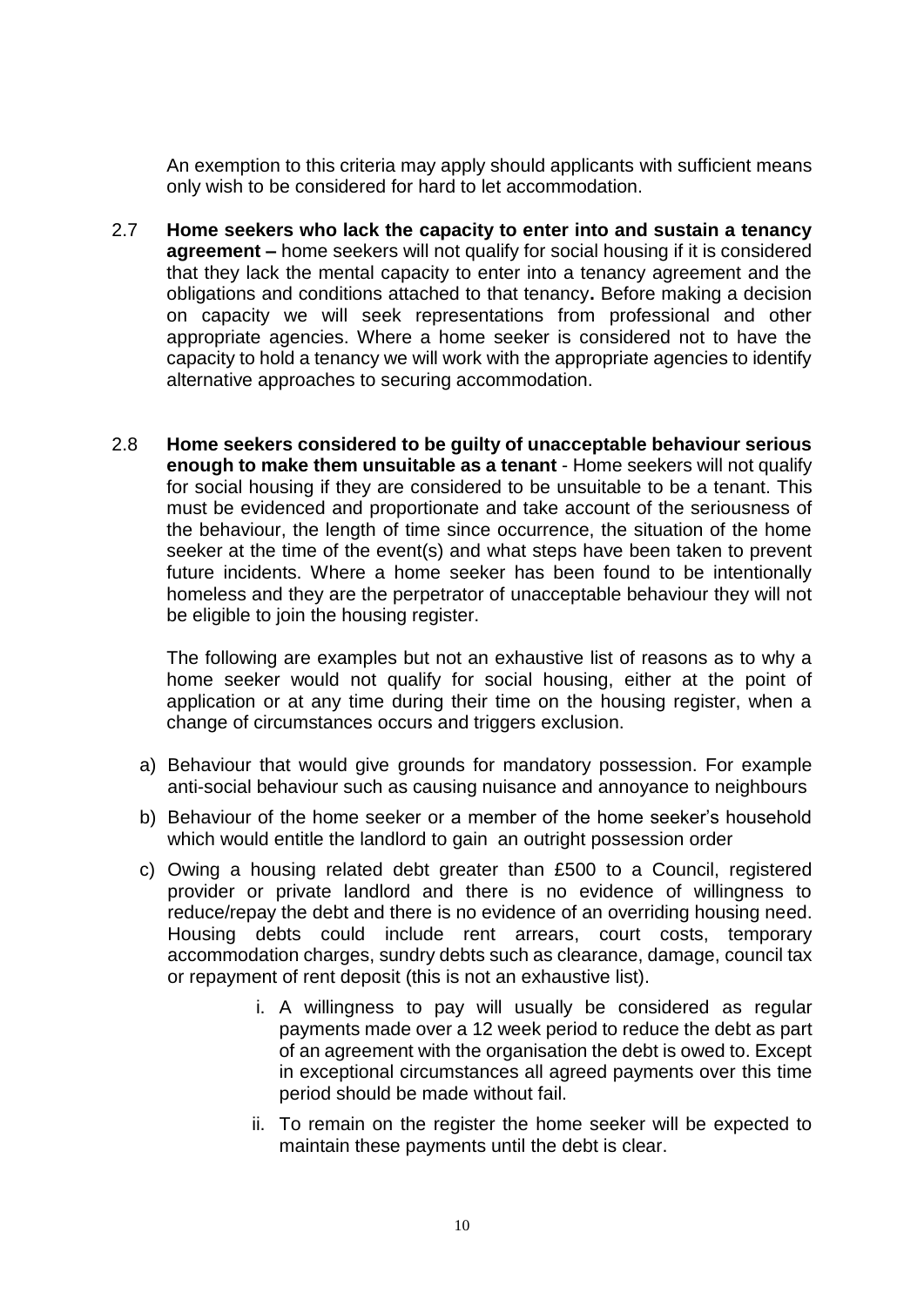- d) Committing certain criminal offences in or near the home and posing a threat to neighbours, the community, staff from the Council, the Council's contractors or Registered Provider or their contractors
- e) Has been convicted of violence towards a partner or members of the family
- f) Obtaining a tenancy by deception, for example giving false information
- 2.9 When making this decision North West Leicestershire District Council will consider:
	- a) *What action a landlord would have taken against the perpetrator of the unacceptable behaviour*.

The behaviour must be serious enough that a Landlord would have been entitled to an outright possession order under schedule 2 of the Housing Act 1985 or Schedule 2 of the Housing Act 1988. As an example, cases relating to noise problems, domestic violence, racial harassment, intimidation and drug dealing would probably lead to a possession order. (This is not an exhaustive list)

b) *Whether the behaviour is serious enough to make the home seeker unsuitable as a tenant.*

As an example, accrual of rent arrears that have resulted from factors outside of the home seeker's control, e.g. delays in housing benefit payments or liability for a partner's debts may not be serious enough to make the home seeker unsuitable as a tenant.

c) *When the unacceptable behaviour took place.* 

Consideration will be given to the length of time that has elapsed, whether there has been any change in circumstances and behaviour, and whether there are any mitigating circumstances to consider. Evidence of the home seeker working with agencies to mitigate the likelihood of the behaviour occurring in the future will be taken into consideration.

- 2.10 If all 3 of the considerations listed in 2.11 are satisfied the applicant will not qualify for social housing. When making this decision the Council will consider whether the decision is reasonable taking into account all relevant factors such as health, dependants, or other factors.
- 2.11 If a home seeker has previously been disqualified for social housing because of unacceptable behaviour but now considers that their circumstances have changed sufficiently they should complete a new registration form. The home seeker will need to demonstrate that their circumstances have changed and that they no longer meet the considerations listed in 2.9 above, for example, that there has been a sufficient lapse of time since the previous application was submitted and there is evidence of sustained behavioural change.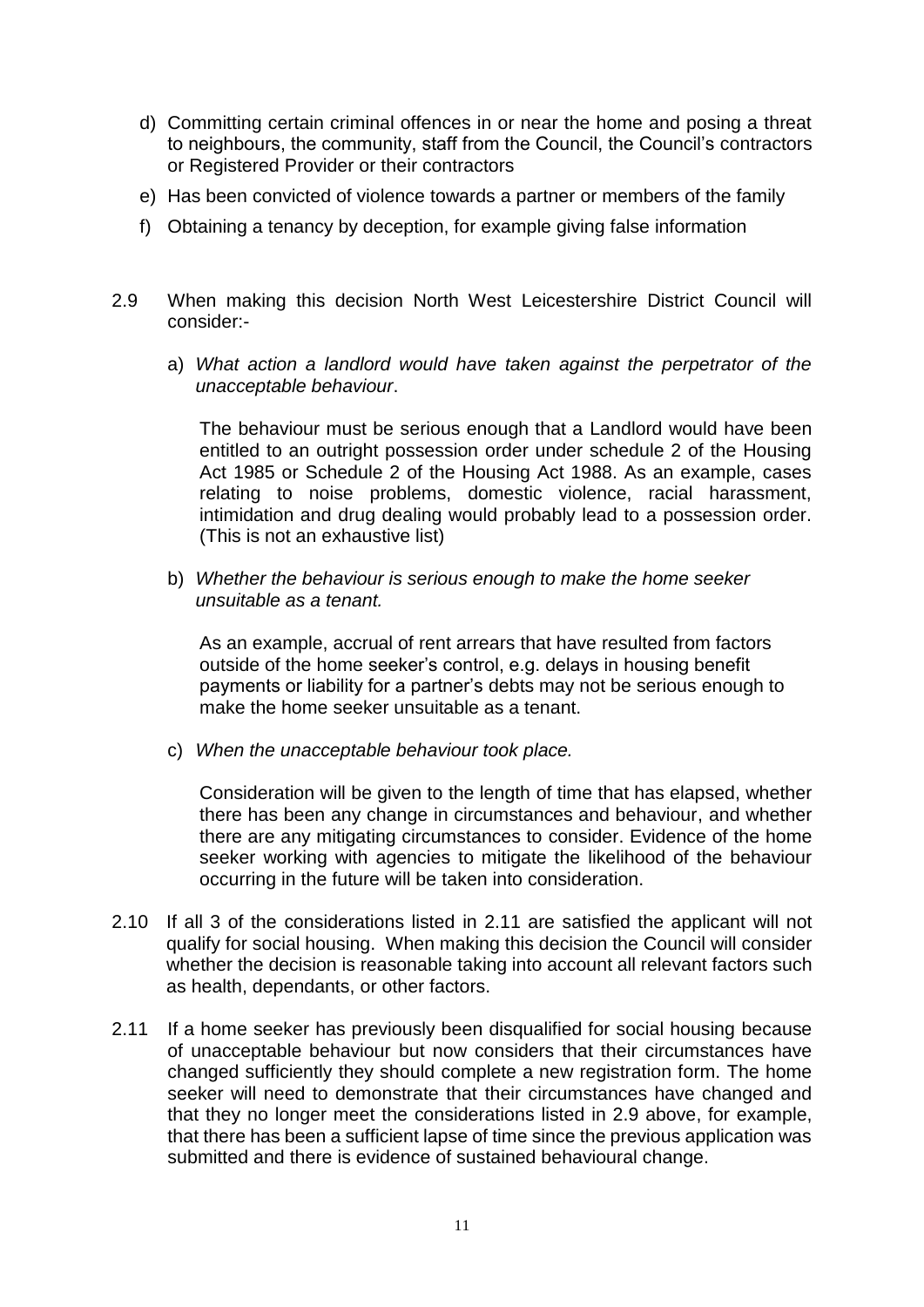- 2.12 The decision to exclude anyone from the register on the basis that they do not qualify for social housing under section 2.7 or 2.8 a, b, d, e or f above rests with the Housing choices Team Leader , and home seekers will be informed in writing of the reason why their application has been rejected. They will have the opportunity to appeal against this decision if they feel it is incorrect (see Section 4).
- 2.13 **Home seekers who have an introductory or starter tenancy** Home seekers will not normally be allowed onto the housing register if they are an introductory or starter tenant within the first year of their tenancy unless this has been agreed when granting the tenancy or where there has been a significant change in circumstances that was not foreseeable at the time the tenancy was granted.
- 2.14 If at any time North West Leicestershire District Council obtains evidence that a home seeker who has already been accepted onto the housing register is ineligible then the home seeker will be advised in writing that their application will be cancelled. Home seekers will have the opportunity to use the review procedure if they feel this decision is incorrect (see section 4).
- 2.15 All cases will be considered on their merits.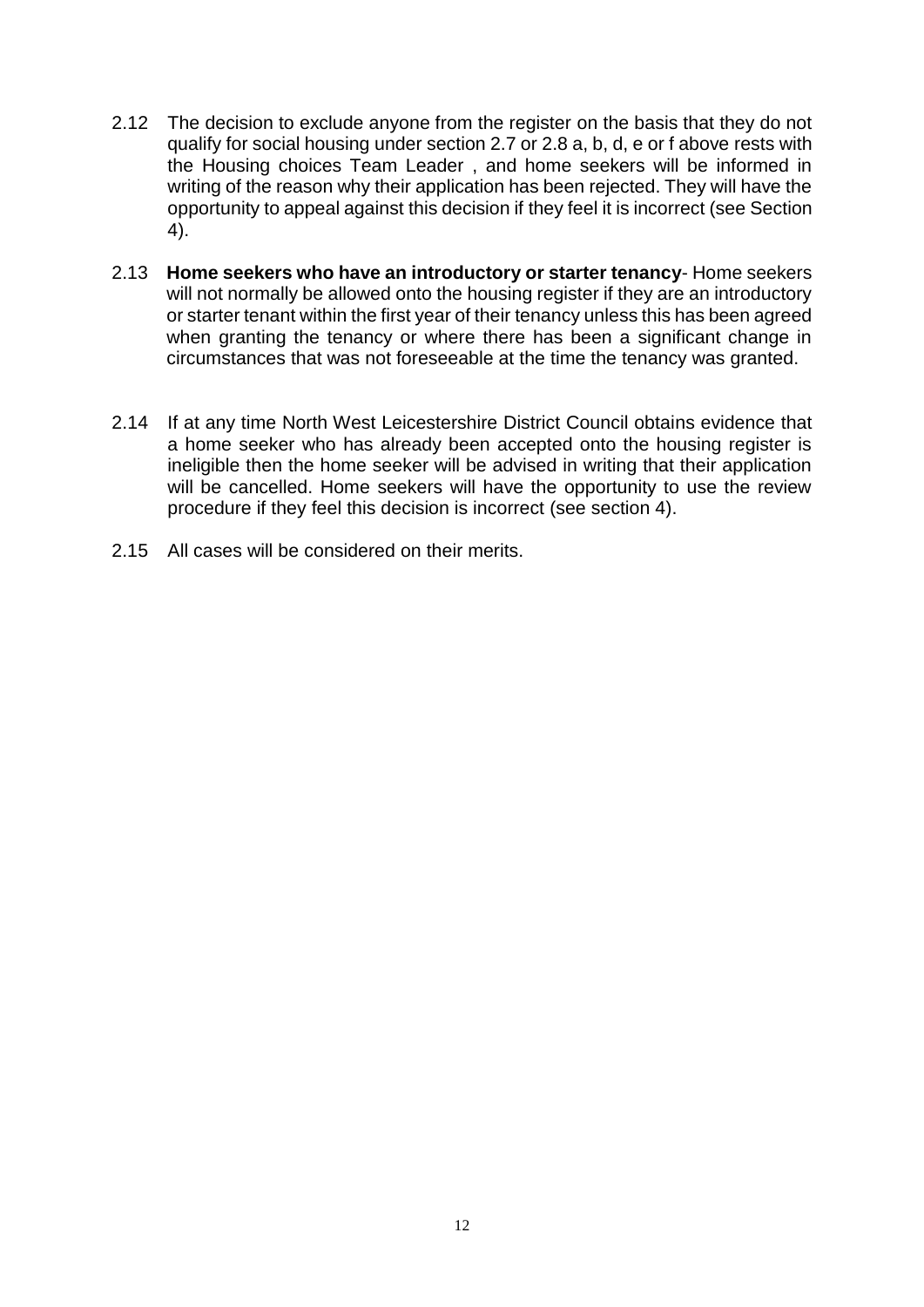## <span id="page-12-0"></span>**3. Home Seekers under the age of 18**

- 3.1 Home seekers must be aged 16 years or over to apply to join the housing register but those home seekers under the age of 18 may be subject to locally agreed protocols which will determine the type of property and support services required for them to be considered for accommodation.
- 3.2 Home seekers aged 16 and 17 looking for social housing in North West Leicestershire must provide details of a guarantor. The guarantor must be a responsible person such as a parent or other close family member, or a representative from a support agency, such as Social Services.
- 3.3 Subject to 3.4 home seekers aged 16 and 17 will be assessed in the same way as all other home seekers joining the housing register. Only those with a guarantor in place will be offered accommodation.
- 3.4 When an application is received from a homeless home seeker aged 16 or 17, North West Leicestershire District Council will in the first instance, seek to establish if accommodation should be provided under Section 20 of the Children Act 1989 and will request that Children and Young People's Services undertake a "child in need" assessment. If it is established that the child is not a "child in need" the application will be assessed in the same way as all other home seekers joining the housing register
- 3.5 When an application is received from a lone parent under the age of 18, North West Leicestershire District Council will seek to carry out a joint assessment of needs and support with Social Services. The assessment will only be undertaken after the home seeker has given their consent.
- 3.6 Although under 18s are allowed on the housing register it is at each landlord's discretion if, and under which circumstances, they will rehouse home seekers under 18.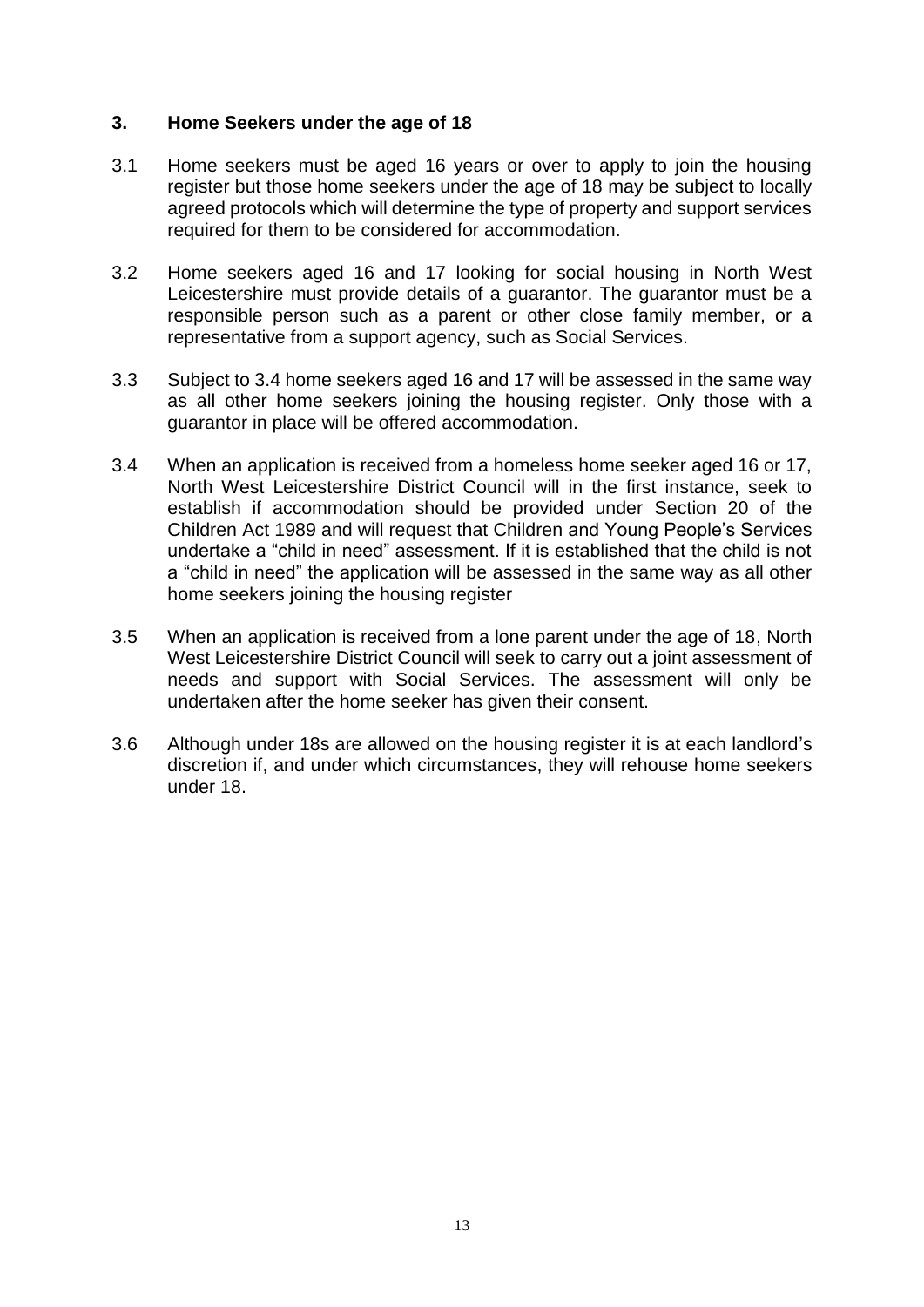# <span id="page-13-0"></span>**4. Right to Review**

- 4.1 Section 166A(9) of the 1996 Act includes a new requirement for an allocation scheme to give home seekers a right to review a decision on qualification in s.160AZ(9), and to be informed of the decision on the review and the grounds for it. This is in addition to the existing right to review a decision on eligibility.
- 4.2 By virtue of s.160ZA (9) and (10) the Council must notify a home seeker in writing of any decision that he or she:
	- is ineligible for an allocation of accommodation under s.160ZA (2) or (4), or
	- is not a qualifying person under s.160ZA (7)
- 4.3 The notification will give clear grounds for the decision based on the relevant facts of the case. Section 160ZA(10) provides that, where a notification is not received by the home seeker, it can be treated as having been given to him or her, if it is made available at the Council's office for a reasonable period.
- 4.4 If the Council considers that a home seeker may have difficulty in understanding the implications of a decision on ineligibility or disqualification, the Housing Choices Team will arrange for the information to be explained verbally in addition to providing a written notice.
- 4.5 Home seekers also have the right, on request, to be informed of any decision about the facts of their case which has been, or is likely to be, taken into account in considering whether to make an allocation to them (s.166A(9)(b)).
- 4.6 If a home seeker is successfully matched for a property but is refused the offer of accommodation by the Council or one of the Registered Provider partners, they should ask for a review of the decision. The Council and each partner Registered Provider operate their own appeals process. A member of the North West Leicestershire Housing Choices Team will be able to provide the home seeker with a copy of the relevant review procedure.
- 4.7 Under s.166A(9)(c) home seekers have the right to request a review of any of the decisions mentioned in paragraphs 4.2 and 4.6 above and to be informed of the decision of the review and the grounds for it. Home seekers wanting to exercise a right to review, or someone appointed by them to act on their behalf, should submit a request, preferably in writing within 21 days of the original decision letter to:

Housing Choices Team Leader North West Leicestershire District Council Council Offices Coolville Leicestershire. LE67 3FJ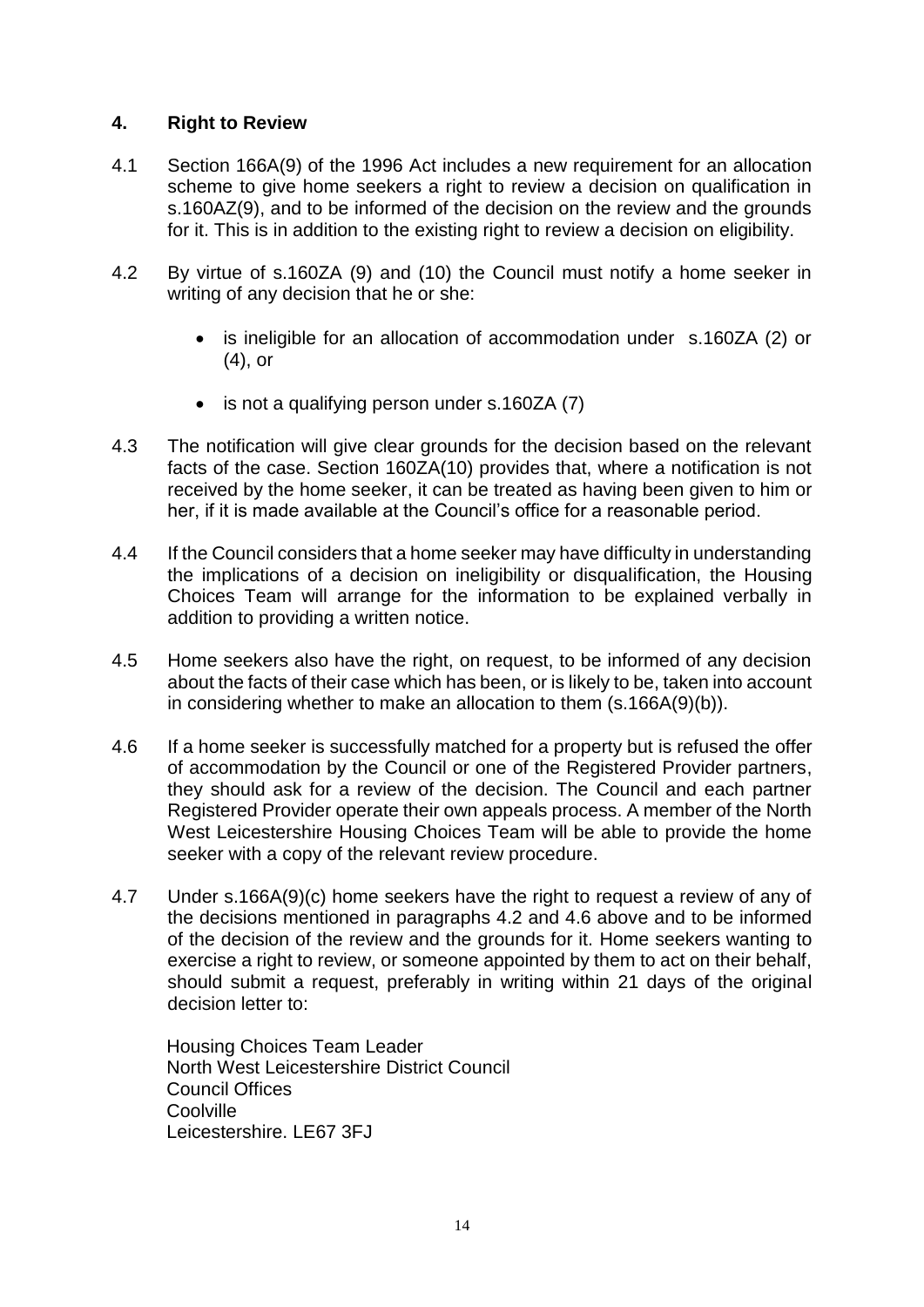Requests should indicate the reasons why a request for a review is being submitted and any points that the authority is requested to take into account, and the details of any representative they have appointed. Where a home seeker is unable to provide a written submission, verbal representations will also be accepted.

4.8 The officer considering the review will not have been involved in the original decision. The review will take account of the allocation scheme, the relevant legislation and guidance, any information provided by the home seeker or his/her representative and any other relevant circumstances.

Reviews will be completed within 15 working days of the application being received.

- 4.9 If the home seeker is not satisfied with the outcome of the review they can ask for their case to be considered by a more senior officer.. A request for a further review should be made within 15 working days of the date on the review decision letter.
- 4.10 Any reviewing officer will not have been involved previously in the case and will normally carry out the further review within 40 working days of the request. A written notification of the decision, including grounds for the decision, will be sent to the home seeker.
- 4.11 If the home seeker is not satisfied with the outcome of the further review, he/she may challenge the decision in the High Court on a point of law. The home seeker has 3 months from the date of the decision letter to apply.
- 4.12 All correspondence will be sent to the mailing address on the home seeker's application. If the home seeker does not have a mailing address the correspondence can be collected from the Housing Choices Team at the Council Offices where it will be kept for a period of 28 days.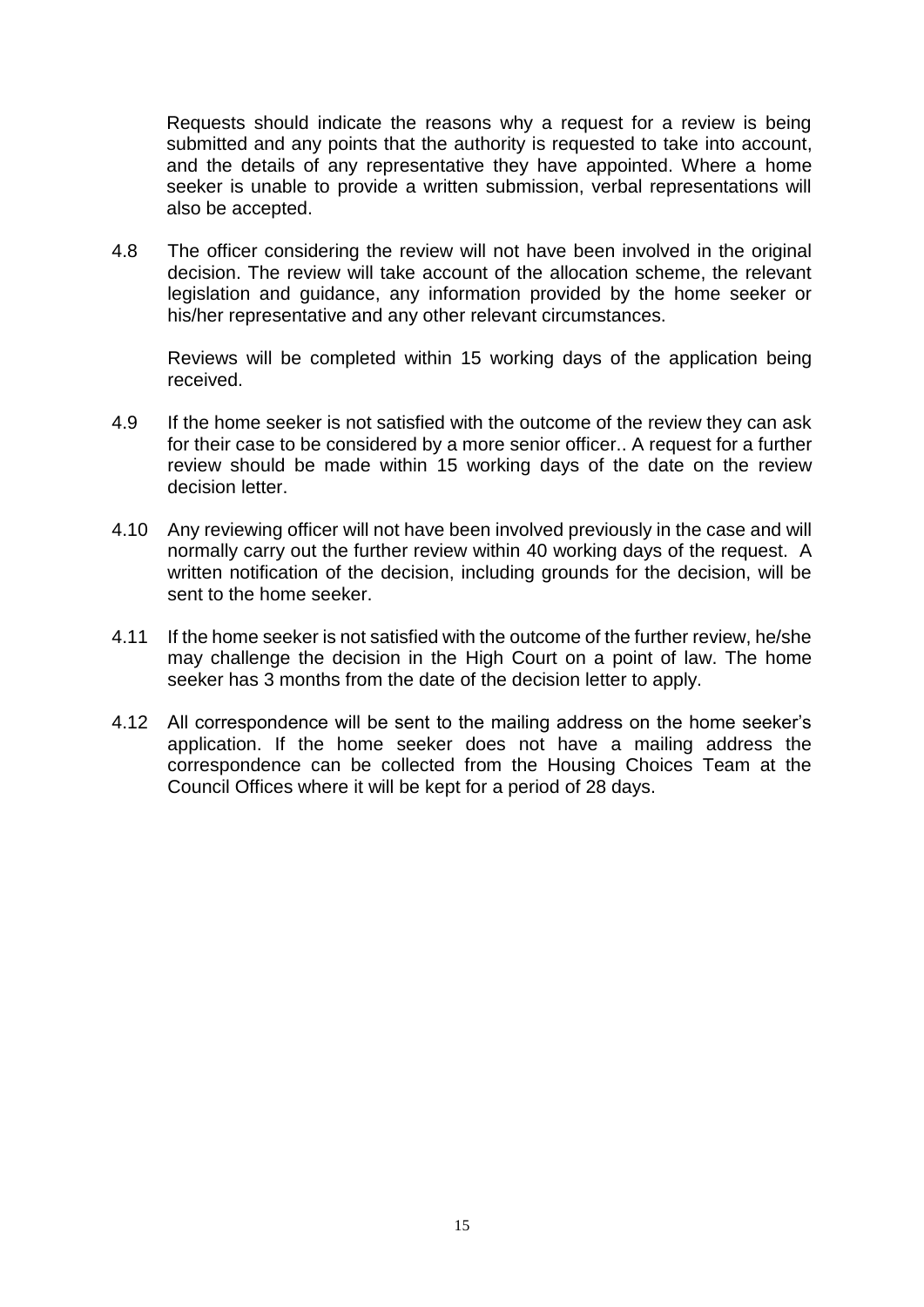# <span id="page-15-0"></span>**5. Home Seeker Types**

# <span id="page-15-1"></span>**Transfer home seekers**

- 5.1 Transfer home seekers include any social housing tenant with:
	- a full assured tenancy; or
	- a secure tenancy; or
	- a fixed term tenancy granted by either a Council or Housing Association on the same basis as a full assured or secure tenancy other than the term; and
	- a local connection to the district.
- 5.2 Unless exceptional circumstances exist, any social housing tenant with an introductory or probationary tenancy will not be eligible to apply to rejoin the housing register until their tenancy is converted to a secure, assured or fixed term tenancy. Equally a transfer applicant will not normally be allowed back onto the housing register within a year of being rehoused unless there has been a significant change in circumstances within that time.
- 5.3 A transfer application must be submitted on-line to North West Leicestershire Housing Choices Team and the date of their registration will be the date on which their form and all necessary proofs are submitted.
- 5.4 All household members must normally be leaving the current property for an application to be considered as a transfer. Housing Managers will be consulted before approval of any transfer request.
- 5.5 Where a transfer application includes existing social tenants within the household it will be expected that they will be a named applicant in order to protect their security of tenure.
- 5.6 Tenants who are only eligible for the same size and type of property that they currently reside in would not normally be given any preference. Only those with a welfare, medical or other exceptional need to move will be considered for preference. (For more details on eligibility, see Section 7)

## <span id="page-15-2"></span>**New Home seekers**

- 5.7 New home seekers will be any home seeker who does not fall into the definition of transfer home seeker above and may include those
	- living in temporary or insecure accommodation;
	- with assured shorthold tenancies:
	- with licences to occupy,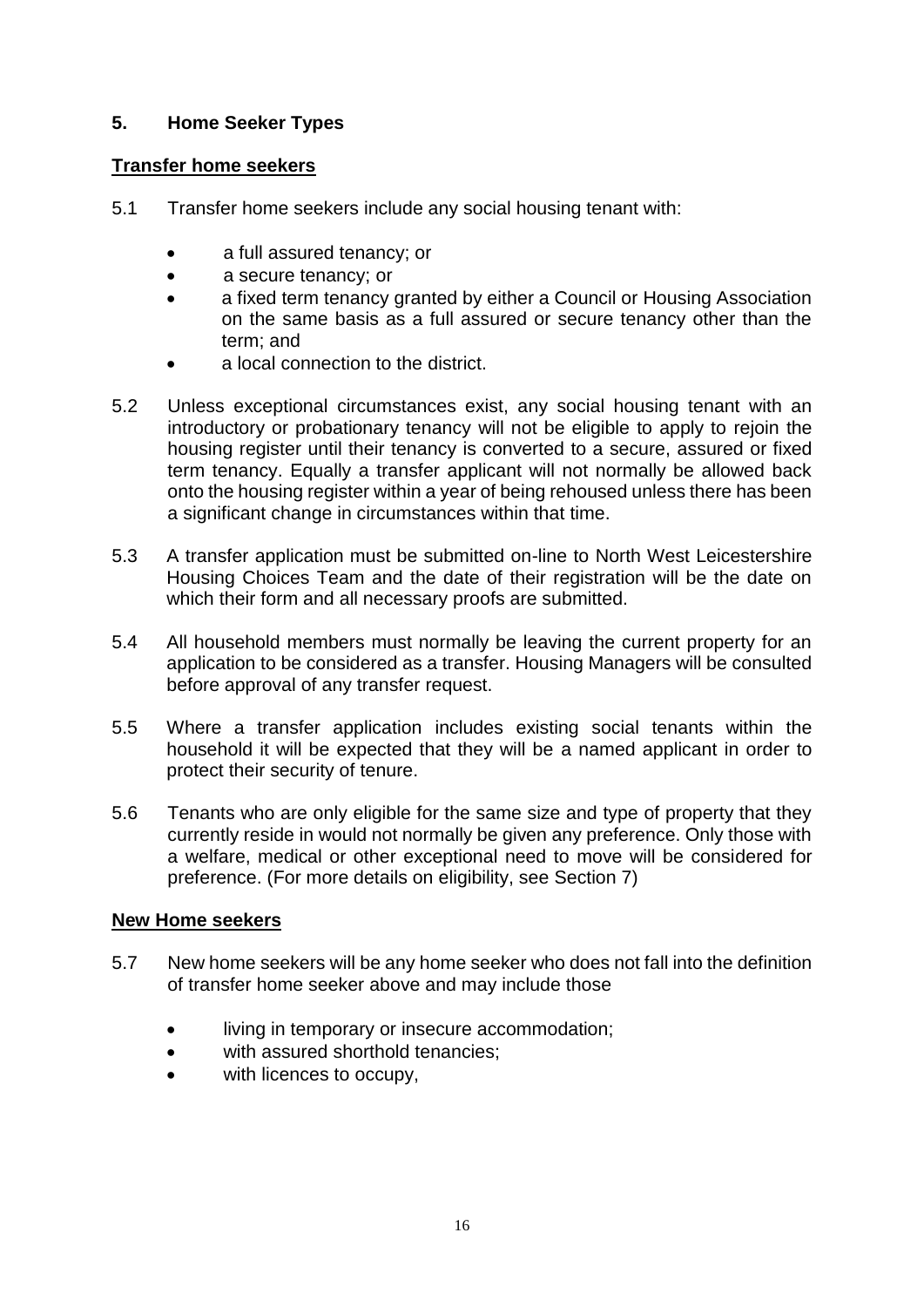# <span id="page-16-0"></span>**6. Home Seekers with a Disability or a Mobility Need**

- 6.1 There is a separate assessment process for households containing a family member with some form of mobility issue. For example, a member of the household:
	- is no longer able to climb stairs or get into a bath
	- has a visual impairment
	- had an accident or illness that has affected their mobility
- 6.2 If a home seeker indicates on their registration form that they have a mobility problem, then they will be asked to complete a separate assessment form that asks questions about mobility problems, the type of property that would be suitable and any adaptation that would be required to the property.
- 6.3 The mobility needs assessment will be used to assess what the home seekers housing needs are and what property types they will have access to and preference for. Where necessary professional help will be sought in order to accurately assess how the individual's mobility issue affects their housing need.
- 6.4 North West Leicestershire District Council will advertise vacancies as they become available. This includes those properties that are suitable for the needs of disabled home seekers, or those that have been specially adapted in some way. North West Leicestershire District Council will include information on the level of adaptations and/or accessibility features within the property advertisement.
- 6.5 Properties that are suitable for home seekers with mobility problems will be clearly advertised with details of any adaptations or special facilities to allow home seekers to bid for properties that will meet their needs.
- 6.6 The Council will aim to make best use of the available housing by matching property characteristics to a household's needs and circumstances.

Where a property is particularly suitable to meet a specific mobility need or could be easily adapted to do so, the decision may be taken to allocate the property through a management allocation (according to the process described in section 13). Home seekers will be selected on the basis of their mobility needs assessment – irrespective of whether they are a transfer or new home seeker. Management allocations will be restricted to situations where a home seeker has very specific needs which are unlikely to be met through the choice based system.

6.7 Where a home seeker is unsure as to whether a property would meet their housing need or whether it might be suitable for adaptations they should contact the landlord of the property to inform their decision to bid before the bidding cycle ends.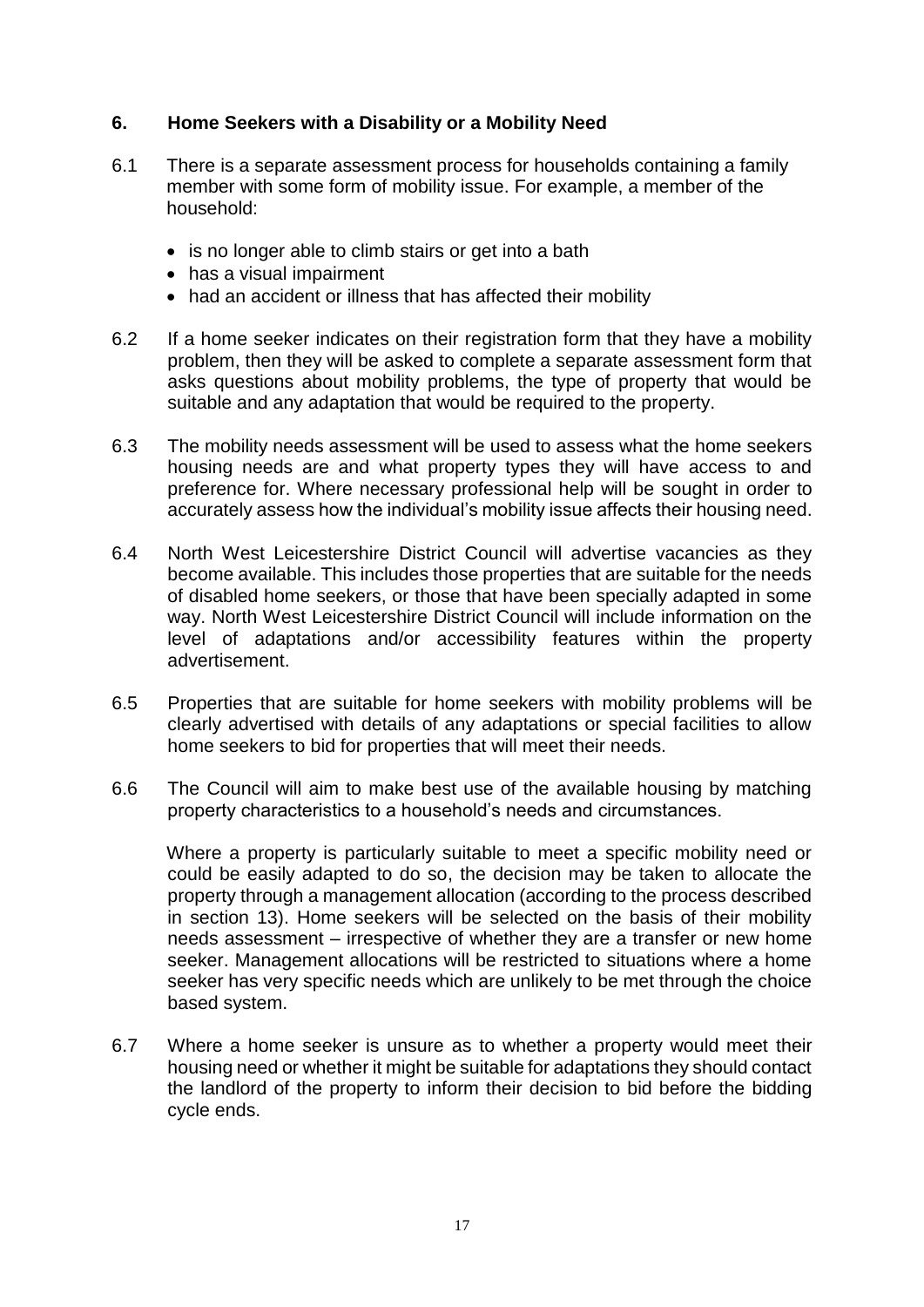# <span id="page-17-0"></span>**7. Household Eligibility**

- 7.1 Once accepted onto the housing register, every home seeker will be notified by email or letter of their housing need band and their home seeker reference number/login. This will allow home seekers to log into the website where they will be able to view and bid on the properties they are eligible for.
- 7.2 Individual landlords have some discretion to set their own eligibility criteria subject to the framework set out in Appendix One. These will be set out clearly within the advert. By logging in to the Choice Based Lettings system applicants will see the current adverts they are eligible for. If a home seeker thinks that they are unable to bid for properties they believe they should be eligible for, they should contact the Housing Choice Team within the relevant bidding cycle. Where an applicant is bidding for a property that would result in under occupying in terms of benefit regulations they may be overlooked on affordability criteria.

# <span id="page-17-1"></span>**Household Definitions - Guidance**

- 7.3 A household is the group of people that would normally be expected to live together. It will often comprise people with caring responsibilities such as a parent, or someone with parental responsibility and children or adults who have demonstrated a long term commitment to living together whether as a couple or other family unit. The purpose of the allocations policy is to house households into suitable accommodation that meets their needs. Moving another person into an existing home will not automatically make them a household member and in some circumstances to address housing need they may be expected to apply for accommodation in their own right. Equally where an applicant expresses a wish to be rehoused with someone they are not currently residing with they will be expected to demonstrate the nature of their long term commitment to living together.
- 7.4 Where a parent has overnight access to their children, an additional bedroom need may be awarded to allow the children to sleep over. Households falling into this category must provide evidence that they have access to the children and provide at least 2 nights of secondary care on a regular basis. This will normally entitle a household to a single additional bedroom regardless of the number of children to whom the home seeker has access. Individual landlords within the scheme may however apply their own policies with regard to bedroom need in these circumstances. In this situation a household will not normally be afforded a priority for being a bedroom short except where the current accommodation is a bedsit/studio.
- 7.5 In cases of a shared residency agreement including a joint residence order, the Council reserves the right to determine, in discussion with both parties, a primary carer for housing purposes. Only the primary carer would be entitled to the full bedroom eligibility for the household.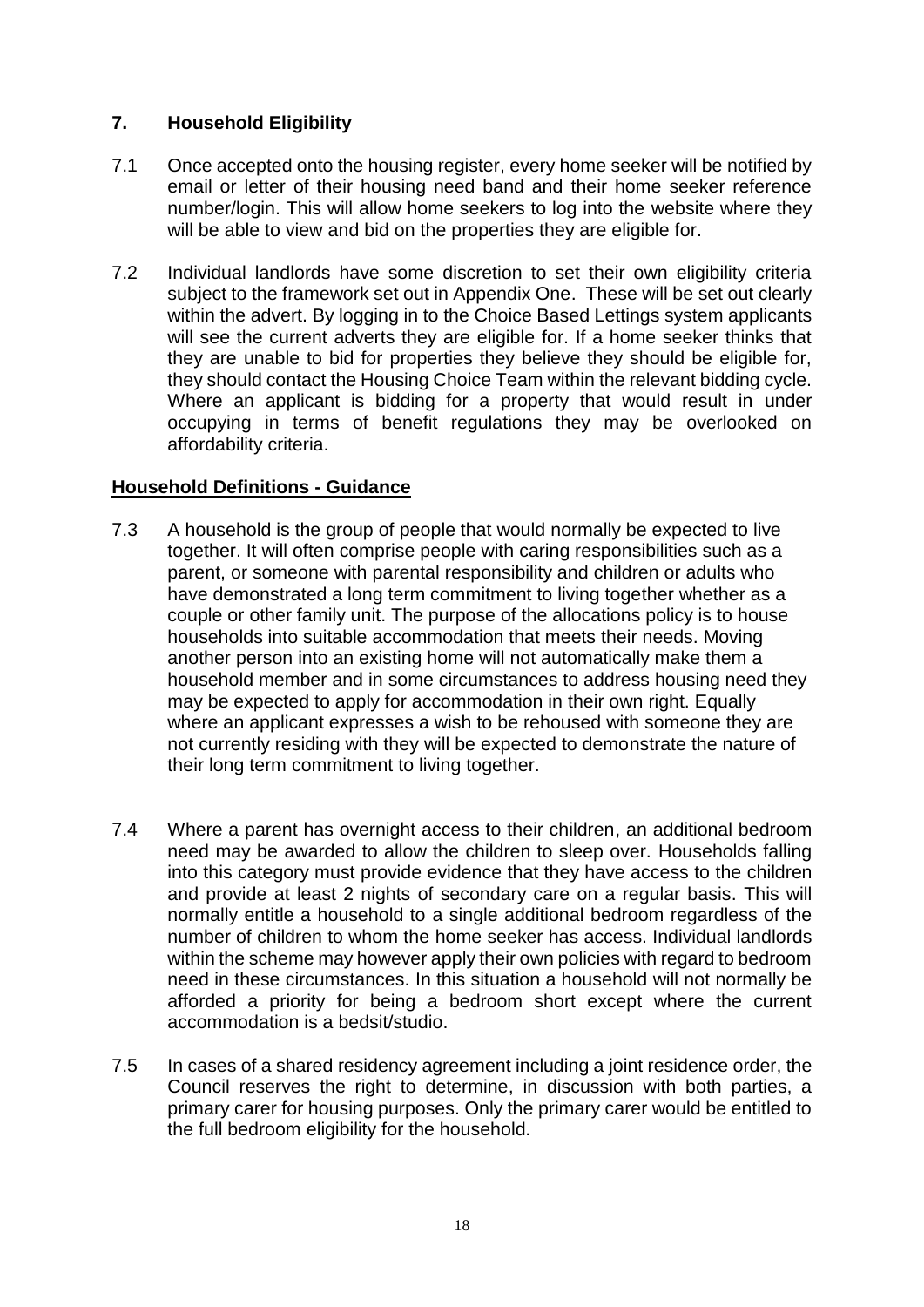- 7.6 Single person households or couples with access to children cannot normally be considered for properties larger than a 2 bedroom property irrespective of the number of children they have access to. To ensure best use of stock such households will normally be restricted to flats and maisonettes.
- 7.7 Accommodation designated for older home seekers will be advertised with a minimum age criteria dependent upon the landlord's policy, and properties will be advertised accordingly, indicating any additional services that are available (if any). Where joint home seekers are bidding for this type of property, only one home seeker needs to meet the minimum age criteria stated on the advert.
- 7.8 Family with a disability refers to a household where at least one of the permanent members has a medical or mobility need, and they require an adapted or specially designed property to help meet these needs.
- 7.9 A single parent household is entitled to the same size accommodation as a two parent household with the same number of children.
- 7.10 Where a household includes a pregnant woman the point at which they would be assessed as if the baby has already been born (i.e. the baby is counted as a child), is when the expected delivery date is within 3 months. Exceptions may apply
- 7.11 A child must spend a minimum 4 nights per week with the home seeker in order for them to be classed a permanent resident. Exceptions will be considered, for example in circumstances where the child resides away from the home seeker on a temporary basis but their permanent home is with the home seeker.
- 7.12 A home seeker may add a joint home seeker or household member to their housing register application. Checks will be made to ensure that joint home seekers added are eligible to join and become a tenant. The home seeker's application will be re-assessed based on the combined circumstances of all household members and they will be notified of any changes, for example a change in their housing need band. Where the original home seeker is not a social tenant but they wish to add a social tenant as joint home seeker the application will be reconsidered as a transfer application.
- 7.13 Checks will normally be made in relation to any applicant or joint applicant to verify their circumstances and confirm their housing history. Where an adult household member is included on an application the Council may require checks are carried out on that household member as well before including them on the application to ensure that they are not likely to impact on the applicant(s) suitability to be a tenant.
- 7.14 A joint home seeker may wish to be removed from the existing application and apply separately in their own name. In such circumstances, the home seeker's new application will be backdated to the date they joined the original joint application.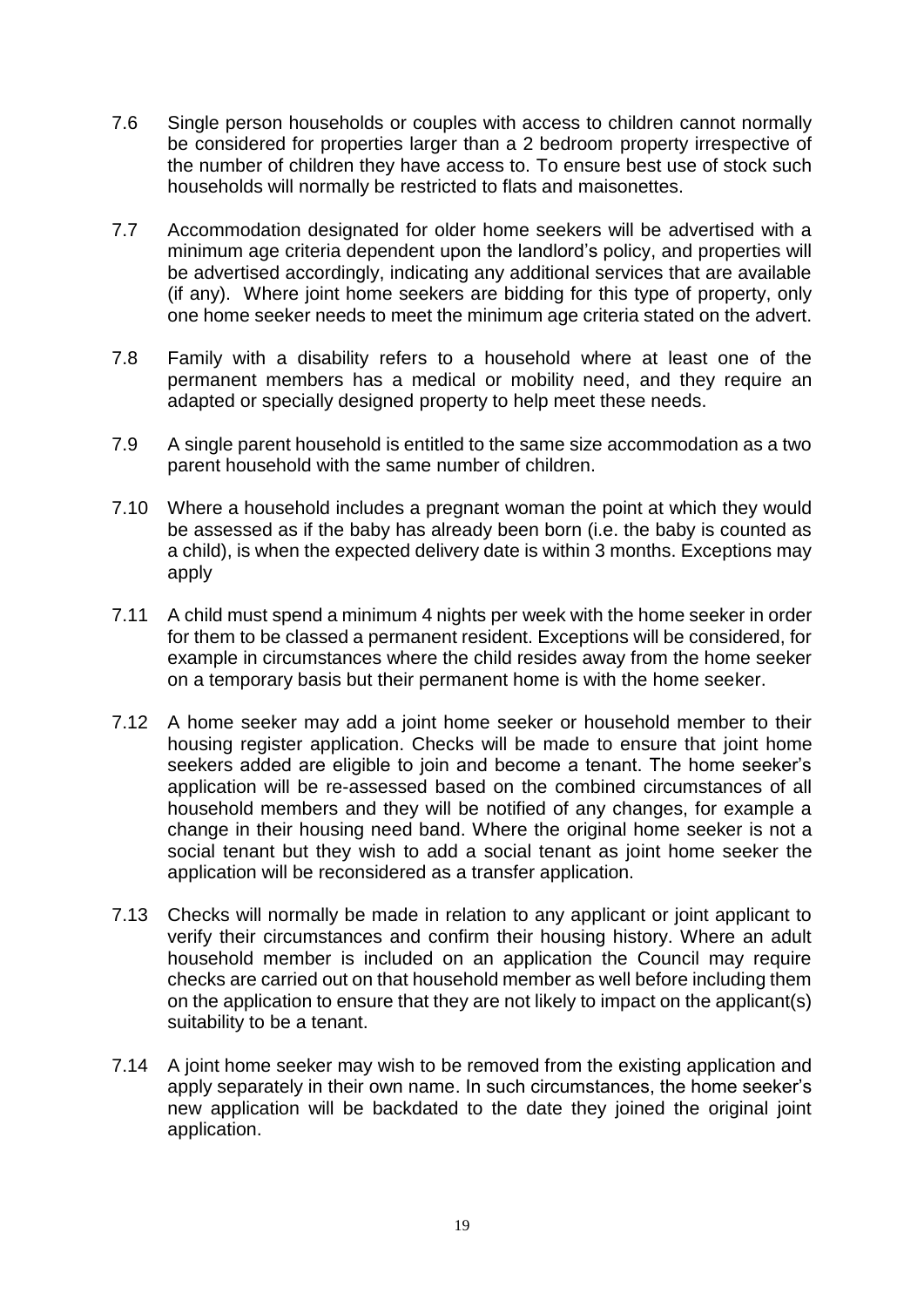7.15 In exceptional circumstances home seekers may be allowed to bid on properties they would not normally be eligible for. In making this decision North West Leicestershire's Choice Based Lettings scheme will consider the needs of each household and the needs of each landlord to make best use of their housing stock.

## <span id="page-19-0"></span>**Supported, Sheltered Housing and Extra Care**

- 7.16 Home seekers will need to satisfy the advertised age rules for the scheme and/or be assessed as having a support need that can be met within supported or sheltered housing.
- 7.17 Home seekers with assessed support needs will be eligible to bid for properties where support is provided or in some cases in general needs accommodation where alternative support arrangements can be put in place. Where a home seeker has bid for supported accommodation it is expected that they will engage with this support to ensure they are able to maintain their tenancy. Home seekers who are allowed onto the housing register because of a need for sheltered or supported housing who would otherwise not be eligible for the register will only be allowed to bid for suitable supported accommodation. The offer of supported accommodation may be subject to a Social Care Assessment.
- 7.18 In applying this policy it is recognised that there will be circumstances where a household's accommodation needs and support needs will need to be met separately. The priority of this policy is to meet a home seeker's accommodation needs. The Housing Choices Team will, where appropriate, work with relevant agencies to help a home seeker meet their support needs.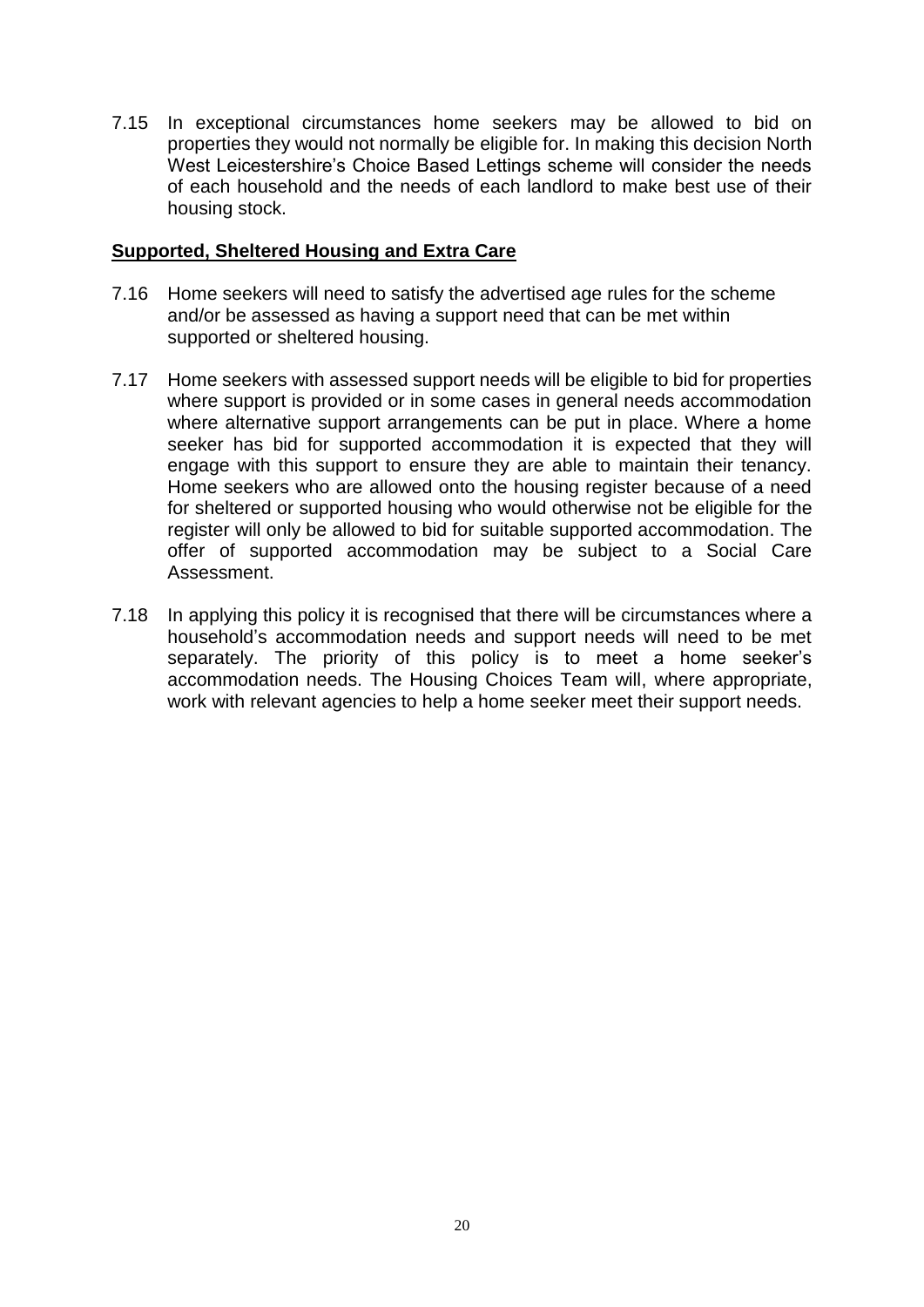# <span id="page-20-0"></span>**8. Defining Bedroom Requirements**

8.1 The partner landlords within North West Leicestershire operate different policies in relation to households who have children of a different sex or a different age sharing a bedroom. The Council's policy is based on the Housing Benefit rules on bedroom eligibility to ensure that issues of affordability are avoided.

The following rules are used to determine the minimum size of accommodation needed by a household:-

A separate bedroom is normally needed for each of the following:

- Every adult couple or single parent
- Any other person aged 16 years or over
- Any two children aged under 16 years of the same sex
- Any two children aged under 10 years regardless of sex
- Any other child
- 8.2 In assessing any bedroom shortage in a household's existing accommodation, the best fit according to these rules will be taken, if that is different to the pattern of occupation of the existing accommodation.
- 8.3 Rooms that would normally be expected to be used as a bedroom but are in use for other purposes will also be included in the calculation
- 8.4 Home seekers awarded preference based on having a bedroom shortage or surplus may be restricted from bidding for a property of the same bedroom size as currently occupied. Where a household in these circumstances wishes to bid for a property of the same size they will have their banding amended as though they were adequately housed.
- 8.5 Large families (i.e. those with five or more children) will be given additional priority over smaller households for properties with four or more bedrooms.
- 8.6 Where there is evidence of a need for a member of the household to have a separate bedroom (for example, for medical reasons, or because of behavioral issues), then an additional bedroom need can be allowed.
- 8.7 Where a home seeker has a non-resident carer (or group of carers) providing overnight care to a household member then the need for an additional bedroom can be awarded to permit this. The home seeker will need to evidence the need for an overnight carer. This can also include prospective foster carers, on evidence that Children's Services will approve the home seeker as a foster carer subject to availability of suitable size accommodation
- 8.8 For the purposes of defining bedroom requirements, an unborn child will count as a child from within 3 months of the expected date of delivery. This will be calculated by taking the estimated due date provided by the health service rolled back by 3 calendar months.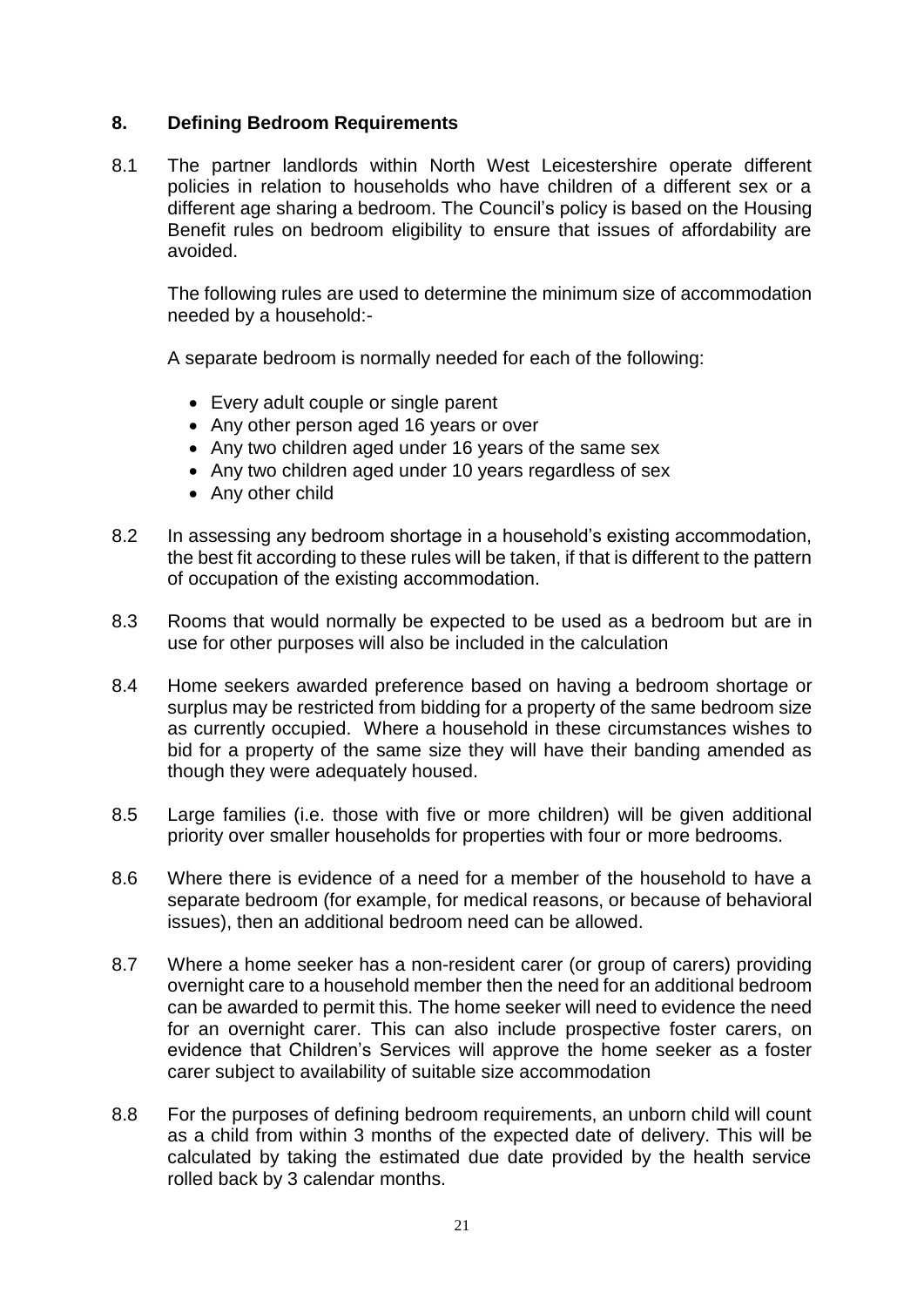- 8.9 The same approach as detailed in section 8.8 above will be taken 3 months before each household member's birthday with regard to calculating bedroom eligibility.
- 8.10 A bedsit/studio flat will be deemed as having one bedroom suitable for single occupancy for eligibility and overcrowding purposes and so a single person living in a bedsit with no other issues will be placed in the low or potential band whereas a couple in the same circumstances will be deemed one bedroom short.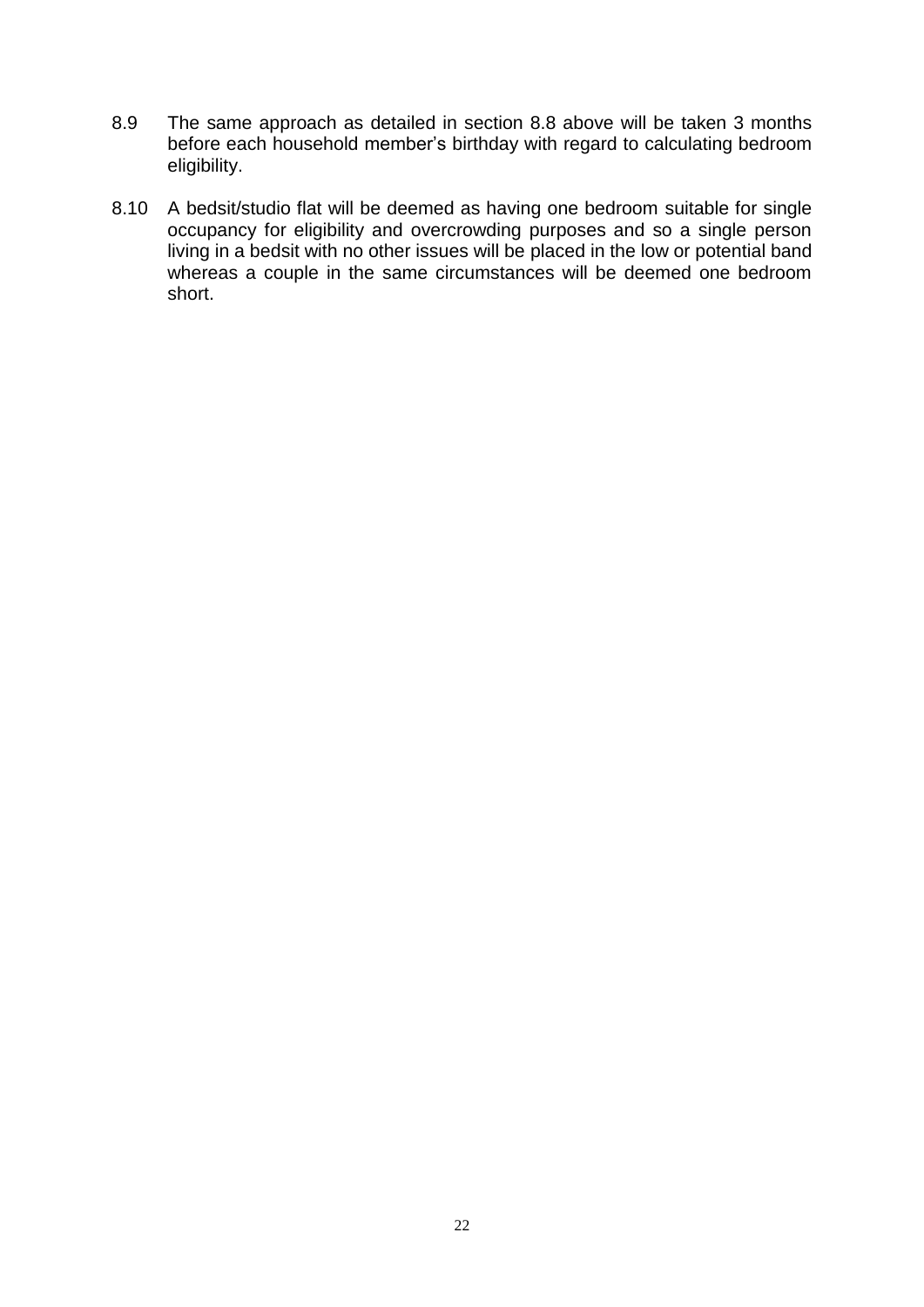# <span id="page-22-0"></span>**9. Assessing Housing Need**

- 9.1 Whilst offering choice, North West Leicestershire's Choice Based Lettings scheme must take into consideration the housing needs of each home seeker or permanent member of their household to allow those home seekers in greatest need to be given greatest preference.
- 9.2 We will consider and assess the housing needs of each household. All home seekers who are eligible to join the housing register will be allocated one of five housing need bands by the Housing Choices Team, determined in accordance with their verified housing need. The five bands are as follows
	- 1. Potential Housing Need
	- 2. Low Housing Need
	- 3. Medium Housing Need
	- 4. High Housing Need
	- 5. Priority Housing Need
- 9.3 Home seekers must notify North West Leicestershire District Council immediately of any change in their housing circumstances. The Council may need to undertake further enquiries before reassessing the application. A home seeker's application may move from one housing need band to another following the reassessment.
- 9.4 If a home seeker feels that their application has been assessed incorrectly, they have a right to request a review of the decision (see section 4).
- 9.5 Home seekers will normally be placed in the highest housing need category they qualify for **except** in the case of Home seekers who fall into the categories outlined in 9.7 below.

# <span id="page-22-1"></span>**Band 1 - Potential Housing Need**

- 9.6 Applications will be accepted but normally given no preference if:
	- The applicant is in private rented accommodation and has full security of tenure at least comparable to a full assured or secure tenancy and no welfare or medical need to move.
	- The applicant is a homeowner and their existing property is available, suitable and affordable or they can meet their needs within the market but the applicant wishes to be considered for older persons or hard to let accommodation.
	- The home seeker is a transfer applicant whose current accommodation is the correct size for them (as defined in section 8) and who does not have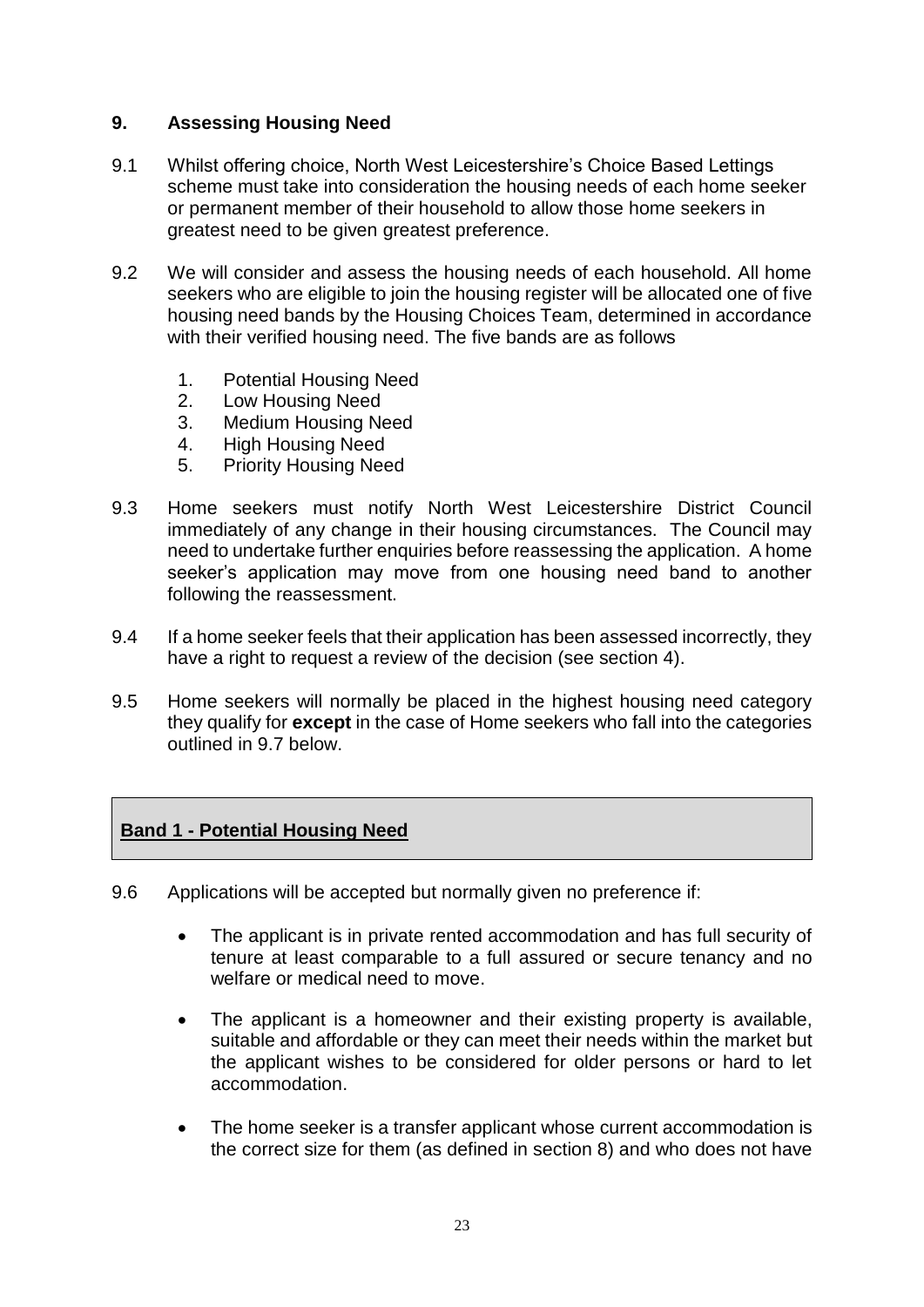a welfare, medical or other exceptional need to move. This is termed a 'like for like' transfer application.

 The home seeker is seeking to access affordable home ownership schemes only.

# <span id="page-23-0"></span>**Band 2 - Low Housing Need**

- 9.7 Applications will be accepted onto the housing register and considered in low housing need if:
	- The home seeker has been guilty of behaviour within the last 12 months that affects their suitability to be a tenant. The behaviour is not serious enough that enforcement action would normally have been taken and does not warrant exclusion from the housing register on the basis that they do not qualify for social housing. This relates to not only the home seeker, but also other members of their household. The home seeker will remain in the Low Band for 12 months. If there is a relevant change in the household's circumstances during the 12 month period the home seeker may contact the Housing Choices Team to request that their priority is reassessed. Otherwise the home seeker will remain in Low Band for twelve months following which the home seeker will be able to request a reassessment of their housing need band.
	- Home seekers who have deliberately worsened their circumstances to gain an unfair advantage over other home seekers on the housing register may be placed in the Low housing need band for a period of 12 months. This will normally include households who have been found to be intentionally homeless. The application will then be reassessed. If there is a relevant change in the household's circumstances during the 12 month period the home seeker may contact the Housing Choices Team to request that their banding is re-assessed. Home seekers may be considered to have deliberately worsened their circumstances if they have been placed in higher bands but not taken the opportunity to bid for more suitable properties during the fixed period awarded.
	- The home seeker is a transfer applicant who accepted a property knowing that it did not fully meet their needs and whose circumstances have not changed significantly.
- 9.8 Private Rented Sector Tenants who are adequately housed and are subject to an assured shorthold tenancy (AST).

## <span id="page-23-1"></span>**Band 3 – Medium Housing Need**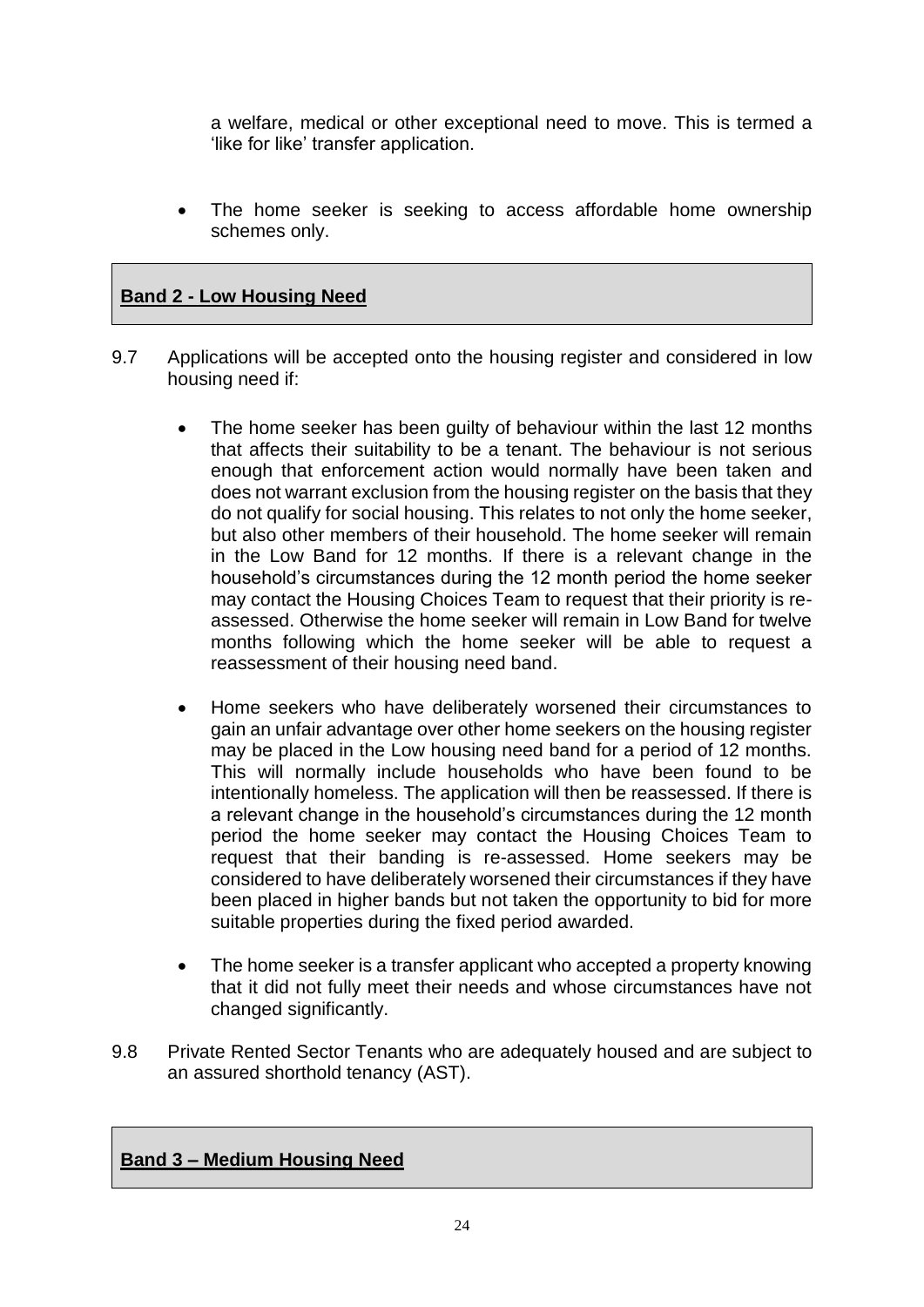Preference will be given to home seekers who fall into one of the following categories:

#### **9.9 Homeless households**

This could include:

- a) Homeless home seekers who are deemed eligible for assistance but do not qualify for a full housing duty.
- b) A home seeker who is owed one of the duties under the Homeless Reduction Act.
- **9.10 Poor housing conditions** home seekers living in unsanitary, overcrowded or unsatisfactory housing conditions. This could include
	- a) **Housing that is not in a reasonable state of repair** Housing failing on this point will be those where **one or more key building components** are old, in a poor condition and in need of major repair or replacement. This means external walls, roof, external windows/doors, chimneys, central heating boilers, gas fires, storage heaters, plumbing and electrics. Where there is evidence that disrepair is a result of tenant damage, additional preference will not be awarded. When making this assessment consideration will be given to individual circumstances, such as whether the damage was caused by an ex-partner or other former family member.
	- b) **Housing that does not have reasonably modern facilities and services** -

Dwellings failing on this point are those that lack **three** or more of the following:

- a reasonably modern kitchen
- a kitchen with adequate space and layout
- a reasonably modern bathroom
- an appropriately located bathroom and WC
- adequate noise insulation (where external noise/neighbourhood noise is a problem)
- adequate size and layout of common areas for blocks of flats
- c) **Housing that does not provide a reasonable degree of warmth** Housing that does not have a heating system or other means of heating the property or the heating system at the property does not work or is in poor condition will fail this point.
- d) **Overcrowded housing** This means a household that is one bedroom short of the assessed need for that household.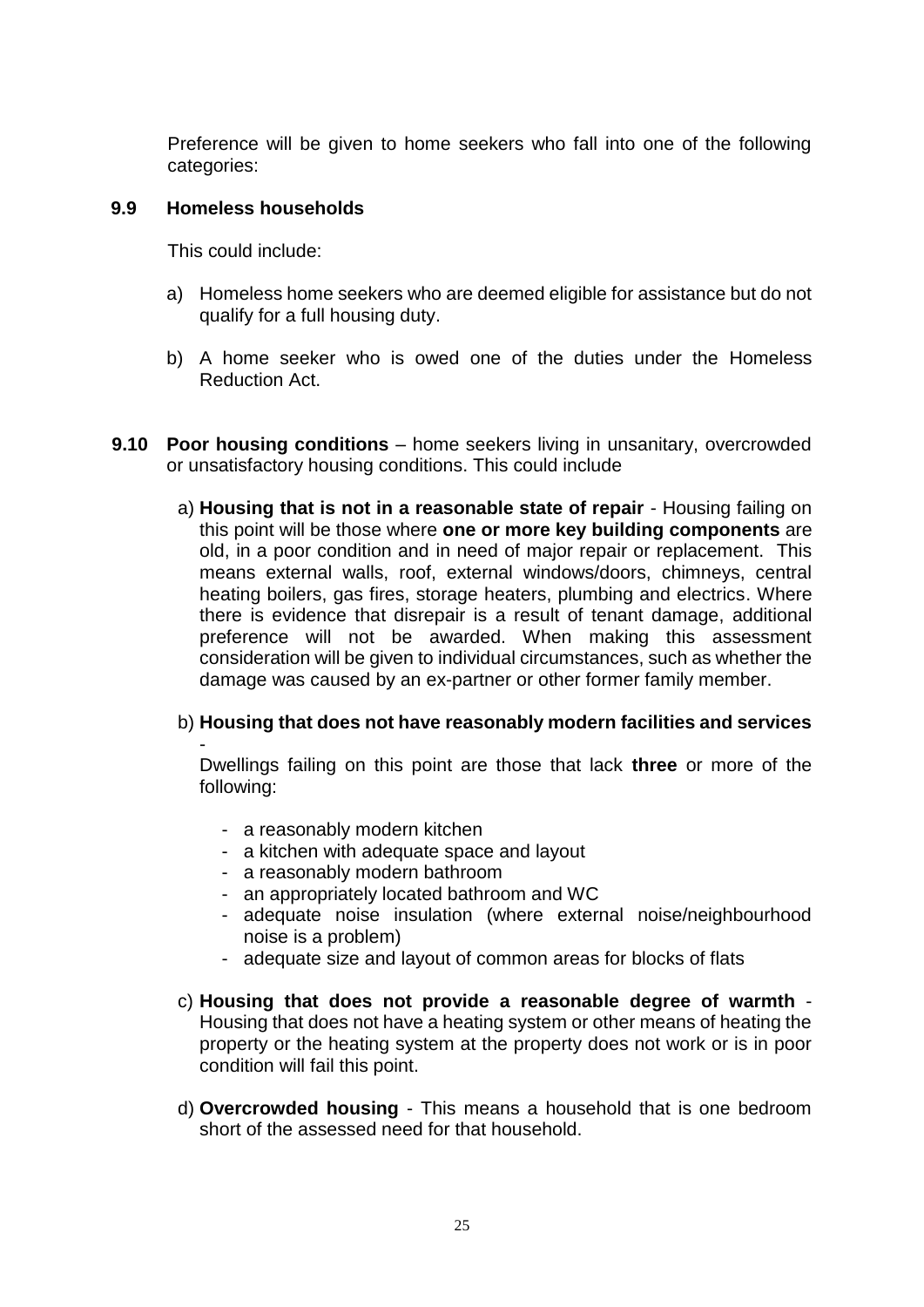e) **Other poor housing conditions** - In exceptional circumstances, other poor housing conditions will be considered where there is evidence that the housing conditions are having a detrimental effect upon the welfare or health of the household.

*[These criteria will be assessed in partnership with Environmental Health services. Where a home is found lacking in relation to these standards, the Environmental Health Officer will consider using the powers available to ensure that the property owner is made to meet acceptable standards. Where it is expected that the disrepair can be remedied in a reasonable time period priority may not be given unless there are unnecessary delays].*

- **9.11 Medical need to move –** home seekers with a medical, disability or mobility problem. This could include
	- a) Verified high medical need where the home seeker's condition is currently, directly affected by their accommodation and a move to alternative accommodation (which they are assessed as eligible to bid for) would resolve or ease their medical condition.
	- b) Level access accommodation is required and there is no prospect of adaptations to the home seeker's current property being made within 12 months. Suitable proof will be required i.e. confirmation from a local Occupational Therapist or landlord. The home seeker may be referred to local agencies for assistance with adaptations. The need for more complex adaptations may result in an award of High Banding

#### **9.12 Welfare need to move** – this could include

- a) Home seekers suffering from harassment or neighbour nuisance such as verbal abuse or damage to the property. The problems will have been reported to the landlord and/or the Police for action but despite co-operation and support from all parties a satisfactory conclusion not found. The harassment is not at a level whereby the home seeker has an emergency need to move.
- b) Home seekers with a need to be near relatives to give or receive assessed care/support. This would only apply where NOT moving would cause physical, financial, or emotional hardship to either party.
- c) Home seekers with an evidenced need to move closer to specialist educational or similar organisation, agency, or institution. This would only apply where NOT moving would cause physical, financial, or emotional hardship to either party.
- d) Home seekers who need to move to access work. They will either have found permanent employment within the District and need to move closer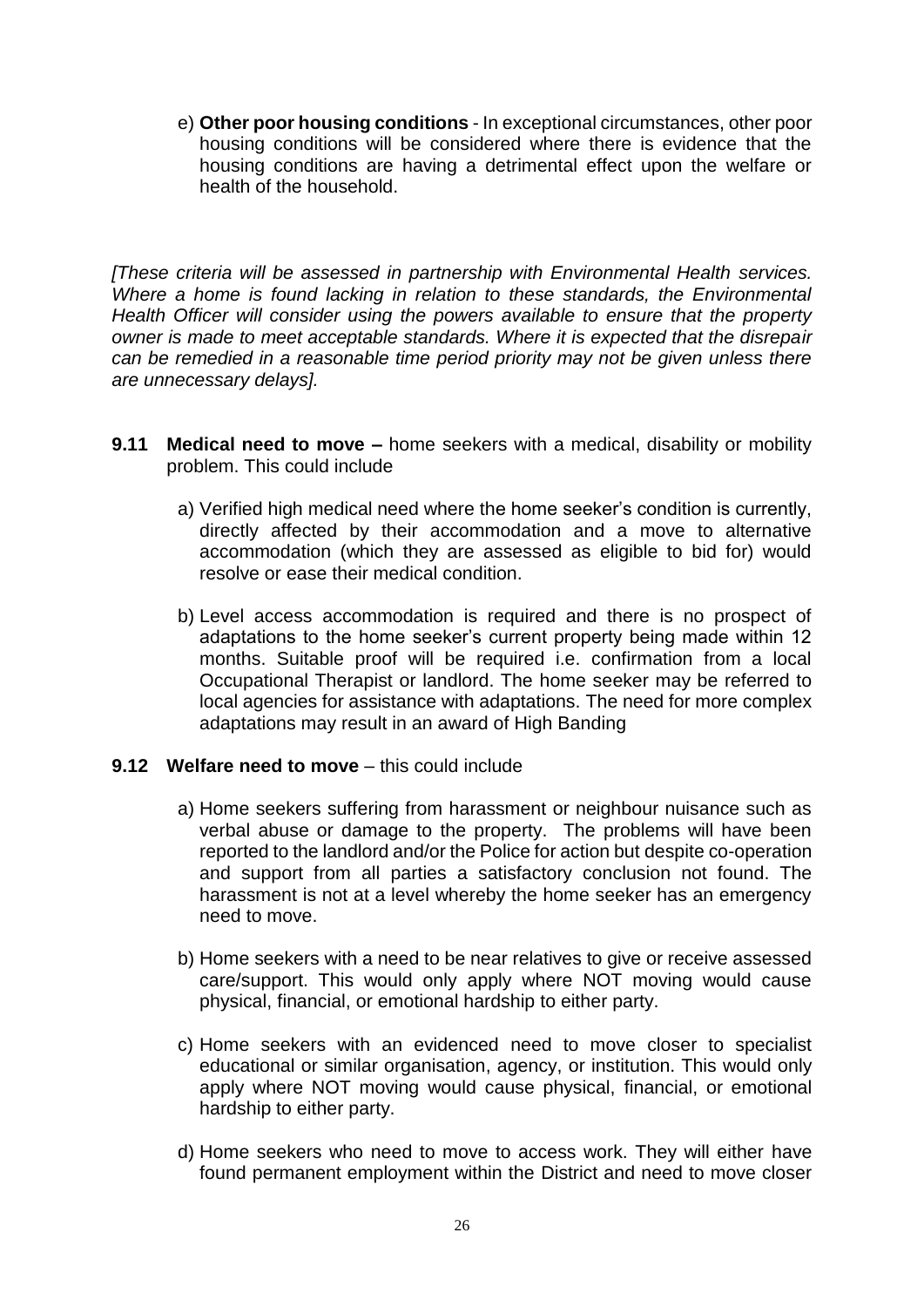to work to prevent financial hardship or they are unable to take up an offer of work because the workplace is not accessible from their current home. An assessment will be undertaken; this may involve contacting the home seeker's employer or other agencies such as Job Centre staff.

- e) Home seekers who are having difficulty in meeting their housing costs due to financial hardship caused by reasons outside of their control. This could include:
	- Reduction in income due to welfare reform such as the Benefit Cap
	- Inability to meet housing costs in the private sector due to restrictions in LHA rates where the home is a suitable size
	- Being ineligible for housing benefits due to age

*Home seekers who have been given preference due to need for a different sized property under the criteria in 9.10 (d) may be restricted to bid on properties that meet their needs. Preference will not be applied to home seekers who bid on properties of the same size.*

*Similarly, home seekers who have been given preference because they have been assessed as meeting the criteria in categories 9.12 (b), (c) or (d) above, may be restricted to bidding for homes advertised in the areas they have demonstrated a need to move to.]*

*Home seekers who have been given preference under 9.12 (e) because they are affected by welfare reform will still be required to demonstrate that any accommodation offered is affordable.*

- **9.13 Insecure accommodation** this would include
	- a) Home seekers who currently rent accommodation privately on an assured shorthold tenancy or a tied tenancy and have been served with a valid notice to leave. In many situations these households may already fall into the criteria set out in 9.9.
	- b) Home seekers accommodated as a licensee/lodger; or
	- c) Home seekers living with family, relatives or friends
	- d) Social tenants who have a fixed term tenancy and have been served notice that this will not be renewed, providing they are still eligible for the housing register.

## <span id="page-26-0"></span>**Band 4 – High Housing Need**

9.14 **Two or more needs from the following Medium housing need band sections** - A home seeker will be assessed as High need if he has been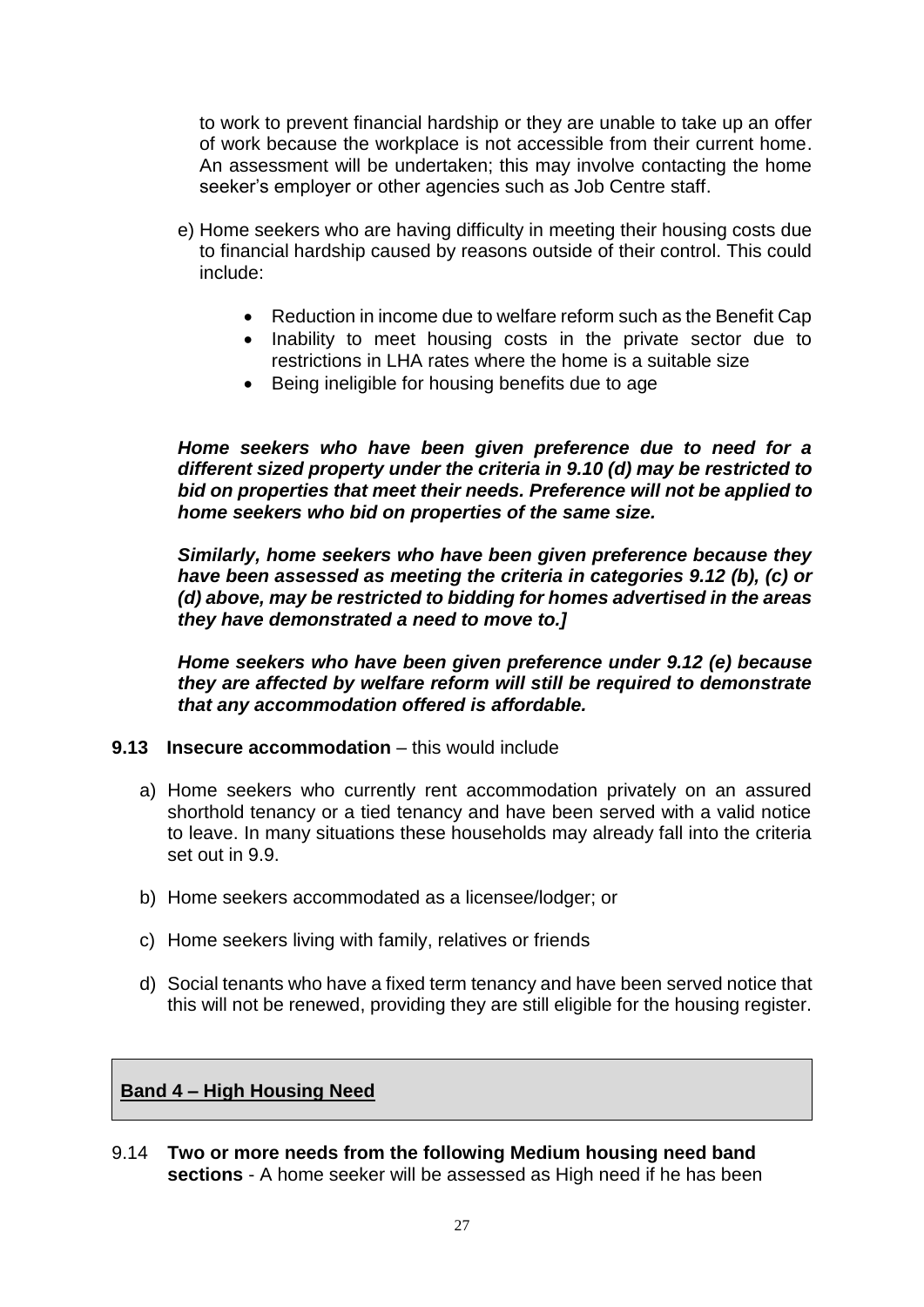assessed as having two or more needs from the following sections of the Medium housing need band so long as these needs are not determined to share the same underlying cause, for example where damp could be considered poor housing conditions but also is likely to lead to medical issues. No more than **one** factor to be taken from **each** of the following sections:

- 9.9 Homeless households
- 9.10 Poor housing conditions
- 9.11 Medical need to move
- 9.12 Welfare need to move

Please note that insecure accommodation is not included in the list above.

- 9.15 **Home seekers where there is overcrowding by two or more bedrooms short of the assessed need** - (the home seeker would not normally be considered eligible to bid for the same size property as currently occupied unless their banding is altered to reflect that fact).
- 9.16 **A home seeker who is living in supported accommodation and the Council has a move on agreement with the housing provider** and their key worker and the Council has agreed that independent accommodation would now be appropriate. The Council may require the key worker to provide a "ready to move assessment," to support their recommendation.
- 9.17 A home seeker who is living in Residential Care type accommodation where their current needs no longer require such accommodation and all necessary agencies are in agreement that independent accommodation could be suitable with necessary support **and** such support will be available.
- 9.18 **Transfer home seekers who are under-occupying a home which is in high demand from other home seekers and/or where there is assistance available from a local Tenants' Incentive Scheme** - (the home seeker would not be considered eligible to bid for the same size property as currently occupied).
- 9.19 **Home seekers who are under-occupying a home and are affected by Welfare Reform**
- 9.20 **Home seekers who require adaptations that cannot be economically and/or technically achieved in their existing accommodation.** Home seekers who require adaptations beyond level access accommodation where this cannot be economically and/or technically achieved in their existing accommodation, or that fall outside of the policy of their landlord and/or the DFG criteria, will be placed in the High Band. In some circumstances such home seekers will be identified for a direct match to accommodation which is adapted or particularly suitable for the appropriate adaptations.
- 9.21 Home seekers in the High housing need band can remain in this band for up to 26 weeks. If no suitable properties become available during the period, or the home seeker has not been successful in their search for accommodation, their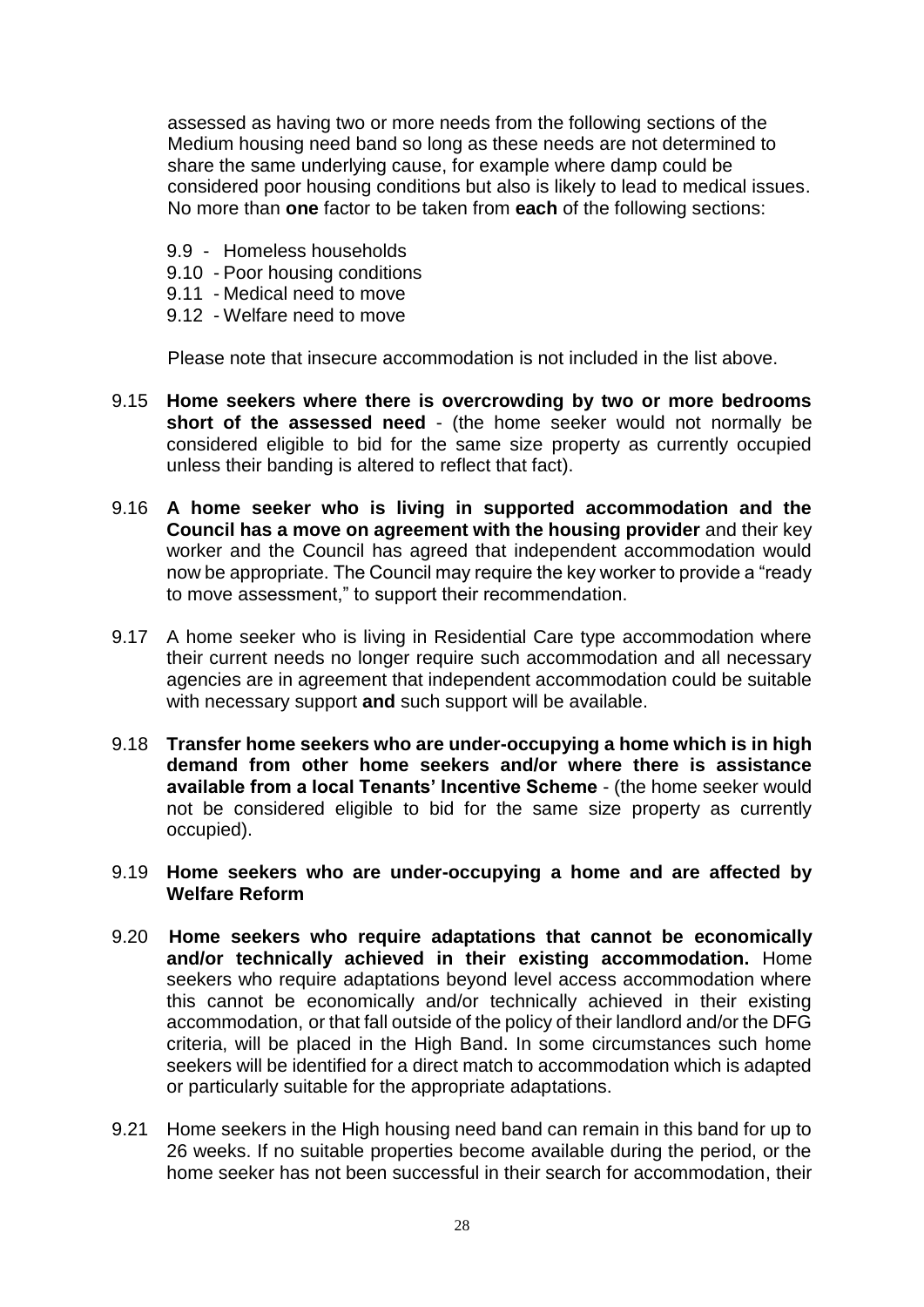application will be reviewed. In exceptional circumstances, home seekers can be granted an extension up to a further 26 weeks to remain in the High band. The Housing Choices Team Leader will determine the length of any extension, taking into account a range of factors such as the previous availability of suitable properties and the home seeker's bidding history.

- 9.22 Home seekers in the High housing need band retain the right to respond to properties of their choice. Home seekers will be expected to consider all suitable properties. Failure to bid for suitable properties or refusal of an offer of suitable accommodation will be taken into account if the application is reviewed at the end of the 6 month period. If suitable accommodation had been available within this period the applicant may be considered as having deliberately worsened their own circumstances and placed in low band.
- 9.23 Any applicant that does not have their band extended will be provided with an explanation of why the decision has been made including which properties they would have been expected to bid for. They will be able to request a review of the decision by writing to the Housing Choices Team Leader.

*Home seekers who have been given preference due to need for a different sized property under the criteria in 9.15 may be restricted to bid on properties that meet their needs. Preference will not be applied to home seekers who bid on properties of the same size.*

# <span id="page-28-0"></span>**Band 4 – Priority Housing Need**

- 9.24 Home seekers who have been assessed as having an emergency need to move (see 9.27 onwards) will be placed in the Priority housing need band. Home seekers can remain in the Priority housing need band for a period of up to 8 weeks. If no suitable properties have become available during the 8 week period, or the home seeker has not been successful in their search for accommodation their application will be reviewed. In exceptional circumstances home seekers may be granted an extension, the length of which will be determined by the Housing Choices Team Leader.
- 9.25 Home seekers in the Priority housing need band retain the right to bid for properties of their choice. However, if they fail to use all of their opportunities to bid in any cycle within the Priority period the Housing Choices Team reserves the right to place bids for the home seeker on suitable properties that meet their housing need. The time by which the Home Seeker is expected to have used their bids will be agreed in advance with the Home Seeker. Home seekers will be expected to place bids on all suitable properties and consider all offers of suitable accommodation. Failure to bid for suitable properties or refusal of an offer of suitable accommodation may result in priority not being renewed at the end of the 8 week period. Furthermore at the end of the 8 week period they may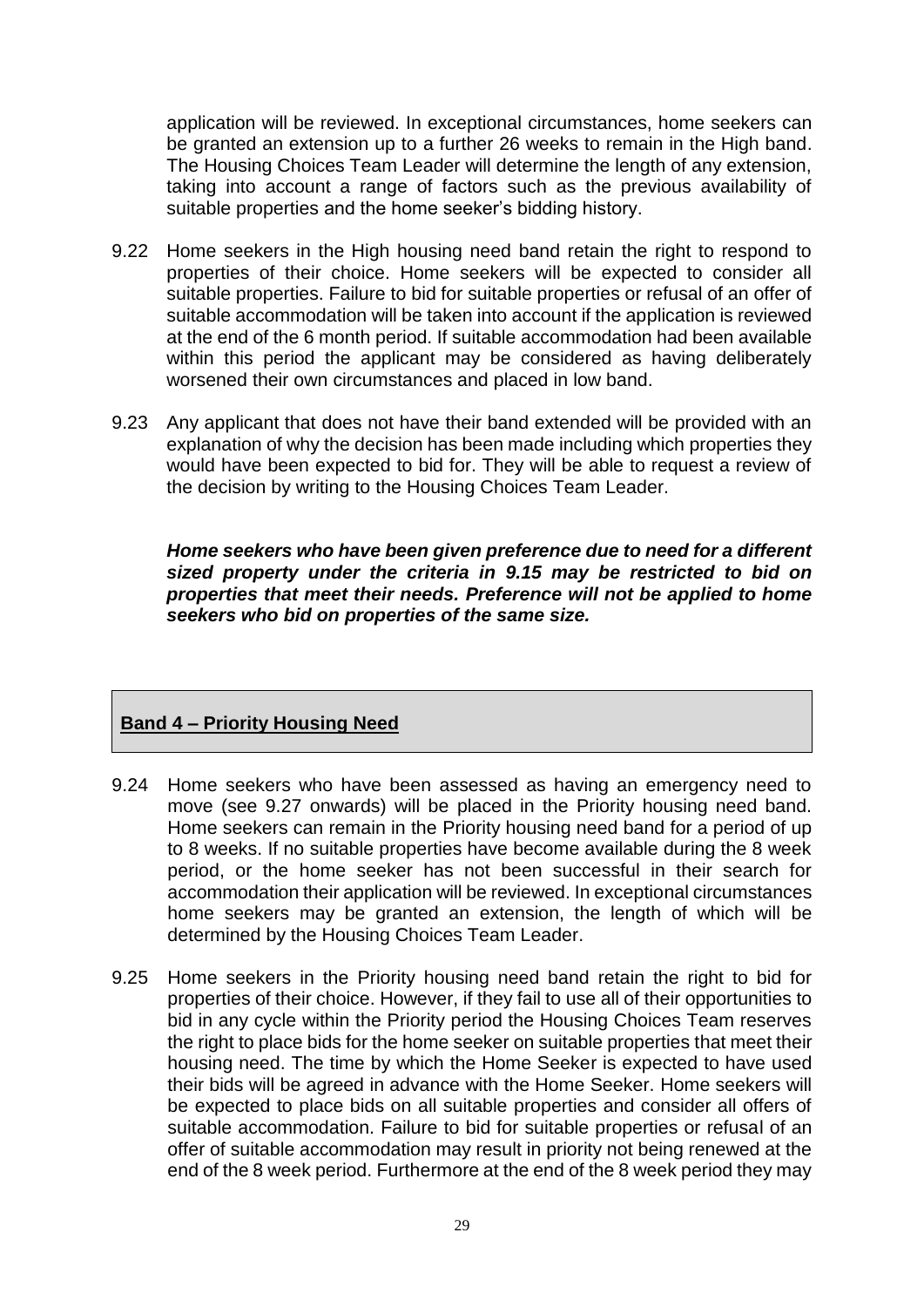be considered to have deliberately worsened their own circumstances and placed in a lower band.Where the home seeker has been assessed in Priority housing need and the home seeker has been offered a property (at any time throughout the Priority period), that offer will constitute a suitable offer of accommodation in discharge of the authority's duty under Part VII of the Housing Act 1996 as amended.

- 9.26 The relevant date for short listing home seekers placed in the Priority band will not be the date they joined the housing register, it will be as follows:-
	- Homeless home seekers where a full housing duty is owed –the date they presented as homeless
	- All other Priority home seekers the date a decision on priority was made

#### **9.27 Priority need to move will be recognised in the case of:-**

**a) Homeless Home seekers** – to whom the Council has a statutory duty to secure accommodation as described by Part VII Housing Act 1996

*It should be noted that offers of accommodation to discharge the authority's homeless duty could be made into the private rented sector provided the authority follows its Private Rented Sector Offer policy. Where the homelessness duty has been discharged through a private sector offer the home seeker will have their banding reviewed based on their current circumstances and priority banding will be removed.*

- b) **Emergency Welfare need** circumstances could include (this is not an exhaustive list)
	- Home seekers who are subject to severe harassment, threats of violence or actual violence, or threats of physical, emotional, or sexual abuse.
	- Home seekers living in a property where the conditions are classed as unsafe or risk of imminent harm that cannot be remedied within a reasonable time (not resulting from damage caused by the home seeker).
	- Home seekers living in a property that is statutorily overcrowded
	- Young people leaving Care. The home seeker will have been through their housing options with the Council and all other options will have been exhausted.
- c) **Emergency Medical need** circumstances could include a home seeker with a progressive or chronic medical condition combined with other difficulties such as the need for adapted accommodation or the inability to be discharged from hospital to their current accommodation.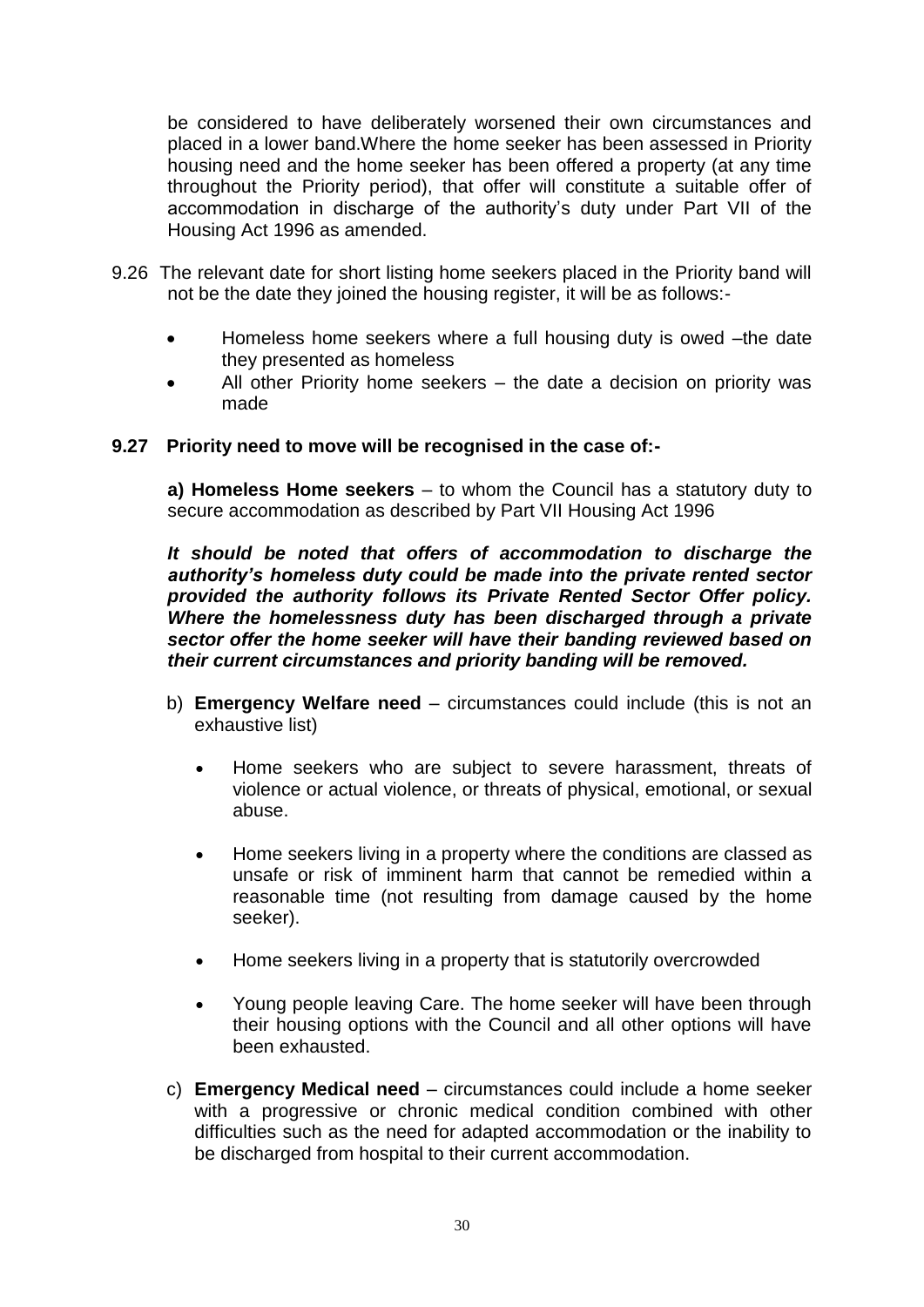- d) **Complex Housing Needs** Would include a number of high need factors which taken together create an urgent need to move. This could be, for example, a combination of severe physical and learning disabilities combined with stress caused by harassment.
- e) **Management need** circumstances could include (this is not an exhaustive list)
	- Tenants needing an emergency transfer because their current property is in need of urgent repair (includes demolition)
	- Those succeeding to a tenancy that is not suitable to their needs and who have lived in the property for at least the last 12 months
	- Home seekers who have no right in law to remain in their current Council or Registered Provider accommodation, i.e. they have no right of succession but the home seeker has lived in the property for at least the last 12 months.
	- Tenants occupying a wheelchair adapted property they no longer need which could be better used by somebody else.
	- Other urgent need to move
- f) **Displaced agricultural workers** who qualify for assistance under the Rent (Ag) Act 1976

## <span id="page-30-0"></span>**Moving between housing need bands**

- 9.28 A home seeker's housing need band will change if their level of need changes (see 9.4).
- 9.29 When a home seeker moves up to a higher housing need band their effective date will change to the date they moved in to the higher band. The exception to this rule applies to home seekers moving to the Priority Housing band because the Council has a full homelessness duty to them. These home seekers will have their effective date changed to the date the Homeless Relief Duty first occurred.
- 9.30 Home seekers who move to a lower housing need band will retain their current effective date **or** the date they were previously in that housing need band.
- 9.31 Where it is determined on review that the home seeker should have been placed in a higher housing need band, they will retain their existing effective date rather than be awarded the higher priority from the review decision date. Where a review introduced new information not available to the original assessor, the reviewing officer will make a judgement as to the appropriate effective date.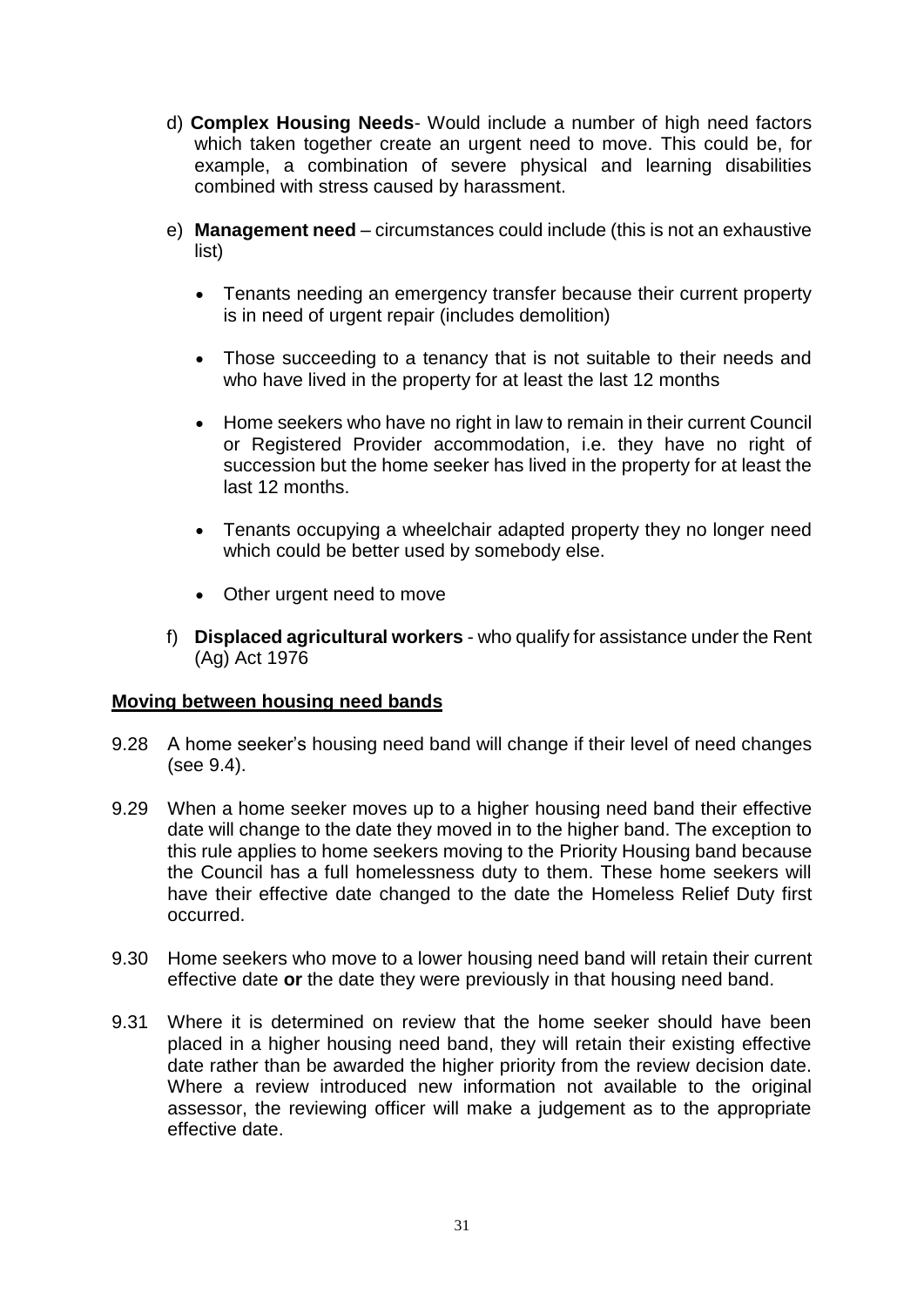9.32 Where a home seeker has been placed in the low band due to deliberately worsening their own circumstances this will normally be reviewed after a period of 12 months, however if there has been a significant change of circumstances then this review may take place earlier. If it is considered that the change of circumstances has been contrived in order to trigger a review then a further 12 months may be added to the review date.

# <span id="page-31-0"></span>**Additional Preference for Armed Forces and former service personnel**

- 9.33 The following groups will be awarded additional preference within their allocated banding by receiving an additional 3 months waiting time to their band start date.
	- those serving in the regular forces and suffering from a serious injury, illness or disability which is attributable (wholly or partly) to the person's service,
	- those who formerly served in the regular forces,
	- those have recently ceased, or will cease to be entitled, to reside in accommodation provided by the Ministry of Defence following the death of that person's spouse or civil partner who has served in the regular forces and whose death was attributable (wholly or partly) to that service,
	- those serving, or who have served in the reserve forces and are suffering from a serious injury, illness or disability which is attributable (wholly or partly) to their service.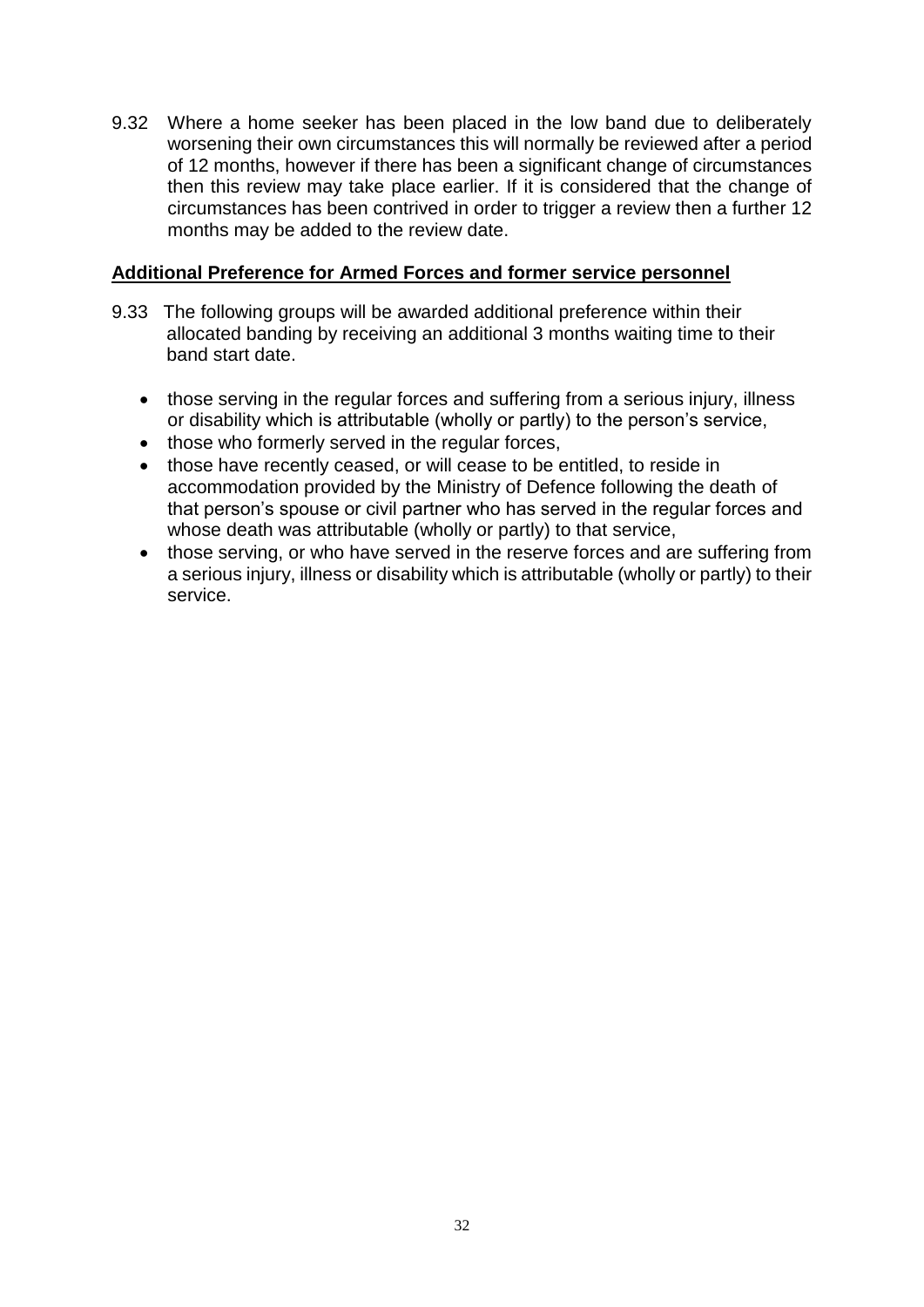# <span id="page-32-0"></span>**10. Advertising Properties**

- 10.1 The Council will advertise between 90-100% of all empty Council properties through North West Leicestershire's Choice Based Lettings scheme and through the operation of an agreed Service Level Agreement, will encourage partner landlords to advertise the same percentage of their empty homes. An advert will be generated for each property. The advert will contain basic information about the property and the eligibility criteria that home seekers must meet.
- 10.2 Property adverts may be restricted to receiving bids from or giving preference to certain types of home seeker, for instance, where a local lettings policy has been agreed, or the homes advertised form part of a new development that is subject to letting criteria set out in a section 106 agreement. For example, property adverts may be restricted to home seekers by:
	- Home seeker type (New/Transfer)
	- Support needs (i.e. Sheltered, Extra Care and Supported)
	- Banding
	- Home Seeker Age
	- Mobility
	- Household type and size
	- Local Connection
	- Fconomic Status

(this list is not exhaustive and policies will be adapted to meet the circumstances of the estate/development)

- 10.3 Most Council properties within North West Leicestershire will normally be advertised with equal preference to new and transfer home seekers. Other partners may have set quotas for each type of home seeker. Short listing will be based on the property criteria, home seekers' housing need Band and effective date (see Section15).
- 10.4 Partner landlords may introduce their own additional criteria for properties. Where this is the case these will be clearly shown on the advert.
- 10.5 Home seekers will be able to view the weekly property adverts on line or will be able to view/collect a copy from one of a number of local display/collection points in the District. Details of these display/collection points will be sent to home seekers when their application is made live, it will also be displayed on the North West Leicestershire Choice Based Lettings website.
- 10.6 Home seekers who are unable to view the property adverts on line and who are unable to view/collect a hard copy because there are no local display/collection points or they struggle to access local display/collection points should contact the Housing Choices Team to discuss alternative ways of viewing adverts and placing bids.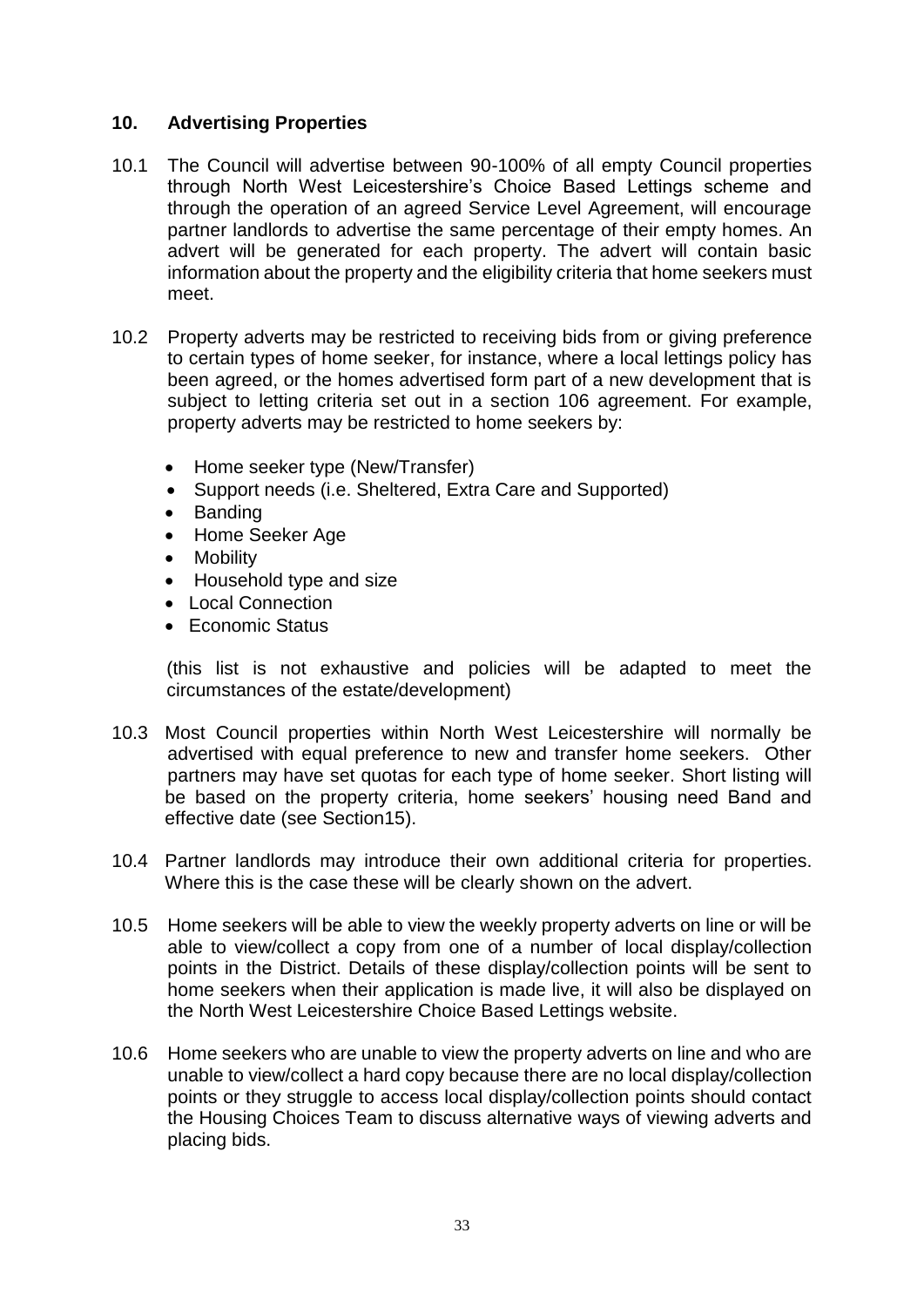10.7 The property listings **may** include details of other affordable housing options in the District. This may include private rented properties, low cost home ownership and Homebuy options.

# <span id="page-33-0"></span>**11 Local Lettings Policies**

- 11.1 From time to time the Council or its partners may introduce a local lettings policy for a specific area or development in order to address local issues or ensure a balanced community. For example a local lettings plan may have regard to the following considerations:
	- Providing a mix of household sizes and types in order to provide community stability
	- Reducing the likelihood of anti-social-behaviour in areas that have existing high levels of anti-social behaviour.
	- Strong local demand
	- The protection of vulnerable communities
- 11.2 Local Lettings Policies should have consideration for the objectives within the introduction to the Allocations and Lettings Policy and the guidelines set out in Appendix One. They should:
	- Be developed with a clear objective in mind
	- Cover the smallest geography required to meet the objective.
	- Be time limited or subject to review.
- 11.3 Where a local lettings policy applies this will be clearly marked on the advert and a copy of the policy or link to the policy will be made available on the Choice Based Lettings website. As far as possible the shortlisting criteria will reflect the conditions of the local lettings policy allowing a home seeker to make informed choices.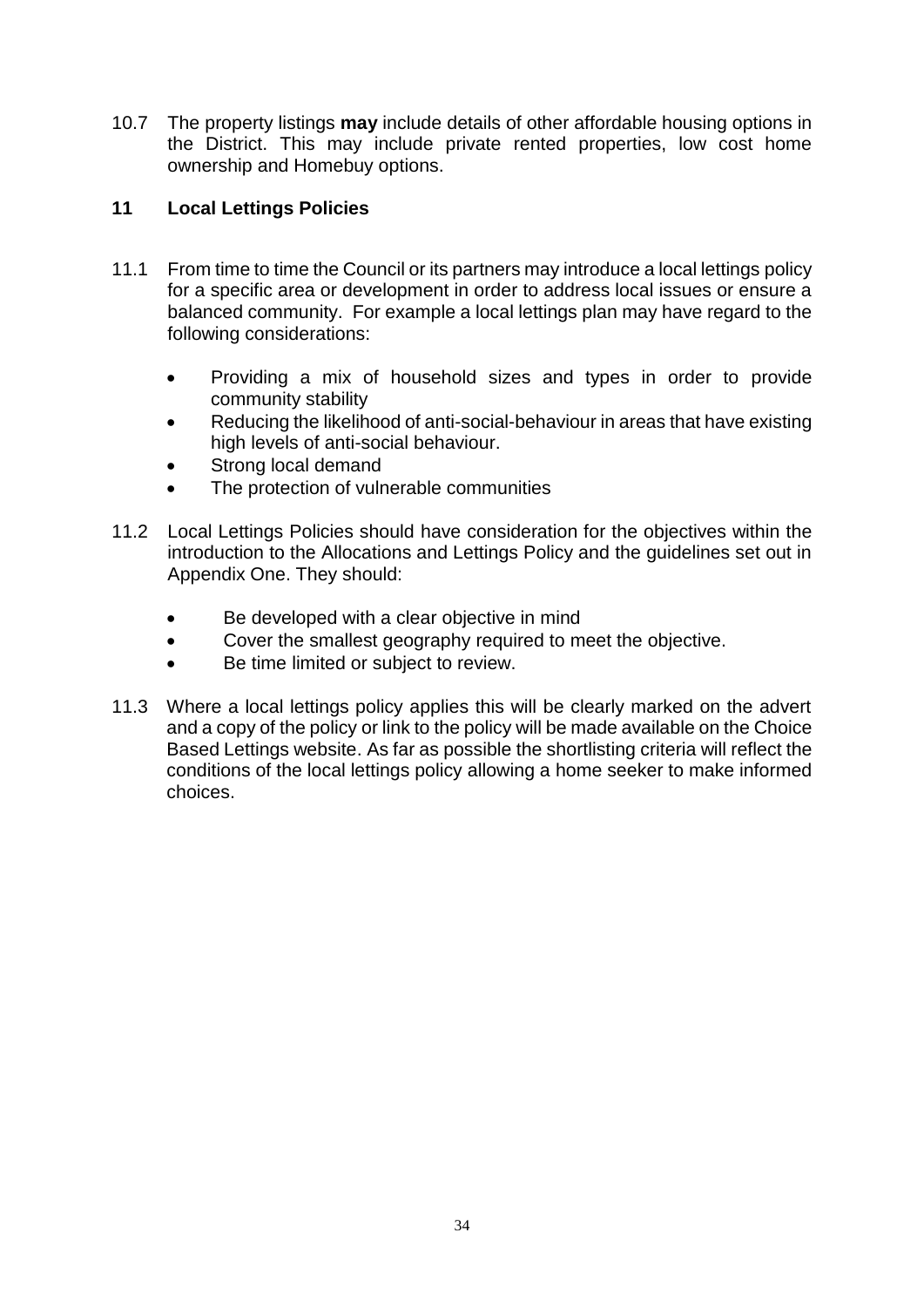# <span id="page-34-0"></span>**12. Bidding for Vacant Properties**

- 12.1 Home seekers are responsible for bidding for properties that are advertised. Bidding **does not** involve pledging any money, it is simply the term used for expressing an interest in a property. If a home seeker is unable to search and bid for properties they will be assisted by a member of the North West Leicestershire Housing Choices team (see 10.6).
- 12.2 Home seekers are responsible for ensuring that they place bids in response to property adverts before the stated closing date. Bids received after the closing date **will not** be considered.
- 12.3 Home seekers can place bids in a number of ways. Details of how to bid will be detailed on the Choice Based Lettings website as well as in the scheme guide that is issued to each home seeker together with their banding letter at first registration.
- 12.4 Home seekers can currently place up to 2 bids per advertising cycle. Home seekers can cancel bids and place them on other advertised properties at any time during the bidding period. Home seekers will be informed of their position in the short-list at the time of bidding. In addition, home seekers may respond to any adverts for shared ownership or private rented accommodation that may be published during that particular advertising cycle. If the bidding cycle, or number of available bids is changed this will be communicated to all members of the housing register.
- 12.5 Whilst home seekers are not normally penalised if they fail to respond to properties advertised, home seekers in Priority and High housing bands will be expected to consider **all** suitable properties.
- 12.6 If a home seeker has been assessed in Priority housing need because the District housing authority has a duty to assist with re-housing a homeless home seeker, North West Leicestershire District Council retains the right to discharge the authority's statutory homeless duty by making one suitable offer of accommodation to the homeless home seeker in **any** week of the priority period.
- 12.7 North West Leicestershire District Council reserves the right to change the frequency of the advertisement publication.
- 12.8 North West Leicestershire District Council reserves the right to suspend home seekers and thus restrict their ability to bid for further properties where an offer has been formally accepted
- 12.9 The Council may make a direct offer or place bids on behalf of homeless households where this could prevent or relieve homelessness (for households defined in section 9.9) or meet the Council's duty to secure accommodation (for households defined in section 9.27(a)). In this situation the Council will still have regard to the accepted criteria on suitability of accommodation. Where the Housing Choices Team intends to make a bid on behalf of a homeless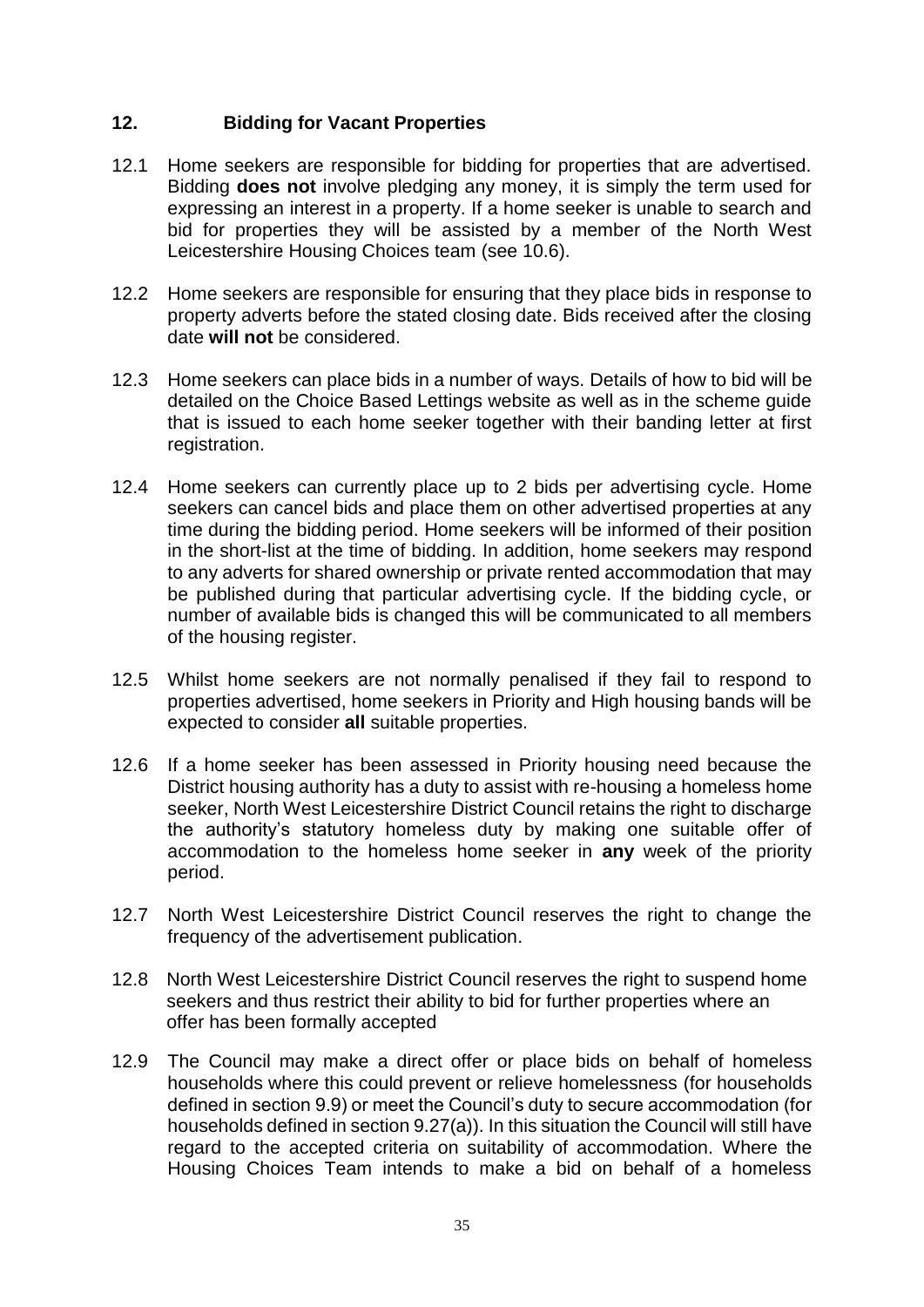household reasonable attempts will be made to inform the home seeker in advance. Wherever possible the home seeker will be given the opportunity to bid for properties themselves, however an inability to contact the home seeker will not restrict the ability of the Housing Choices Team to place bids on their behalf. The home seeker will not be able to withdraw any bids made on their behalf.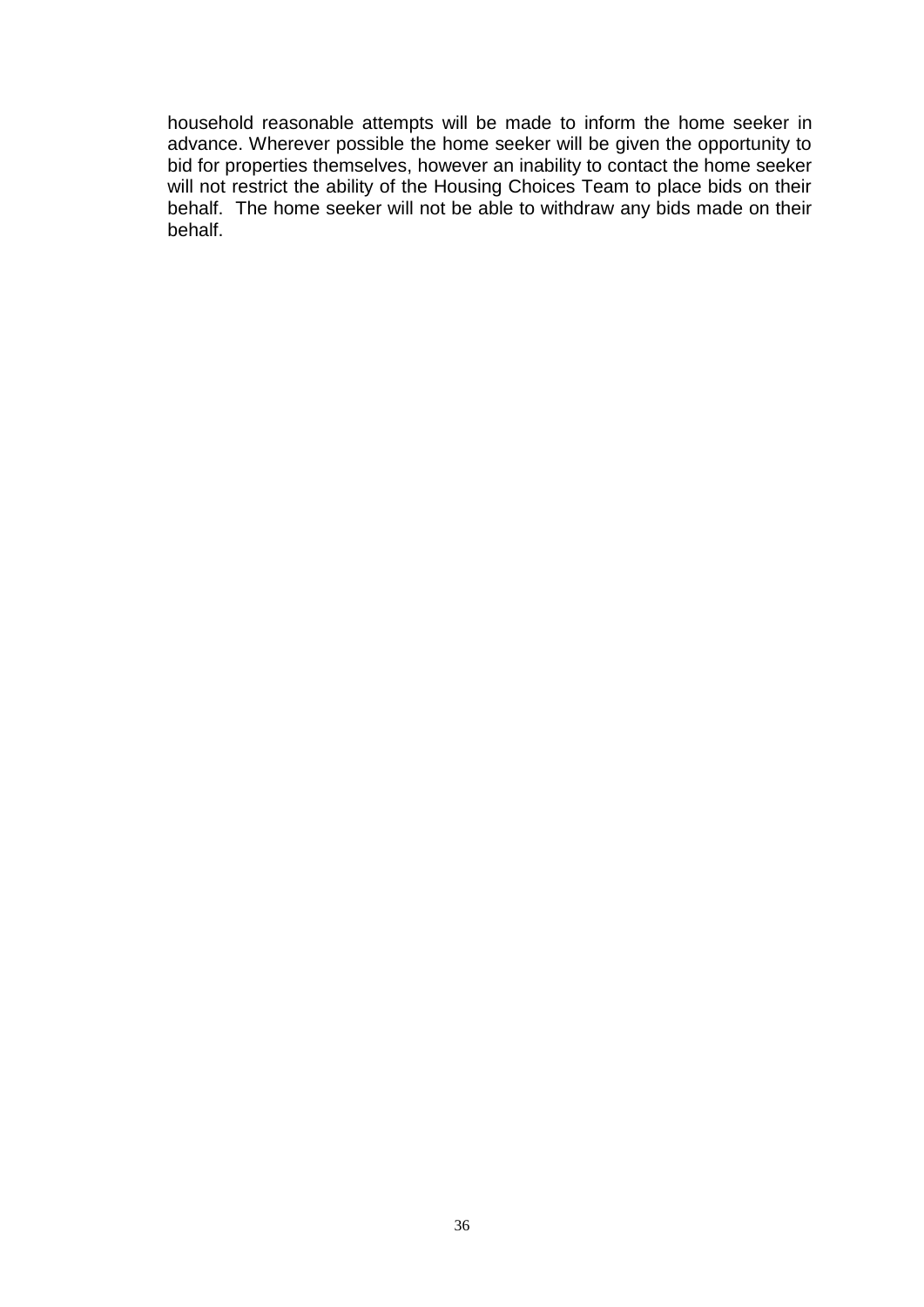## **13. Management Allocations**

- 13.1 North West Leicestershire Choice Based Lettings scheme aims to give all home seekers choice in where they live. In exceptional circumstances, it may not be possible to offer the home seeker choice and a direct offer of accommodation, or a Management Allocation, may have to be made.
- 13.2 A Management Allocation may be made in one of the following circumstances (this list is not exhaustive)
	- When a Council tenant or tenant of a Registered Provider partner needs to be decanted from their property because it requires major refurbishment or repair or is identified for demolition
	- **Where a property has been compulsorily purchased and there is a legal** requirement to offer the household a specific property
	- Where the home seeker could pose a risk to individuals or other members of the community
	- Where the Council or Registered Provider partner has decided that this is the best use of stock.
	- Where a home seeker has particular accommodation needs such as mobility requirements that are not likely to be met through the Choice Based Lettings process
	- Where a homeless household is occupying a property as temporary accommodation that would be suitable to meet their long term accommodation needs
- 13.3 Properties to be allocated on a Management Allocation basis will not be advertised through the scheme but information on management allocations will be available to home seekers on the housing register via the Choice Based Lettings website. .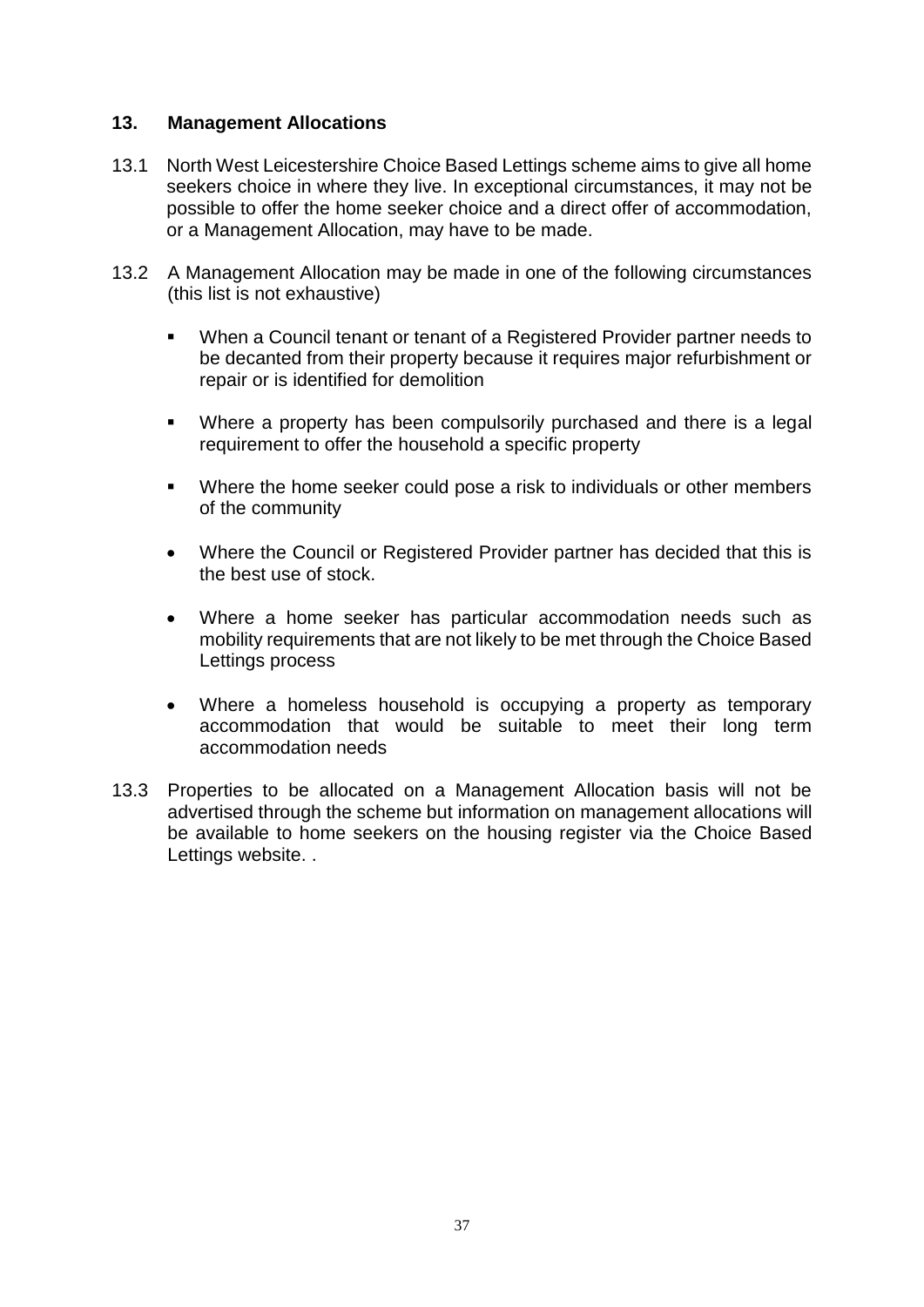## <span id="page-37-0"></span>**14. Difficult to let Properties**

- 14.1 The term 'difficult to let' usually refers to properties that have been advertised twice but have not attracted any eligible bids
- 14.2 If a particular property type has a history of falling within the difficult to let definition, the Council or Registered Provider may alter the eligibility criteria on the next advert to encourage home seekers of a different age or household type to bid. The Council will work with all social housing providers to identify and encourage home seekers who would meet the revised criteria to bid. Alternative advertising methods may then be considered and a management allocation made to someone who expresses an interest in and is eligible for the property.
- 14.3 If the property still remains vacant, then following consultation, consideration should be given to other changes in the eligibility criteria and incentives to attract prospective tenants.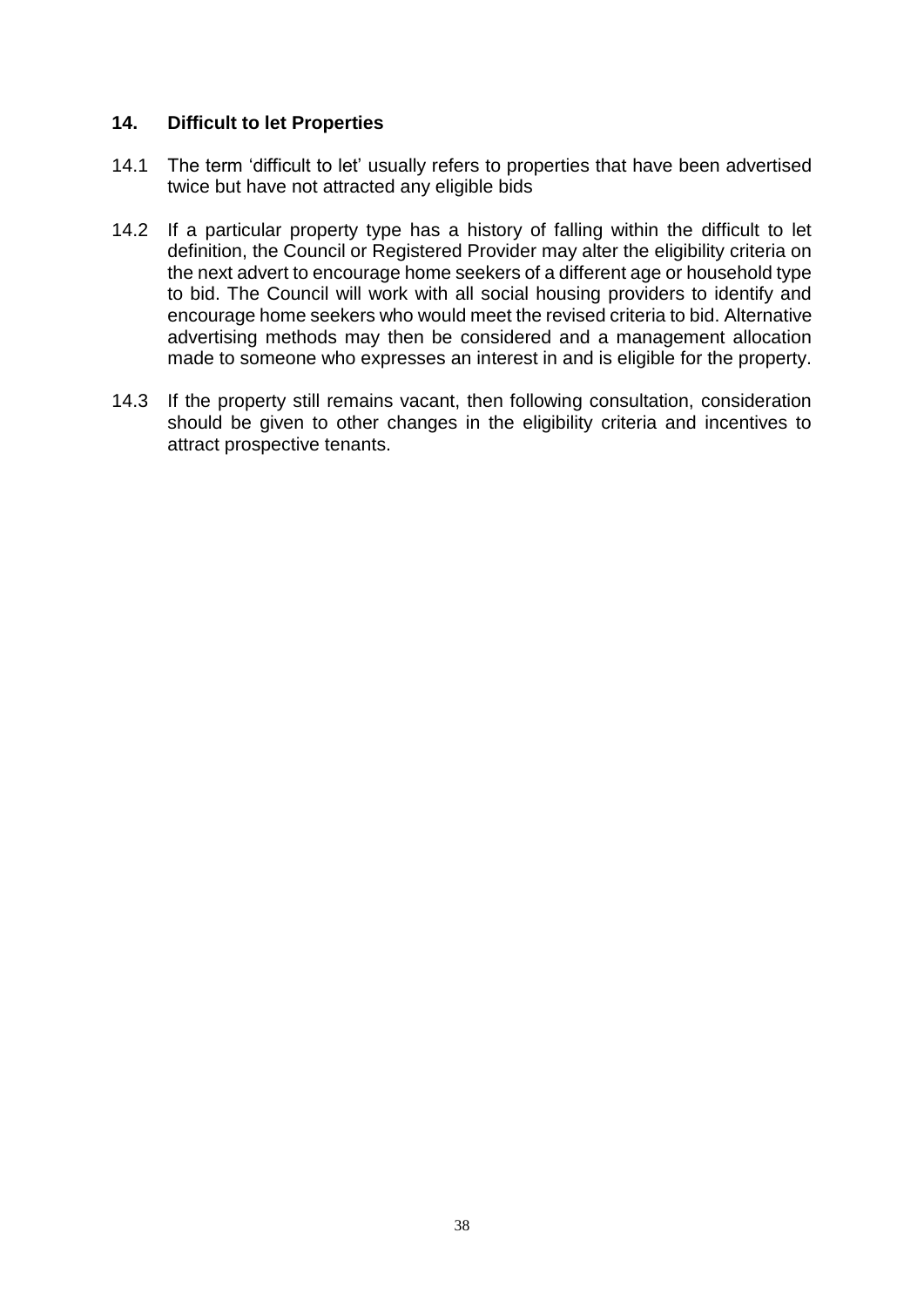# <span id="page-38-0"></span>**15. Short Listing Criteria**

15.1 For all properties advertised, unless they are advertised on a "best fit basis" home seekers who have placed bids and meet the criteria for that property will be short listed in the following order:

i) By housing need band (Priority to Potential)

ii) By effective date (=date of registration or more recent date of change of priority)

If two or more home seekers from the same housing need band respond to a property advert, the home seeker who has been in the housing need band for the longest period will be matched first. If both joined the housing need band on the same date the home seeker who has been on the housing register the longest will be matched first.

- 15.2 In the event of two home seekers with the same registration date applying for the same property, North West Leicestershire housing allocations staff will make a decision between both cases taking into consideration the housing circumstances of each case.
- 15.3 This will generally mean home seekers who receive no preference (potential housing need band) are less likely to receive an offer of accommodation.
- 15.4 Non standard properties, including those that are suitable for wheelchair users may be advertised on a 'best fit' basis and preference given to home seekers who have been identified as requiring accessible accommodation. Home seekers will be selected based on the level of adaptation they require and the suitability, if available, of accommodation to meet their needs. These properties may be exempt from the short listing process outlined in 15.1. In some circumstances these properties will be directly matched to an applicant.
- 15.5 Shortlisting will be carried out in accordance with the policies and criteria of the Council's Housing Management Team or the relevant Registered Provider a copy of which will be available on the Choice Based Lettings Website or by request to the relevant organisation.
- 15.6 Where there is a shortage of accessible properties, and a failure to adapt a property would lead to unreasonable delays in housing for a disabled person then North West Leicestershire Housing staff will take steps to identify properties which are suitable to be adapted, and consider a management allocation.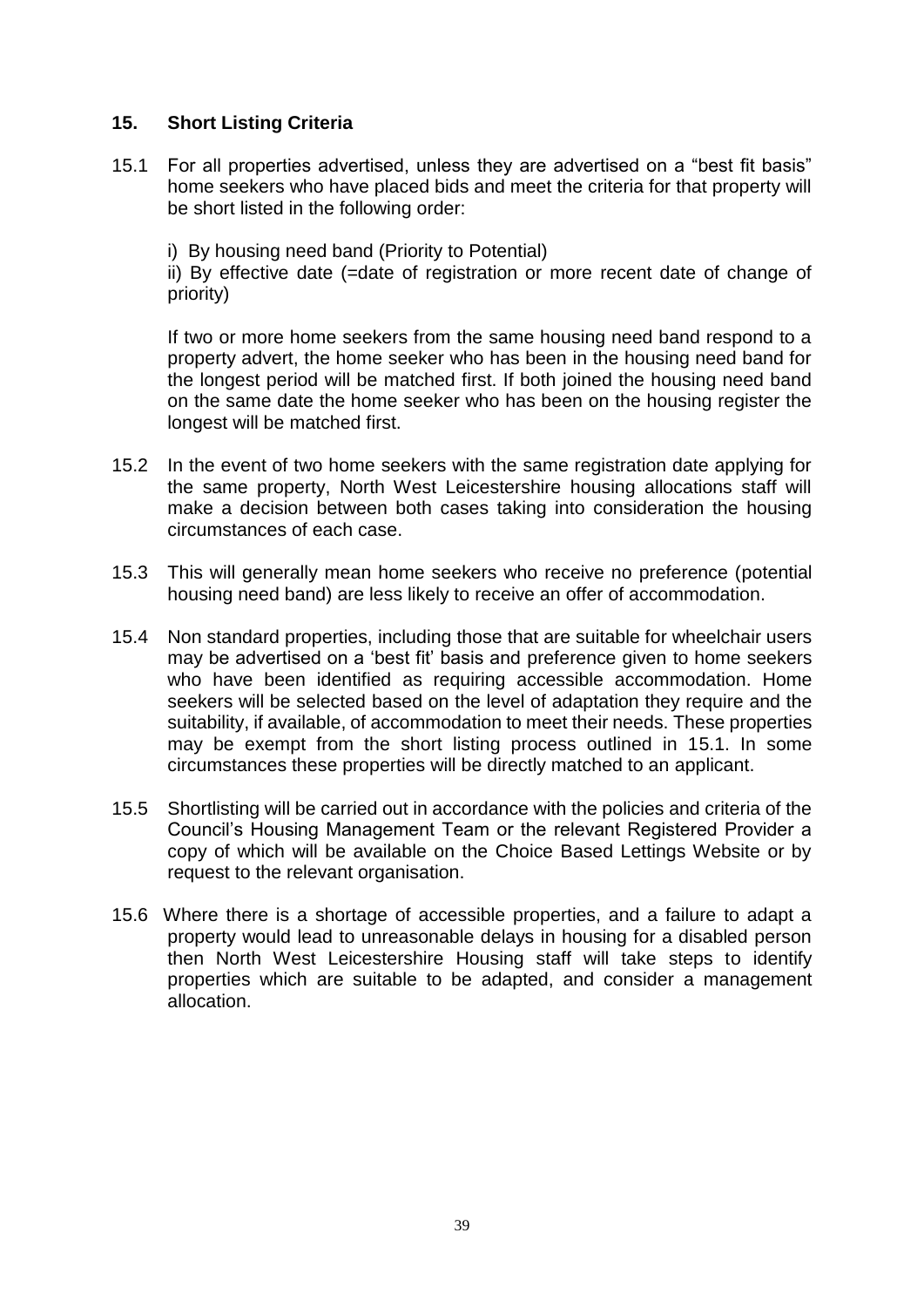## <span id="page-39-0"></span>**16. Offering a property**

- 16.1 The short listing results for each property will be sent to or accessed directly by the relevant social landlord. They will be responsible for contacting home seekers who have matched for the property and for allocating the property in accordance with their individual Allocations Policy. The Council and participating Registered Providers will work from the short list results provided by North West Leicestershire Housing Choices scheme.
- 16.2 Home seekers who are contacted regarding a property may be asked to provide proof to confirm the circumstances detailed on their North West Leicestershire Choice Based Lettings housing application form are correct.
- 16.3 Home seekers who owe a housing related debt to the Council or a Registered Provider will be advised that any offer of accommodation is subject to the remainder of the debt being paid in full. Home seekers may be asked to provide evidence to prove the debt has been paid.

In exceptional circumstances the requirement to repay the debt in full may be deferred. Circumstances where this discretion may be applied include where:

- A move to alternative accommodation is necessary to avoid significant/exceptional financial hardship
- The home seekers housing circumstances are such that not offering alternative accommodation would result in an excessive burden to either the home seeker or other household members

This will be at the discretion of the relevant Landlord.

16.4 If the home seeker is unable to provide proof of their circumstances or if their circumstances have changed to an extent that they are no longer eligible for the property or their banding no longer reflects their circumstances then an offer of a tenancy will not be made.

**NB.** In instances where the home seeker who has matched first for a property is not offered the property, the prospective landlord will provide the home seeker with a valid reason for not offering him/her the property. The home seeker will have a right to review against the decision (see Section 4).

- 16.5 If the home seeker is able to provide the housing provider with the proof requested then the home seeker should be offered the tenancy of the property.
- 16.6 Where a home seeker is being considered for a property that is deemed larger than their needs for benefits purposes the home seeker may be asked to demonstrate how they will make up the shortfall. If a home seeker cannot provide sufficient assurances that a property will be affordable then an offer will not be made. It is not expected that Discretionary Housing Payments will be considered a suitable justification that a property is affordable. If a home seeker is successful in these circumstances and is rehoused into the property they will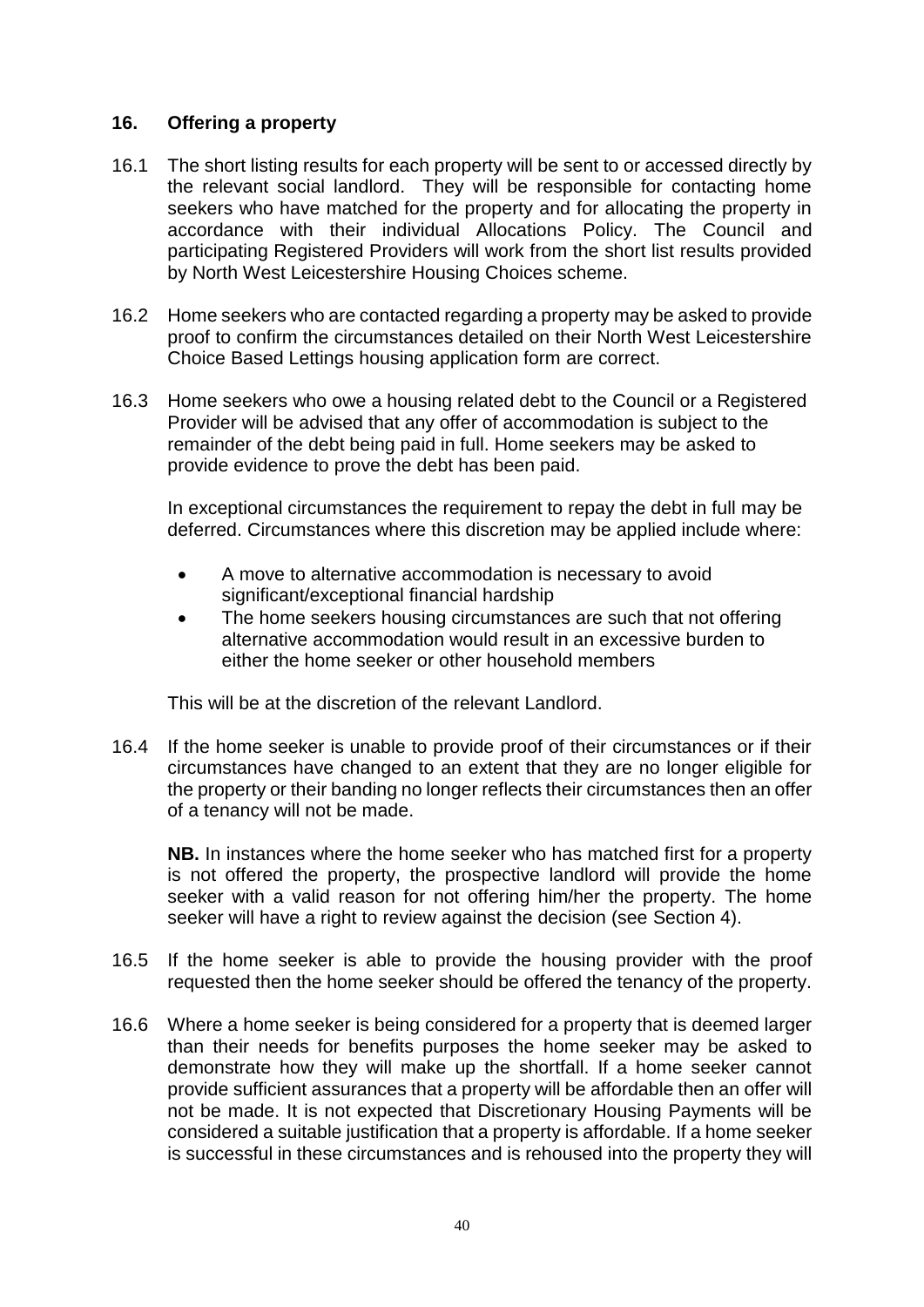not normally be allowed to register for a move in the future based on affordability unless they can demonstrate a change of circumstances.

- 16.7 The housing provider will complete the tenancy agreement with the home seeker. This agreement is the formal contract between the landlord and home seeker, and sets out the details of the property, rental charged, the full names, and the start date of the tenancy.
- 16.8 Landlords will attempt to make contact with the Home Seeker through all means available however if a home seeker is not contactable or does not respond to messages within 48 hours then they may be overlooked for an offer of accommodation. Home Seekers are responsible for updating their contact details to assist with this process. Home Seekers should be given sufficient time to consider an offer of a tenancy. The home seeker will normally have up to 24 hours following a viewing to make a decision.
- 16.9 Home seekers who are identified as vulnerable maybe given longer to consider the offer of a tenancy. Examples of this will include home seekers who are currently in hospital or in some form of temporary accommodation, such as a hostel or refuge or shortly due for release from prison. A decision will be made by the individual landlord according to the circumstances of the home seeker.
- 16.10 Home seekers will not normally be penalised if they refuse the offer of a tenancy but home seekers who refuse, or fail to respond to three suitable offers of accommodation or fail to attend three arranged viewings will have their application suspended for up to six months. They will then be asked to attend an interview with a member of North West Leicestershire's Housing Choices Team. The interview will be used to discuss their housing needs and to offer advice about the type of properties available. Home seekers will be ineligible to make further bids until they have attended the interview.
- 16.11 Home seekers in the Priority housing need band may jeopardise their priority status if they refuse a reasonable offer of a tenancy and their priority status may not be renewed at the end of the initial 8 week period. In the case of "homeless" Priority home seekers, the full rehousing duty will be considered to have been discharged if they refuse a reasonable offer of accommodation at any time within the 8 weeks of their priority status and their housing need reassessed on the basis that they are suitably housed. Homeless Home seekers who are owed the full housing duty have a right of review of a decision of suitability of accommodation through the legislation. This will be set out in a formal offer the home seeker will have received.
- 16.12 Home seekers who are owed Prevention or Relief duties under the Homelessness Reduction Act may find those duties coming to an end if they refuse a reasonable offer of accommodation.
- 16.13 The Council and Registered Provider partners to the scheme reserve the right to withdraw any offer of accommodation. Offers will only be withdrawn when there is just cause. The Council or Registered Provider will explain why the offer has been withdrawn. The home seeker will have a right to review against the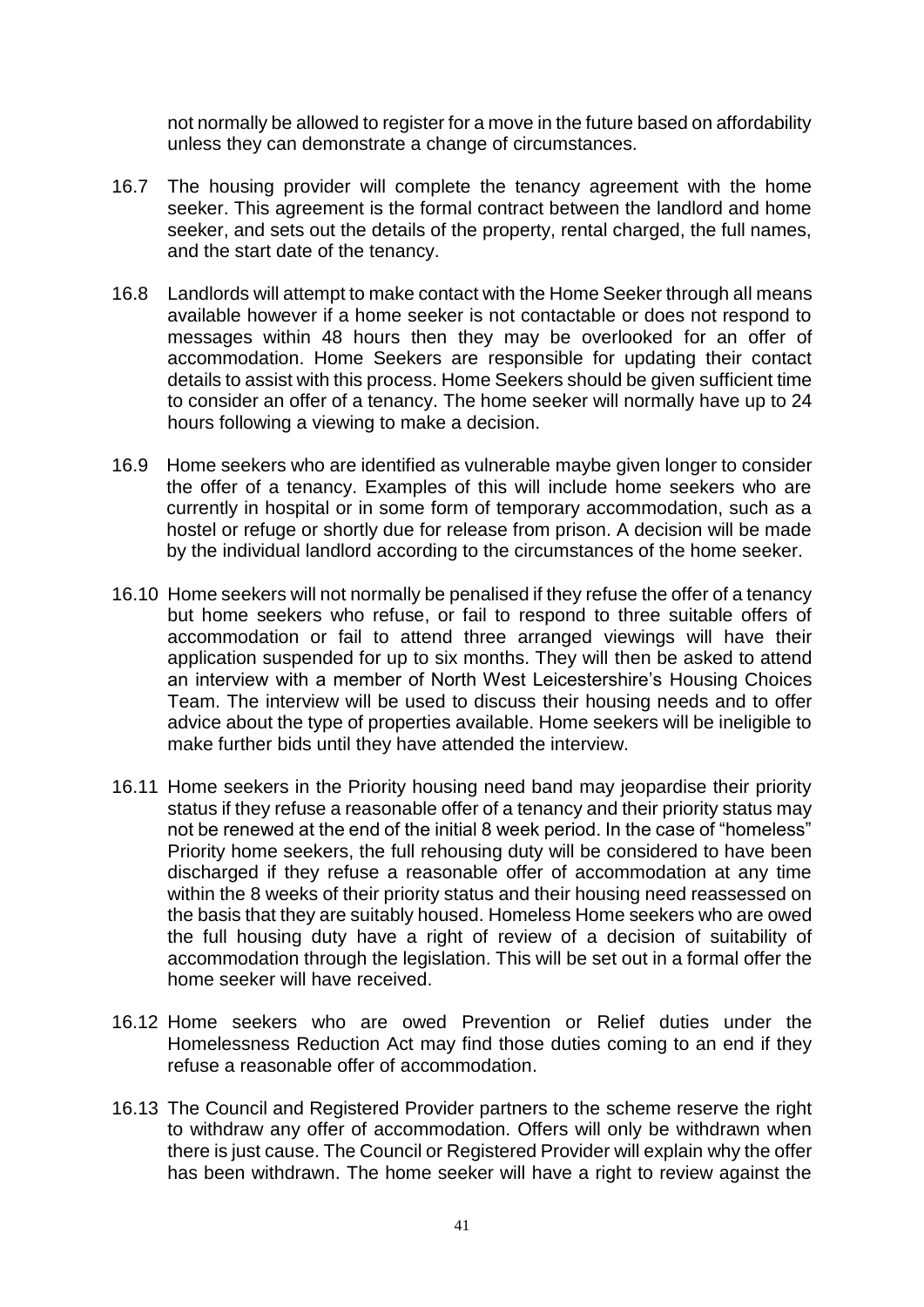decision (see Section 4). Reasons to withdraw an offer can include circumstances where the home seekers existing property is in a poor state of repair due to their own actions or failure to rectify or report issues.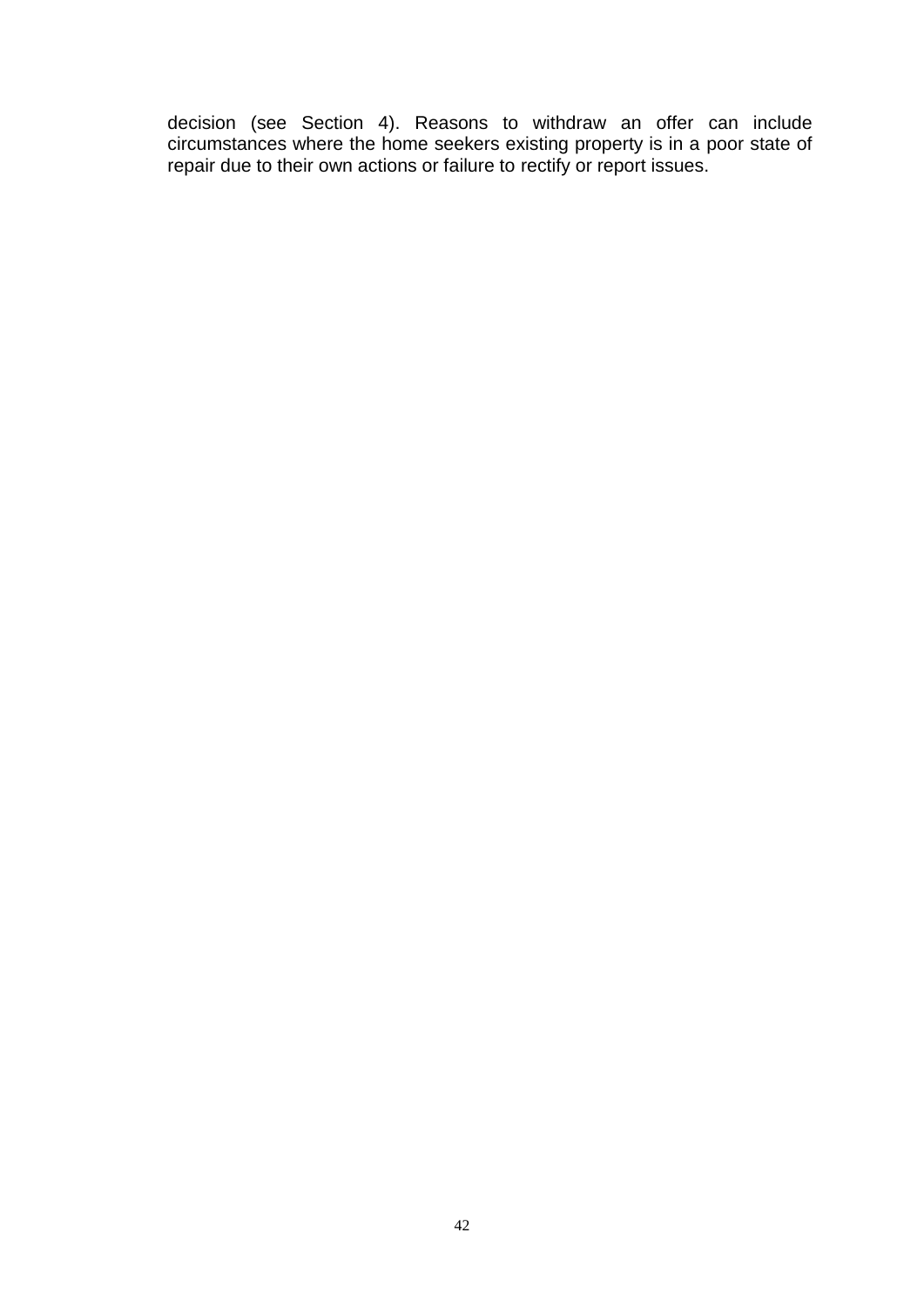#### <span id="page-42-0"></span>**17. Joint tenants**

- 17.1 Home seekers seeking a joint tenancy should have a joint North West Leicestershire Choice Based Lettings scheme application.
- 17.2 The partner landlords within North West Leicestershire Choice Based Lettings scheme encourage joint tenancies.
- 17.3 If one home seeker of a household is unable to join the register (because they are ineligible or non-qualifying), then a joint tenancy cannot be granted.
- 17.4 The partner landlords will consider offering a joint tenancy to household members who have long term commitments to the home, for example, when adults share accommodation as partners (including same sex partners), friends, or unpaid live-in carers.
- 17.5 When a joint tenant serves notice to quit, the partner landlords can, at their discretion, grant the remaining joint tenant a tenancy in their sole name. In exercising their discretion, the landlords will consider whether this is making best use of their stock. The former tenant may join the housing register as a new home seeker.
- 17.6 Where a household member is already a social housing tenant it is presumed that they will be a joint applicant.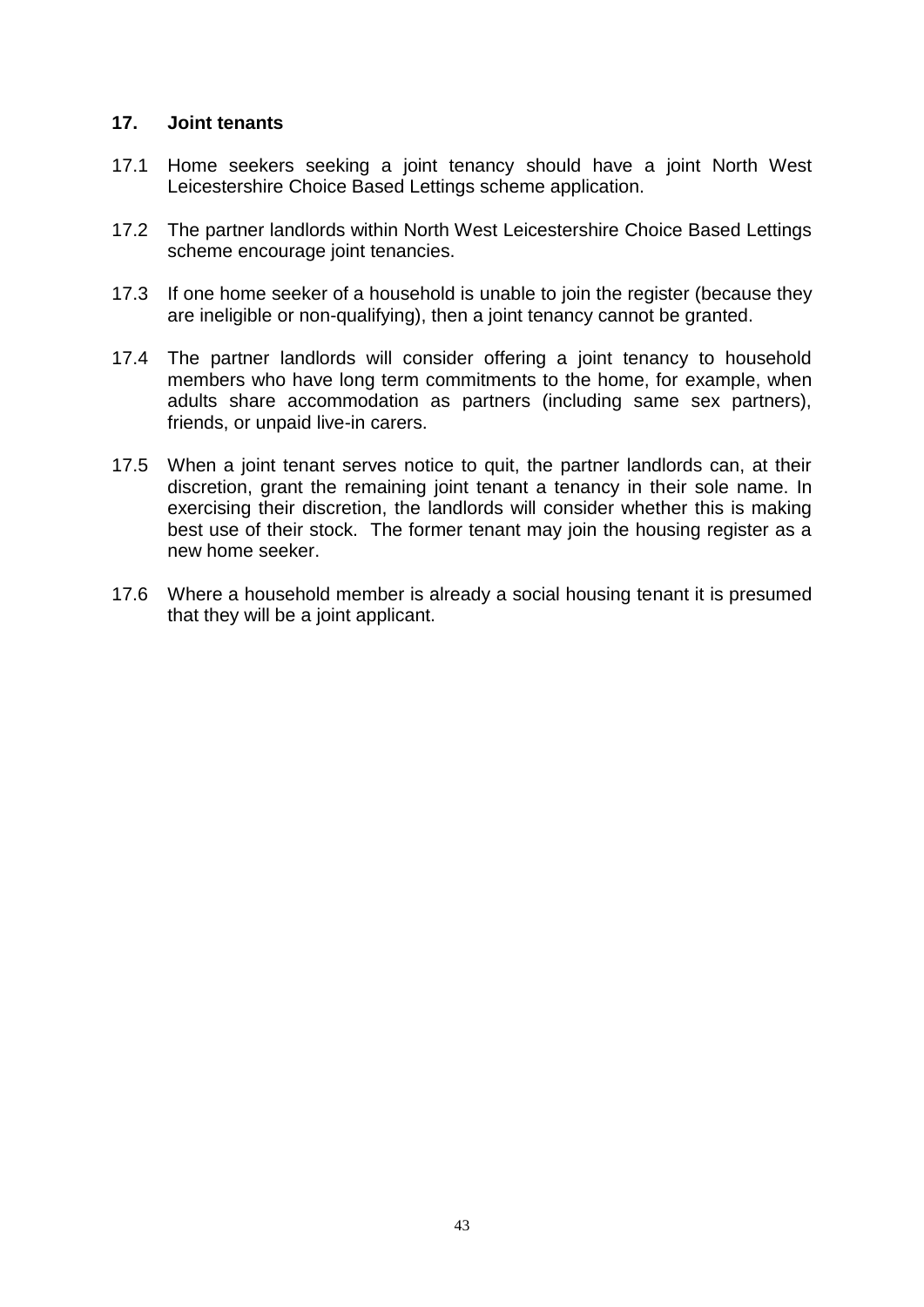#### <span id="page-43-0"></span>**18. Feedback information**

- 18.1 North West Leicestershire Choice Based Lettings scheme seeks to provide every home seeker with feedback information on previous allocations. This helps home seekers to make informed choices when bidding for future properties based on past trends.
- 18.2 Information on previous allocations through the scheme and an individual home seekers bidding history will be available to view via the Choice Based Lettings website.
- 18.3 The feedback information will include details of the number of home seekers who correctly placed bids for the property and the date of registration and banding of the successful home seeker.
- 18.4 Home seekers will also be able to see their position on the short list by using the website. Although the Council will seek to make the queue position as accurate as possible, there may be circumstances where queue positions will not fully reflect the actual shortlist. Wherever possible this will be highlighted in the advert.
- 18.5 North West Leicestershire Housing Choices Team will seek to contact home seekers in the Priority, High, or Medium bands who have not bid for a property in a 12 month period to ensure they understand how the scheme works and discuss their housing needs.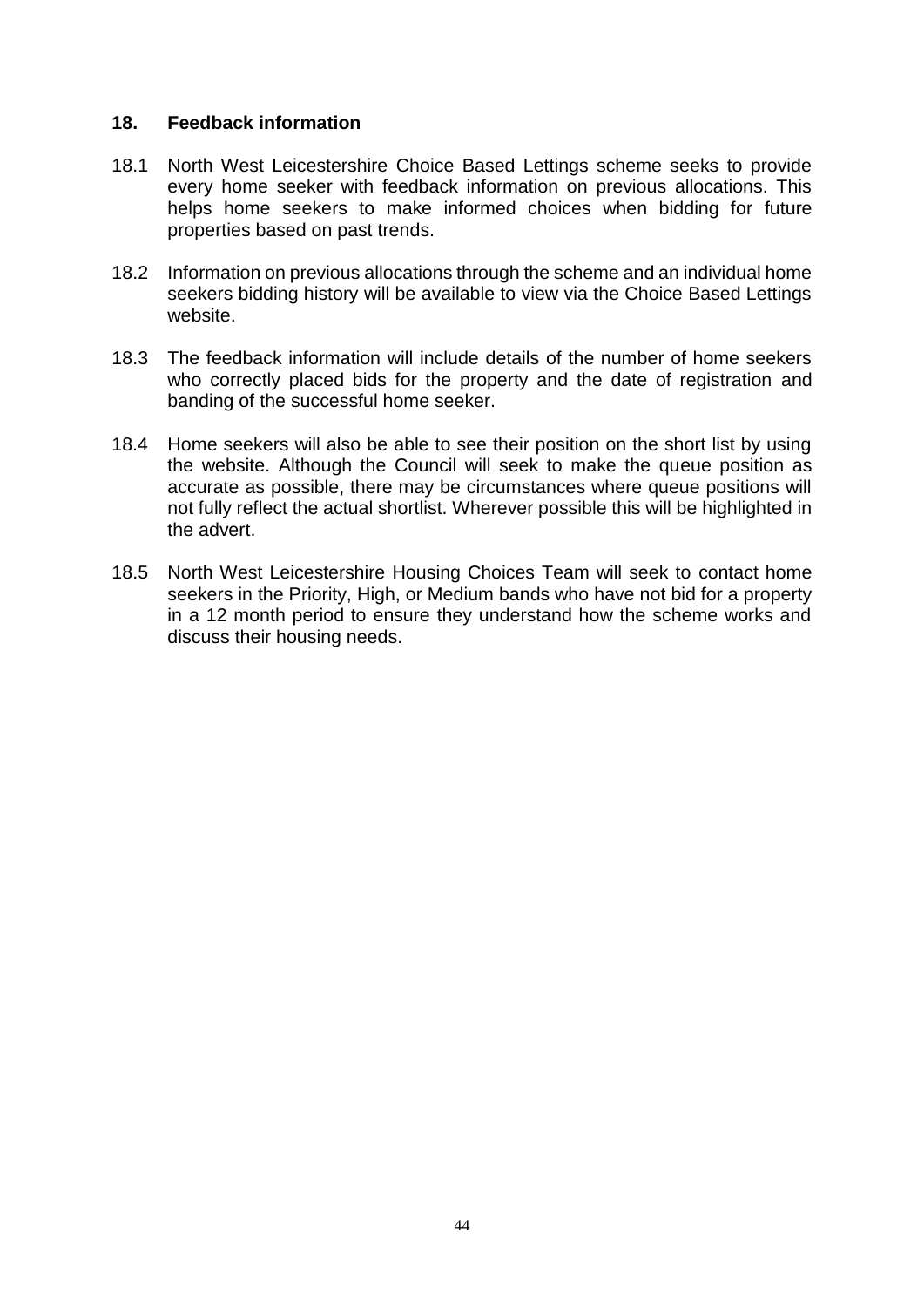# <span id="page-44-0"></span>**19. Agricultural workers and the Rent (Agriculture) Act 1976**

- 19.1 Under the Rent (Agriculture) Act 1976 North West Leicestershire Choice Based Lettings scheme has a duty towards agricultural workers who are required to leave their tied accommodation.
- 19.2 When considering an application from a displaced agricultural worker North West Leicestershire Housing Choices Team will need to be satisfied that :-
	- The property from which the worker is displaced is needed to accommodate another agricultural worker.
	- the farmer cannot provide suitable alternative accommodation for the displaced worker
	- To re-house the vacating worker would be in the interests of efficient agriculture.

All 3 conditions need to be satisfied.

- 19.3 If North West Leicestershire Housing Choices Team is satisfied that the case is substantiated the home seeker's application will be placed in the Priority housing need band (See Section 9.27(f))
- 19.4 If the case has not been substantiated then North West Leicestershire Housing Choices Team will assess the application based on the home seekers other housing circumstances. See Section 9 for further information.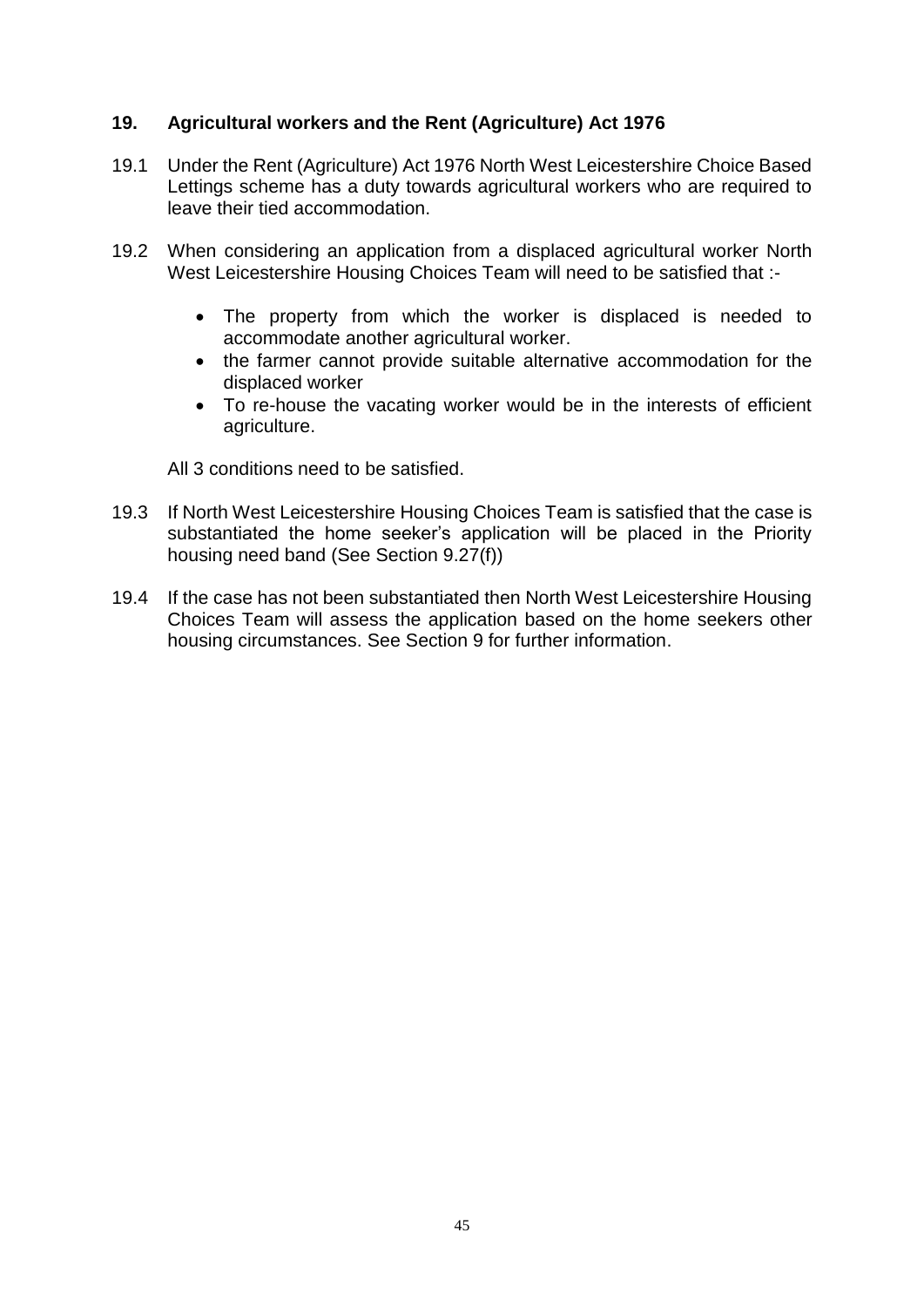# <span id="page-45-0"></span>**20. Definition of Local Connection**

- 20.1 Home Seekers will normally only be accepted onto the housing register where they can demonstrate one or more district connections as defined below. Property adverts will identify any further local connection criteria that must also be met such as to a village or parish.
- 20.2 A local connection is established by a home seeker demonstrating one or more of the following:
	- (a) They have normally resided in settled accommodation in the District for at least six months at the time of application
	- (b) they have lived in the District for at least six months in the last twelve months, **OR** for at least three out of the last five years
	- (c) they, or a member of their household is employed on a permanent basis or a temporary contract running for a minimum of twelve months, within the District (confirmation will be required from the employer)
	- (d) They have parents (including Guardians), brothers, sisters, or adult children who have been living within the District for at least 5 years with whom they have an ongoing close relationship. The applicant will need to provide evidence to support this connection. Step equivalents will be allowed.
	- (e) They have children under 18 years of age for whom they are not the primary carer but where there are formal access arrangements in place and living closer to the child(ren) would be in the child(ren)'s best interest. The applicant will need to provide evidence to support this connection.
- 20.3 The following groups of people are exempt from the rules on local (District) connection, people with:
	- (a) No local connection but are owed a relief duty under the homelessness legislation and the Council is not intending to make a local connection referral to another Local Authority.
	- (b) Armed Forces and former service personnel where the application is made within five years of discharge.
	- (c) Bereaved spouse/civil partners of members of the Armed Forces leaving services accommodation following the death of their spouse partner; or
	- (d) Serving or former members of the Reserve Forces suffering from a serious injury, medical condition or disability sustained (wholly or partly) as a result of their service
- 20.4 The following is not accepted as evidence of a local connection:
	- Time spent in any prison or secure unit in the district
		- Time spent in hospital in the district
	- Time spent in any institution such as a refuge or rehabilitation centre in the district
	- Time spent in any other accommodation that is not at the choice of the Home Seekers
- 20.5 Other special circumstances may exist, and all applications will be considered on their individual circumstances.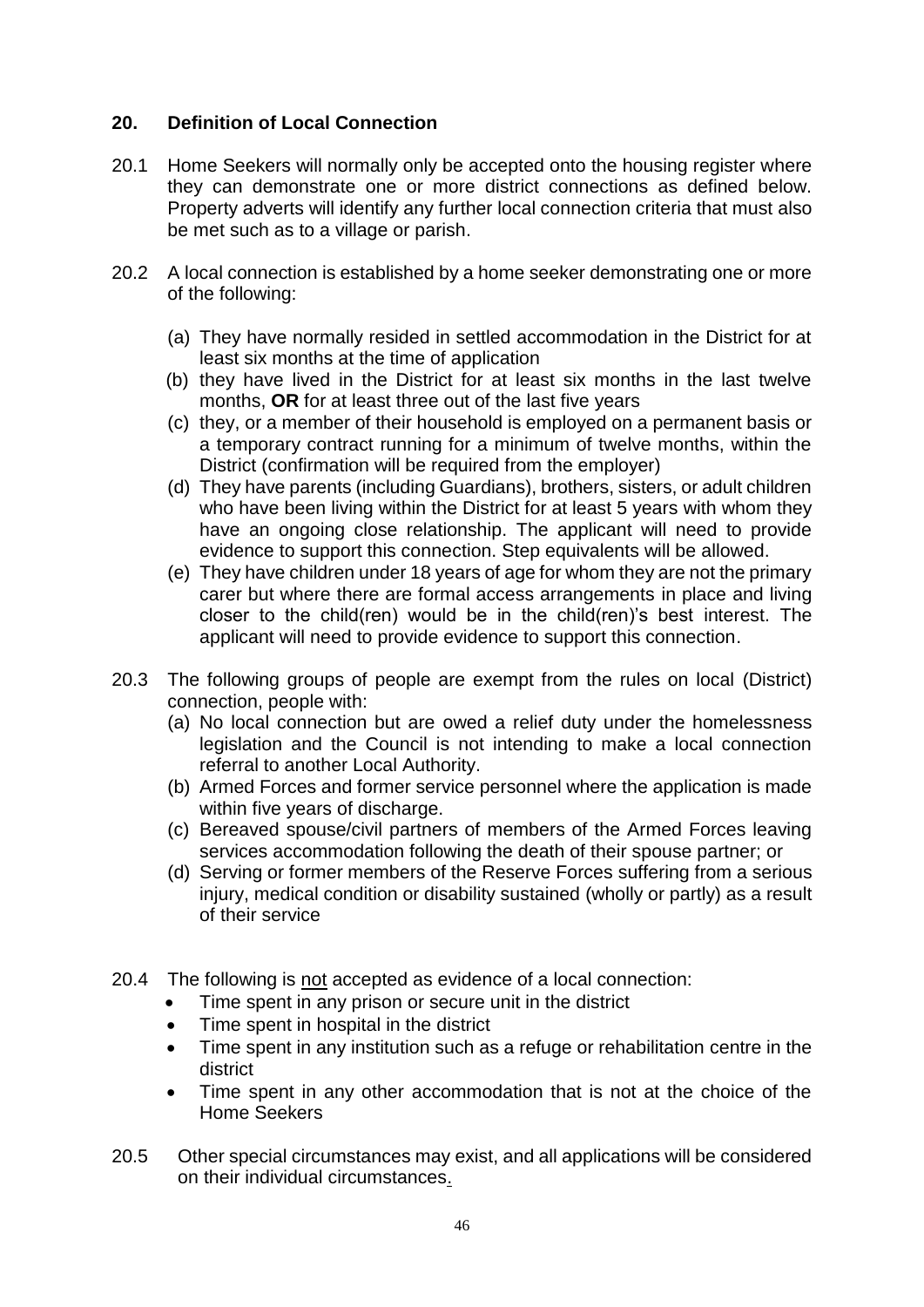- 20.6 Where a home seeker has left the District to access specialist short-term accommodation they will normally be considered as maintaining a connection to the District. Where a home seeker has accessed specialist accommodation within the District they will normally be considered as having maintained their connection in their originating authority.
- 20.7 **Town, Village or Parish Connection** For some housing schemes there are planning restrictions requiring that vacancies should go in the first instance to people who have a connection with the town, village or parish. The detail of the planning restrictions may vary from District to District and local lettings policies may apply.
- 20.8 The factors used to determine a village or town connection **in North West Leicestershire** will normally be as follows, where the main home seeker or joint home seeker can answer 'yes' to any one of the following:-
	- I have lived in the village for the last 12 months
	- I work permanently in the village (at least 15 hours a week)
	- I was born in the village or previously lived in the village for 3 years or more
	- I have close relatives who have lived in the village for at least 3 years (close relatives are defined as parents, children, siblings, grandparents, or grandchildren). Step equivalents will be allowed.
	- I need to move to the Parish to be close to a relative or other person in order to provide or receive significant amounts of care and support

Home seekers should refer to the criteria set out in the property advert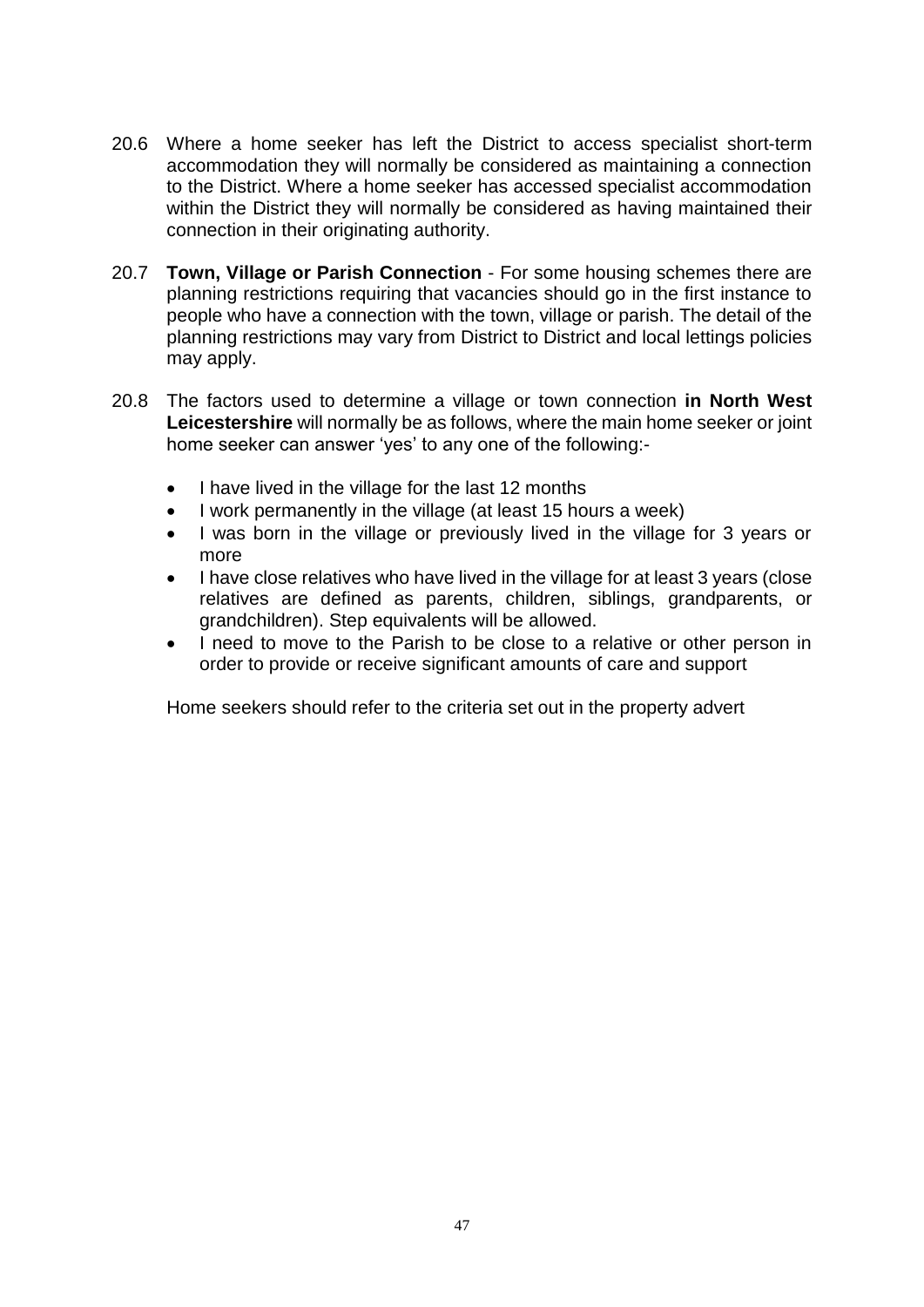# <span id="page-47-0"></span>**21. Complaints Procedure, Service issue**

- 21.1 As part of our commitment to improve Customer Service, we have implemented a Corporate Complaints Policy. We want to make sure that any complaints we receive are dealt with:
	- Fairly
	- Honestly
	- Quickly

We want you to be able to tell us where our services or policies are failing, because without your feedback we cannot improve the service we provide.

## **21.2 What is a complaint?**

A formal complaint can be made when:

- The service has let you down
- We have not done something we said we would do
- We did something wrong
- The service we provided was unfair

# **21.3 What is not a complaint?**

A request for service is not a complaint. For example, if you want to 'complain' about a noisy neighbour, we will treat it as a request for service because there are set procedures to follow. Furthermore if you do not agree with your banding this will be treated as a request for review in the first instance. Your request could become a complaint if we do not take the appropriate action, or we do something wrong.

## **21.4 How do I make a complaint?**

You can write us a letter, telephone us, send an e-mail, tell one of us verbally, or complete an online form we will treat your complaint seriously and professionally. For the complaint to go through our formal procedure, we will require your contact details.

We will need to contact you:

- If we need further information
- When we want to update you with the progress of your complaint
- When we have finished our investigation and need to provide you with a formal response.

## **21.5 What will happen after I have complained?**

 Your complaint will be passed to the Corporate Complaints Officer who will monitor the progress of your complaint from start to finish.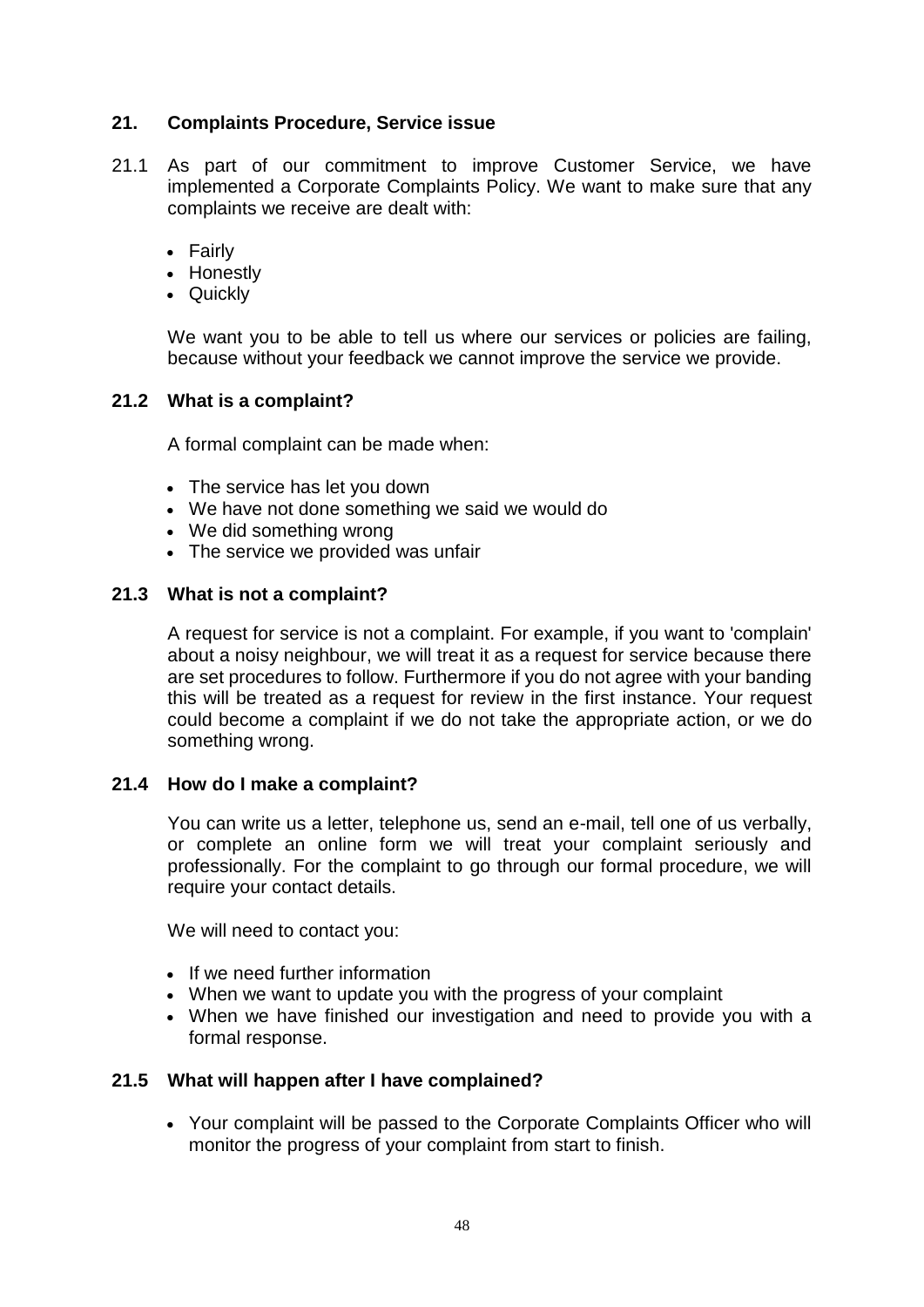- You will receive a written acknowledgement within two working days of making your complaint.
- Your complaint will be passed to the Head of Service of the Department concerned for investigation.
- We will keep you informed at all times of the progress of your complaint.
- At 10 working day intervals we will send you a progress update letter.
- If we have not been able to resolve your complaint after 20 working days, it will be referred to the Council's Chief Executive.
- When your complaint has been fully investigated, we will send you a formal response by letter.

## **21.6 What if I am not satisfied with your response?**

If you are not satisfied with our response, you can take your case to your local councillor or the Local Government Ombudsman for independent judgement.

#### **21.7 What action will you take to ensure my problem is not experienced by others?**

When we have finished our investigation, we will identify where our service failed and make any necessary changes to procedures to ensure that our customers are not inconvenienced in the same way again.

Whilst we make every effort to get things right first time, we accept that there are occasions when our services will not meet your expectations. We want to actively encourage complaints and feedback to help our services improve.

If you have been let down by a service, or we have not met your expectations, please let us know as soon as you can so we can address any problems. Our contact details are listed at the back of this policy.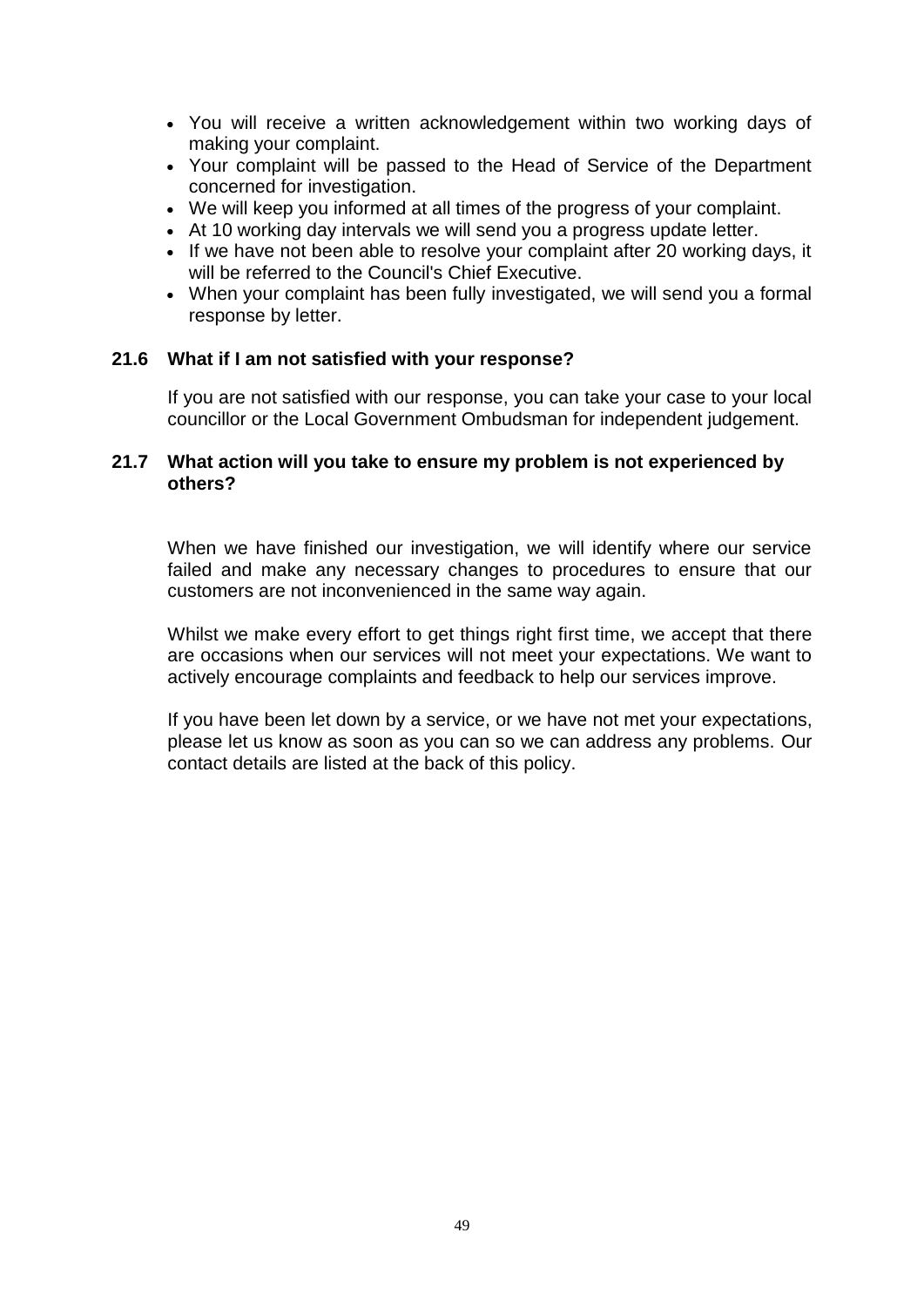# <span id="page-49-0"></span>**Appendix One: Eligibility for properties**

Each landlord participating in the choice based lettings scheme may set their own eligibility criteria for properties taking account of a range of factors including supply and demand in relation to different property types.

The broad principles the council will expect to be adhered to include

- To ensure best use of stock in normal circumstances the Council would not expect an allocation that left a household under-occupying by more than one bedroom
- We would not expect an allocation to lead to a household being overcrowded except in the case of particularly large households for whom there is not sufficient large accommodation within the district or in other exceptional circumstances where a household has very specific needs for which there is not adequate sized accommodation.
- We would normally expect bungalows and other level access accommodation to be made available to people with a mobility need or older people regardless of other support needs unless they form part of specialist provision such as a grouped sheltered scheme.
- Properties that are designed for people with support needs may be advertised specifically to people who have a requirement for support.
- Properties may be advertised with age criteria where there are management grounds to do so.

When using fixed term tenancies North West Leicestershire District Council expect partner landlords to have adopted a clear published tenancy policy. This policy should have regard to the North West Leicestershire Tenancy Strategy 2012.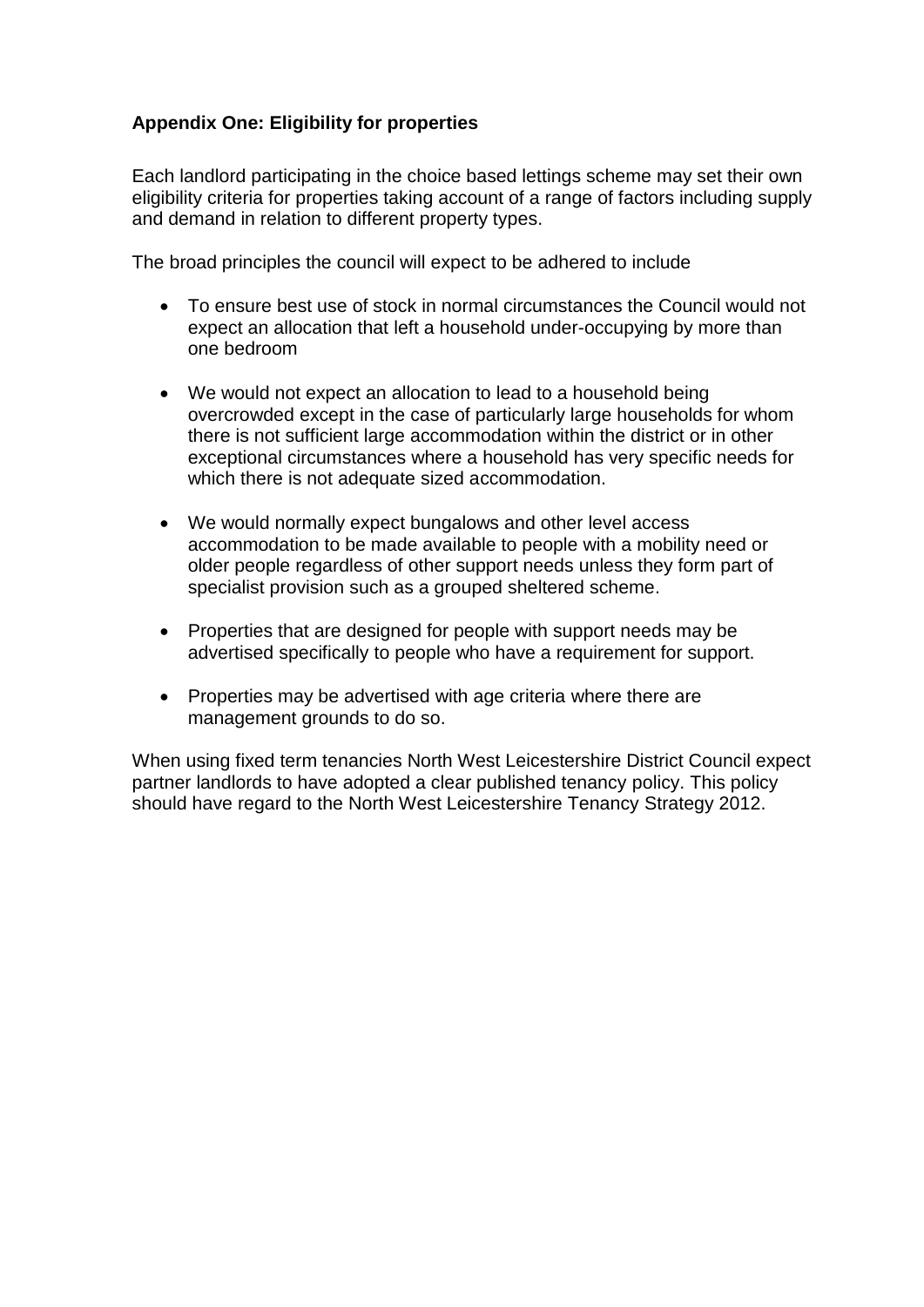# <span id="page-50-0"></span>**Appendix Two - Affordability Calculations**

A household exceeding either the income or the equity/savings thresholds in the following table will be considered as having the means to meet their own housing needs within the private sector<sup>1</sup>. This figure will be reviewed annually.

Home seekers over the age of 60 who are applying for sheltered or specialist supported accommodation are exempt from the affordability limits.

| <b>Household Type<sup>2</sup></b> | <b>Income</b> | <b>Savings and</b><br>equity |
|-----------------------------------|---------------|------------------------------|
| Single                            | £45,000       | £35,000                      |
| Couple                            | £50,000       | £35,000                      |
| Family with children              | £55,000       | £35,000                      |

Equity and savings can include but are not limited to: shares; bonds; commercial property; residential property; property abroad and money apportioned through the proceeds of a divorce settlement, inheritance or any form of cash windfall.

The calculation of affordability will take into account:

- The availability of any equity
- Whether the home seeker would be eligible for a mortgage
- The supply and affordability of accommodation suitable for the home seekers specific needs on the private market for either sale or rent (for example where the home seeker requires specially adapted accommodation or supported housing)
- Whether adaptation of the existing property is a viable option
- The capital gained from the sale of any property within the last 5 years and how this was disposed of

These criteria may be reviewed should application of the policy be seen to be unfairly disadvantaging a home seeker or their household where other factors indicate that they will be unable to meet their needs in the private sector. This will be considered on a case by case basis.

 $\overline{a}$ 

<sup>&</sup>lt;sup>1</sup> Assessment of income and equity levels is based on housing market and affordability data from Hometrack Housing Intelligence (July 2017).

 $2$  The household definitions within section 7 will apply